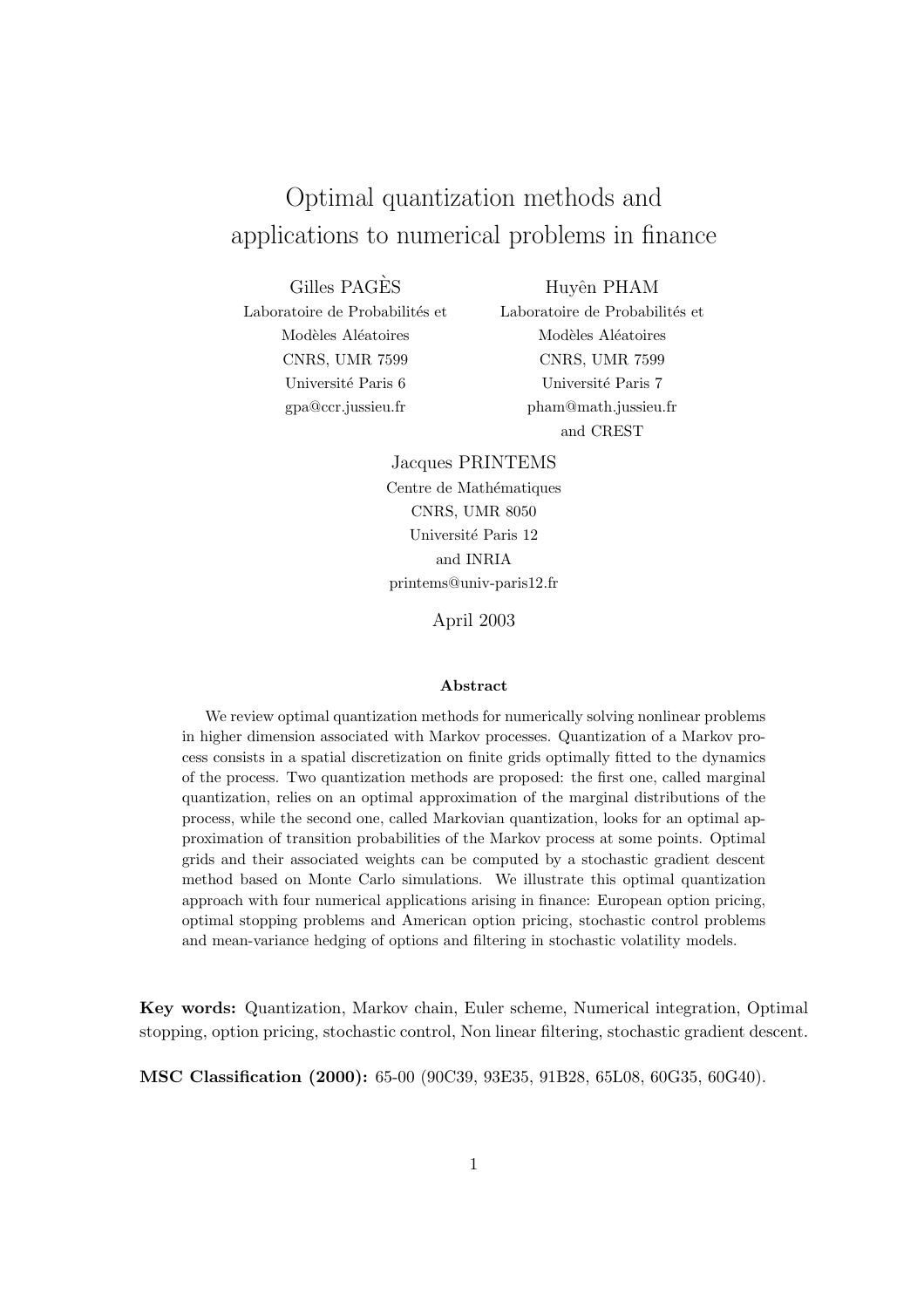# 1 Introduction

Optimal quantization of random vectors consists in finding the best possible approximation (in  $L^p$ ) of a  $\mathbb{R}^d$ -valued random vector X by a measurable function  $\varphi(X)$  where  $\varphi$  takes at most N values in  $\mathbb{R}^d$ . This is a very old story which starts in the early 50's. The idea was to use a finite number  $N$  of codes (or "quantizers") to transmit efficiently a continuous stationary signal. Then it became essential to optimize the geometric location of these quantizers for a given distribution of the signal and to evaluate the resulting error. In a more mathematical form, the problem is to find out a measurable function  $\varphi^*$  (if some) such that

$$
||X - \varphi^*(X)||_p = \inf \left\{ ||X - \varphi(X)||_p, \ \varphi : \mathbb{R}^d \to \mathbb{R}^d, \ |\varphi(\mathbb{R}^d)| \le N \right\}
$$

and then to evaluate  $||X - \varphi^*(X)||_p$ , especially when N goes to infinity. These problems have been extensively investigated in information theory and signal processing (see [12]). However, from a computational point of view, optimal quantization remained essentially limited to one dimensional signals, the optimization process, essentially deterministic, becoming intractable for multi-dimensional signals. The drastic cut down of massive Monte Carlo simulation cost on computers made possible the implementation of alternative procedures based on probabilistic ideas (see the  $CLVQ$  algorithm below). This gave birth to many applications and extensions in various fields like automatic classification, data analysis and artificial neural networks. Let us mention  $e.g.$  the self-organizing maps introduced by Kohonen in the early 80's (see [15]). More recently, this leads to consider optimal quantization as a possible spatial discretization method to solve multi-dimensional (discrete time) problems arising in numerical probability. An important motivation to tackle these questions comes from finance since most problems arising in that field are naturally multi-dimensional.

First, an application to numerical integration in medium dimension  $(1 \leq d \leq 4)$  was developed and analyzed in [18]. A second step consisted in applying optimal quantization to solve nonlinear problems related to a (discrete time) Markovian dynamics. A first example was provided by discrete time optimal stopping problems (by the way of American option pricing), still in a multi-dimensional setting (see [1], [3] and [4]). From a probabilistic point of view, the nonlinearity usually appears through functionals of conditional expectations that need to be computed. From a computational point of view, the quantization approach leads to some tree algorithms in which, at every time step is associated a grid of quantizers, assumed to be optimal in some sense for the Markov chain. Then, investigating various fields of applications like stochastic control or nonlinear filtering, it turned out that it could be useful to specialize the way one quantizes Markov chains according to the nature of the encountered problem. This gave rise to two variants of the quantization: the *marginal* quantization introduced in [1] that focused on the optimization of the marginal distributions of the Markov chain and the Markovian quantization introduced in [19] that enhances the approximation of the conditional distributions at some points. Both approaches are presented here with some applications to finance, along with some further developments  $(1^{st}$  order schemes).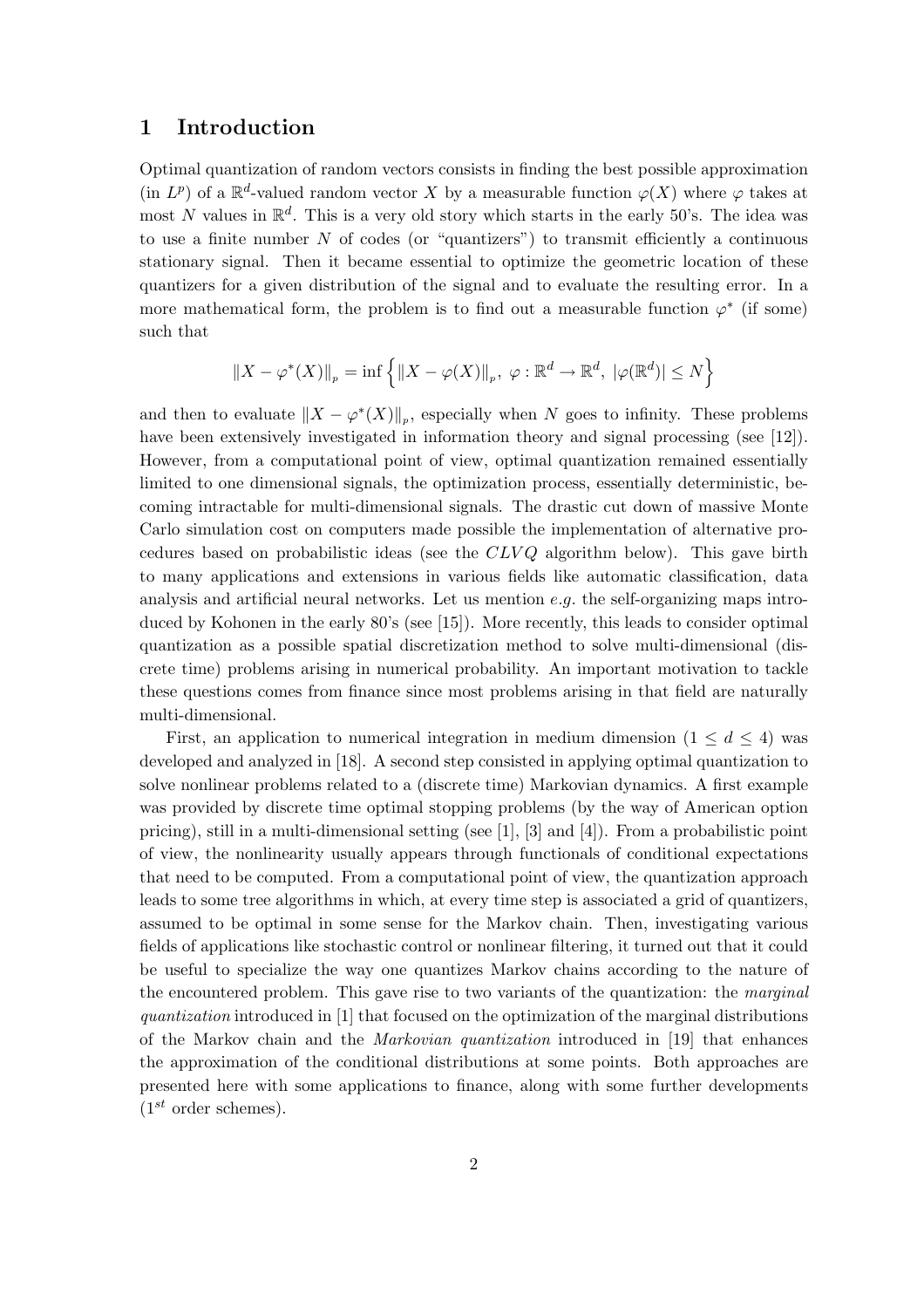The paper is organized as follows: Section 2 is devoted to general background on optimal vector quantization of random vectors. First, the main properties concerning the existence of an optimal quantization and its rate of convergence toward 0 as its size goes to infinity are recalled. Then, numerical methods to get optimal quantizers and their associated weights are described. A first application to numerical integration is presented which points out in a simple setting the main features of this spatial discretization method. In Section 3, we present the two methods used so far to quantize Markov chains, called *marginal* and Markovian quantization methods. Both methods are applied to compute expectation of functionals  $\phi_0(X_0) \dots \phi(X_n)$  of the Markov chain. Then, the main theoretical and computational features of both methods are discussed. In Section 4, three main applications to finance are described including some numerical illustrations: American option pricing, stochastic control and filtering of stochastic volatility. Finally, in Section 5 we explain on an example how one can design some first order schemes based on optimal quadratic quantization that significantly improve the rate of convergence of the above methods.

Throughout the paper,  $|\xi|$  will denote the usual canonical Euclidean norm of  $\xi \in \mathbb{R}^d$ .

# 2 Optimal quantization of a random vector

## 2.1 Existence and asymptotics of optimal quantization

The basic idea of quantization is to replace a  $\mathbb{R}^d$ -valued random vector  $X \in L^p(\Omega, \mathbb{P})$  by a random vector taking at most N values in order to minimize the induced  $L^p$ -error *i.e.* one wishes to solve the minimizing problem error

$$
\min \left\{ \|X - Y\|_p, \ Y : \Omega \to \mathbb{R}^d, \ \text{measurable} \ , \ |Y(\Omega)| \le N \right\}.
$$

Let  $Y : \Omega \to \mathbb{R}^d$  be such a random vector and let  $\Gamma = Y(\Omega)$ . Then, consider a closest neighbor rule projection  $\text{Proj}_{\Gamma} : \mathbb{R}^d \to \Gamma$  and set,

$$
\widehat{X}^{\Gamma} := \mathrm{Proj}_{\Gamma}(X).
$$

One easily checks that  $||X - \widehat{X}^{\Gamma}||_p \le ||X - Y||_p$ . Assume  $|\Gamma| = N$  and  $\Gamma = \{x^1, \ldots, x^N\}$ . Closest neighbor rule projections  $Proj_{\Gamma}$  are in one-to-one correspondence with Voronoi tessellations of Γ, that is with Borel partitions  $C_1(\Gamma), \ldots, C_N(\Gamma)$  of  $\mathbb{R}^d$  satisfying:

$$
C_i(\Gamma) \quad \subset \quad \left\{ \xi \in \mathbb{R}^d : |\xi - x^i| = \min_{x^j \in \Gamma} |\xi - x^j| \right\}, \quad i = 1, \ldots, N.
$$

Then, one may set  $\text{Proj}_{\Gamma}(\xi) := \sum_{i=1}^{N} x^{i} \mathbf{1}_{C_{i}(\Gamma)}(\xi)$  so that

$$
\widehat{X}^{\Gamma} = \sum_{i=1}^{N} x^{i} \mathbf{1}_{C_{i}(\Gamma)}(X). \tag{2.1}
$$

In the sequel, the exponent  $\Gamma$  in  $\widehat{X}^{\Gamma}$  will be often dropped.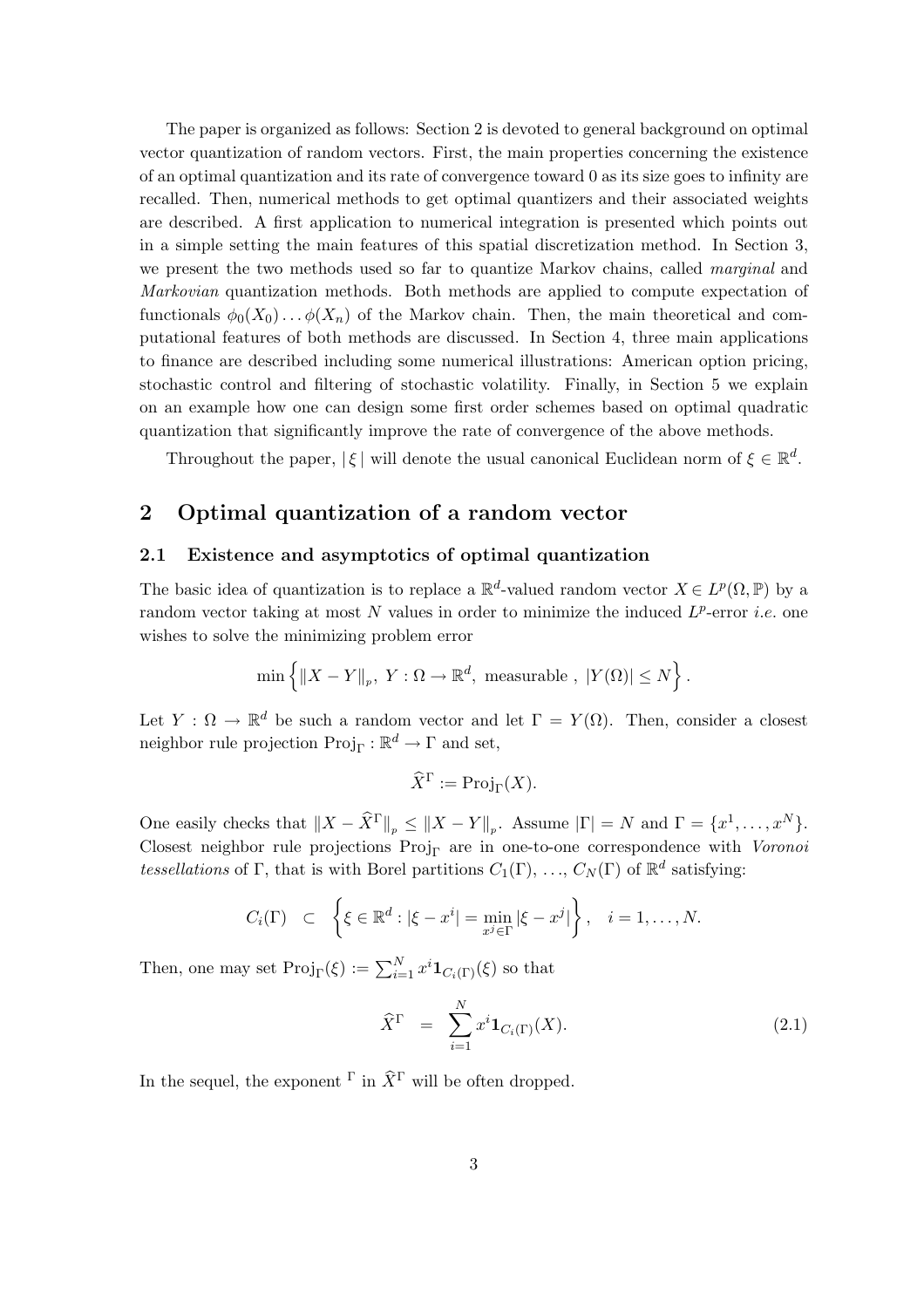The  $L^p$ -error induced by this projection – called  $L^p$ -quantization error – is given by  $||X - \hat{X}^{\Gamma}||_p$ . It clearly depends on the grid Γ; in fact, one easily derives from (2.1):

$$
||X - \widehat{X}^{\Gamma}||_p^p = \mathbb{E}\left[\min_{1 \le i \le N} |X - x^i|^p\right],\tag{2.2}
$$

for  $\Gamma = \{x^1, \ldots, x^N\}$ . So, if one identifies a grid  $\Gamma$  of size N with the N-tuple  $x :=$  $(x^1, \ldots, x^N) \in (\mathbb{R}^d)^N$  or any of its permutation, the  $p^{th}$  power of the L<sup>p</sup>-quantization error is a symmetric function  $Q_N^p$  defined on N-tuples with pairwise distinct components by

$$
Q_N^p(x^1, \dots, x^N) := \int q_N^p(x, \xi) \mathbb{P}_X(d\xi) \qquad (\mathbb{P}_X \text{ is for the distribution of } X)
$$
  
re
$$
q_N^p(x, \xi) := \min_{1 \le i \le N} |x^i - \xi|^p, \qquad x = (x^1, \dots, x^N) \in (\mathbb{R}^d)^N, \ \xi \in \mathbb{R}^d.
$$

where

(The function  $\sqrt[p]{q_N^p}$  is sometimes called *local quantization error*.) The extension of the function  $Q_N^p$  on the whole  $(\mathbb{R}^d)^N$  is obvious.

Then two questions naturally arise: does this function reach a minimum? how does this minimum behave as  $N$  goes to infinity? They have been investigated for a long time as part of quantization theory for probability distributions, first in information theory and signal processing in the 1950's and, more recently in probability for both numerical or theoretical purpose (see [13, 18]). They make up the core of optimal quantization. We will now shortly recall these main results. For a comprehensive, one may consult [13] and the references therein.

First, the size N being settled, the function  $\sqrt[p]{Q_N^p}$  is Lipschitz continuous and does reach a minimum (although  $Q_N^p$  does not go to infinity as  $\max_{1 \leq i \leq N} |x^i| \to \infty$ ). If  $|X(\Omega)| \geq N$ , then any  $N$ -tuple that achieves the minimum has pairwise distinct components *i.e.* defines a grid  $\Gamma^*$  of size N satisfying

$$
\|X - \widehat{X}^{\Gamma^*}\|_p = \min\left\{\|X - Y\|_p, \ Y \text{ random vector in } \mathbb{R}^d, \ |Y(\Omega)| \le N\right\}.
$$
 (2.3)

If  $|X(\Omega)|$  is infinite, this minimum (strictly) decreases to 0 as N goes to infinity. Its rate of convergence is ruled by the so-called Zador theorem, completed by several authors: Zador, Bucklew & Wise (see [8]) and finally Graf & Luschgy in [13].

**Theorem 2.1** (see [13]) Assume that  $\mathbb{E}|X|^{p+\varepsilon} < +\infty$  for some  $\varepsilon > 0$ . Then

$$
\lim_{N} \left( N^{\frac{p}{d}} \min_{|\Gamma| \le N} \|X - \widehat{X}^{\Gamma}\|_{p}^{p} \right) = J_{p,d} \left( \int_{\mathbb{R}^d} g^{\frac{d}{d+p}}(\xi) d\xi \right)^{1+\frac{p}{d}} \tag{2.4}
$$

where  $\mathbb{P}_X(d\xi) = g(\xi) \lambda_d(d\xi) + \nu(d\xi), \ \nu \perp \lambda_d$  ( $\lambda_d$  Lebesgue measure on  $\mathbb{R}^d$ ). The constant  $J_{p,d}$  corresponds to the case of the uniform distribution on  $[0,1]^d$ .

**Remark 2.1** In higher dimension, the true value of  $J_{p,d}$  is unknown except in 1 dimension where  $J_{p,1} = \frac{1}{2p(p)}$  $\frac{1}{2^p(p+1)}$ . However, one shows that  $J_{2,2} = \frac{5}{18\sqrt{3}}$  and that  $J_{p,d} \sim$  $\left(\frac{d}{2\pi e}\right)^{\frac{p}{2}}$  as d goes to infinity (see [13] for some proofs and other results using non Euclidean norms).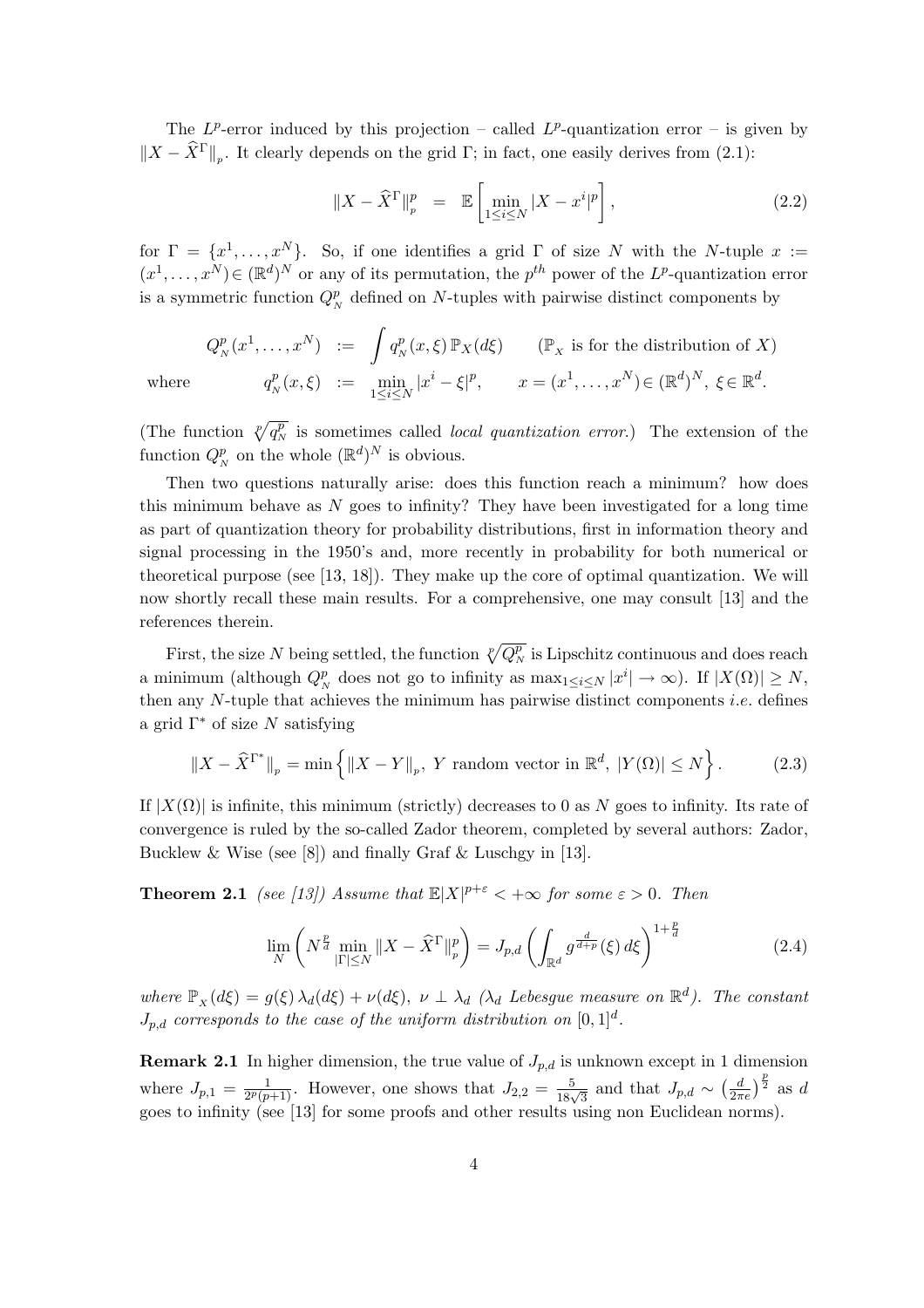This theorem says that  $\min_{|\Gamma| \le N} ||X - \widehat{X}^{\Gamma}||_p \sim C_{\mathbb{P}_X, p,d} N^{-\frac{1}{d}}$ . This is in accordance with the rates  $O(N^{-1/d})$  easily obtained with orthogonal lattice grid of size  $N = m^d$  for the uniform distribution  $U([0,1]^d)$  over the unit hypercube  $[0,1]^d$ . In fact, even in that very specific setting, these lattice grids are not optimal quantizers for  $U([0,1]^d)$  (except if  $d=1$ ). In fact optimal quantization provides for every  $N \geq 1$  the "best fitting" grid of size N for a given distribution  $\mathbb{P}_x$ . This grid corresponds to the real constant  $C_{\mathbb{P}_x,p,d}$  when N goes to infinity.

### 2.2 How to get optimal quantization?

At this stage, the next question clearly is: how to get numerically an optimal N-grid with a minimal  $L^p$ -quantization error? Historically, the first attempt to solve this optimization problem – when  $p = 2$  and  $d = 1$  – is the so-called "Lloyd's methods I". This iterative procedure acts on the grids as follows: let  $\Gamma^0$  be a grid of size N. Then set by induction

$$
\Gamma^{s+1} = \mathbb{E}\left[X \,|\, \text{Proj}_{\Gamma^s}(X)\right](\Omega) \ = \ \left(\mathbb{E}\left[X \,|\, X \in C_i(\Gamma^s)\right]\right)_{1 \le i \le N}, \quad s \in \mathbb{N}.
$$

One shows that  $\{\|X - \text{Proj}_{\Gamma^s}(X)\|_2, s \in \mathbb{N}\}\$ is a nonincreasing sequence and that, under some appropriate assumptions (see [14]),  $Proj_{\Gamma^s}(X)$  converges toward some random vector  $\hat{X}$  taking N values as s goes to infinity. Moreover,  $\hat{X}$  satisfies the stationary quantizer property

$$
\widehat{X} = \mathbb{E}[X \mid \widehat{X}] \tag{2.5}
$$

and is the only solution to the original optimization problem argmin  $\{\|X - Y\|_2, |Y(\Omega)| \le N\}$ .

When the dimension  $d$  is greater than 1, the convergence may fail. When some convergence holds, the limit  $\hat{X}$  is still stationary but has no reason to minimize the quadratic quantization error. In a general setting, this algorithm has two main drawbacks: it is a purely "local" procedure which does not explore the whole state space, and, furthermore, it becomes numerically intractable in its original form since it requires the computation of d-dimensional integrals  $\int_C \ldots d\mathbb{P}_x$ . When the random vector X is simulatable, one can randomize the Lloyd's methods I by using a Monte Carlo simulation to compute the above integrals. This version is sometimes used as a final step of the optimization procedure to "refine" locally the results obtained by other methods like that described below.

We will describe a procedure which partially overcomes these drawbacks, based on another property of the  $L^p$ -quantization error function  $Q_N^p$ : its smoothness. Let us temporarily identify a grid  $\Gamma := \{x^1, \ldots, x^N\}$  of size N with the N-tuple  $x = (x^1, \ldots, x^N)$  and let us denote the Voronoi tessel of  $x^i$  by  $C_i(x)$  instead of  $C_i(\Gamma)$ .

**Proposition 2.1** ([18]) Let  $p > 1$ . The function  $Q_N^p$  is continuously differentiable at any N-tuple  $x \in (\mathbb{R}^d)^N$  having pairwise distinct components and a  $\mathbb{P}_x$ -negligible Voronoi tessellation boundary  $\cup_{i=1}^N \partial C_i(x)$ . Its gradient  $\nabla Q_N^p(x)$  is obtained by formal differentiation:

$$
\nabla Q_N^p(x) = \mathbb{E}\left[\nabla_x q_N^p(x, X)\right],\tag{2.6}
$$

where 
$$
\nabla_x q_N^p(x,\xi) = \left(\frac{\partial q_N^p}{\partial x^i}(x,\xi)\right)_{1\leq i\leq N} := p\left(\frac{x^i-\xi}{|x^i-\xi|}|x^i-\xi|^{p-1}\mathbf{1}_{C_i(x)}(\xi)\right)_{1\leq i\leq N} (2.7)
$$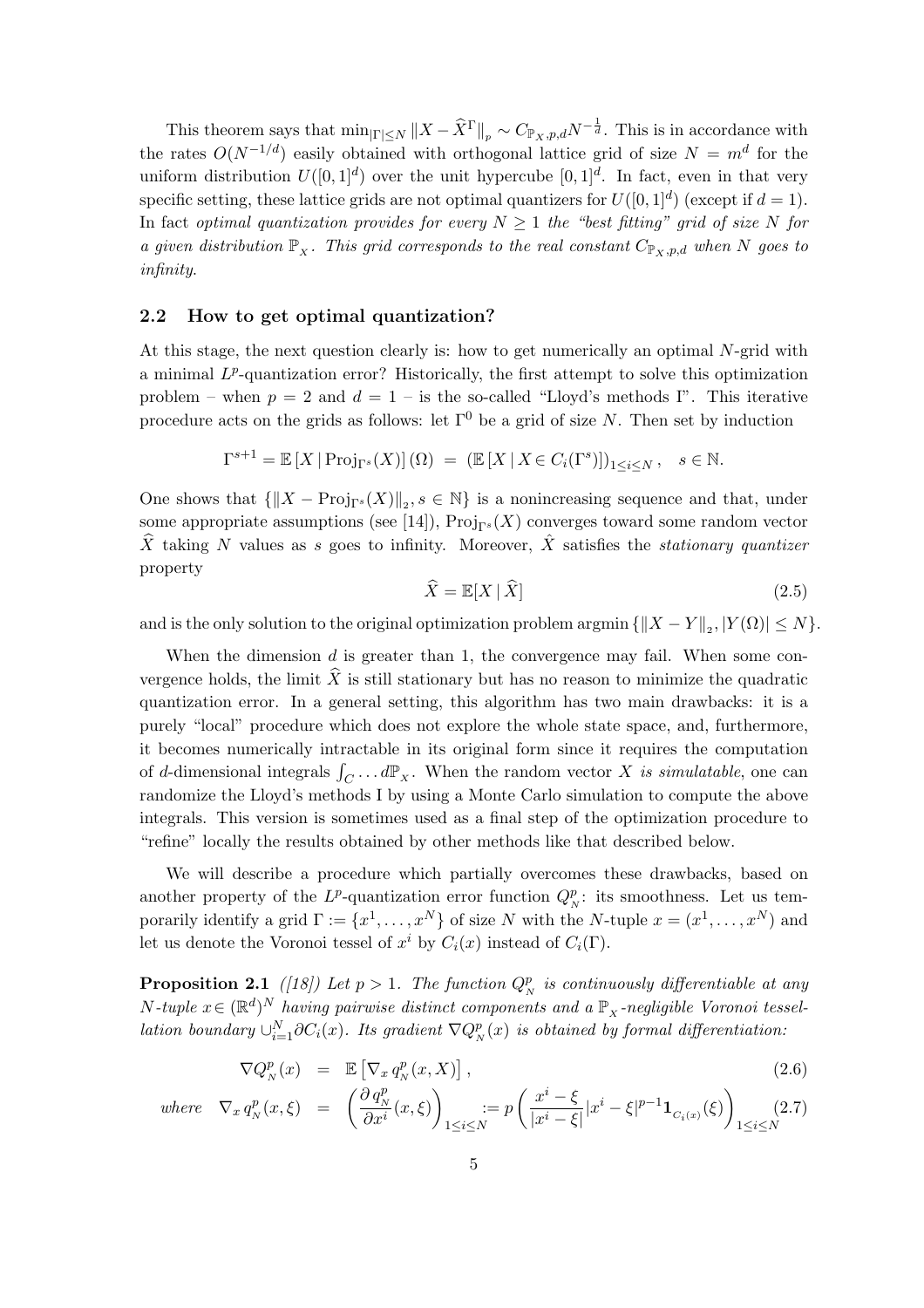with the convention  $\frac{\vec{0}}{|\vec{0}|} = \vec{0}$ . If  $\mathbb{P}_x$  is continuous the above formula (2.6) still holds for  $p=1$ . (Note that  $\nabla_x q_N^p(x,\xi)$  has exactly one non-zero component  $i(x,\xi)$  defined by  $\xi \in C_{i(x,\xi)}(x)$ .)

One shows (see [13], p.38) that any N-tuple  $x^* \in \text{argmin} Q_N^p$  satisfies the "boundary" assumption of Proposition 2.1 so that  $\nabla Q^p_{\lambda}$  $_{N}^{p}(x^{*})=0.$ 

The integral representation (2.6) of  $\nabla Q_N^p$  strongly suggests, as soon as independent copies of  $X$  can be easily simulated on a computer, to implement a *stochastic gradient algorithm* (or *descent*). It is a stochastic procedure recursively defined by

$$
\Gamma^{s+1} = \Gamma^s - (\delta_{s+1}/p)\nabla_x q_N^p(\Gamma^s, \xi^{s+1})
$$
\n(2.8)

where the initial grid  $\Gamma^0$  has N pairwise distinct components,  $(\xi^s)_{s\geq 1}$  is an i.i.d. sequence of  $\mathbb{P}_x$ -distributed random vectors, and  $(\delta_s)_{s\geq 1}$  a sequence of  $(0, 1)$ -valued step parameters satisfying the usual conditions:

$$
\sum_{s} \delta_s = +\infty \quad \text{and} \quad \sum_{s} \delta_s^2 < +\infty. \tag{2.9}
$$

Note that (2.8) a.s. grants by induction that  $\Gamma^s$  has pairwise distinct components. In an abstract framework (see e.g. [9] or [17]), under some appropriate assumptions, a stochastic gradient descent associated to the integral representation of a so-called potential function a.s. converges toward a local minimum of this potential function  $(Q_N^p)$  in our problem. Although these assumptions are not fulfilled by  $Q_N^p$  the encountered theoretical problems can be partially overcome (see [18] for some a.s. convergence results in 1-dimension or when  $\mathbb{P}_{\mathbf{x}}$  is compactly supported). Practical implementation does provide satisfactory results (a commonly encountered situation with gradient descents). Some estimates of the companion parameters ( $\mathbb{P}_x$ -weights of the tessels and  $L^p$ -quantization errors) can be obtained as byproduct of the procedure. This is discussed below.

STATIONARY QUANTIZERS (BACK TO): When  $p = 2$ , standard computations show that Equation  $\nabla Q_N^2(x) = 0$  is simply the stationary quantizer property: if  $\Gamma$  is the corresponding grid then,  $\hat{X}^{\hat{\Gamma}}$  satisfies Equation (2.5). This identity has interesting applications (see the next two paragraphs below). It also implies that, for every  $p \in [1, +\infty]$ ,  $\|\widehat{X}^{\Gamma}\|_p \leq \|X\|_p$ .

Note that non optimal quantizers may be stationary: when  $\mathbb{P}_X = \mathbb{P}_{X^1} \otimes \cdots \otimes \mathbb{P}_{X^d}$  is a product measure, any "lattice grid" made up with optimal – or even stationary – quantizers of its marginal distributions  $\mathbb{P}_{X_i}$  is stationary. It can also be the case of any *local minima* of  $Q_N^2$  which are the natural targets of the above stochastic gradient descent algorithm.

PRACTICAL ASPECTS OF THE OPTIMIZATION, COMPANION PARAMETERS: Formula  $(2.8)$ can be developed as follows if one sets  $\Gamma^s := \{x^{1,s}, \ldots, x^{N,s}\},\$ 

COMPETITIVE PHASE : select 
$$
i(s + 1) := i(\Gamma^s, \xi^{s+1}) \in \operatorname{argmin}_i |x^{i,s} - \xi^{s+1}|
$$
 (2.10)

$$
\text{LEARNING PHASE}: \begin{cases} x^{i(s+1),s+1} := x^{i(s+1),s} - \delta_{s+1} \frac{x^{i(s+1),s} - \xi^{s+1}}{|x^{i(s+1),s} - \xi^{s+1}|} |x^{i(s+1),s} - \xi^{s+1}|^{p-1} \\ x^{i,s+1} := x^{i,s}, \quad i \neq i(s+1). \end{cases} (2.11)
$$

The competitive phase (2.10) corresponds to selecting the closest point in  $\Gamma^s$  *i.e.*  $i(s + 1)$ such that  $\xi^{s+1} \in C_{i(s+1)}(\Gamma^s)$ . The learning phase (2.11) consists in updating the closest neighbor and leaving still other components of the grid  $\Gamma^s$ .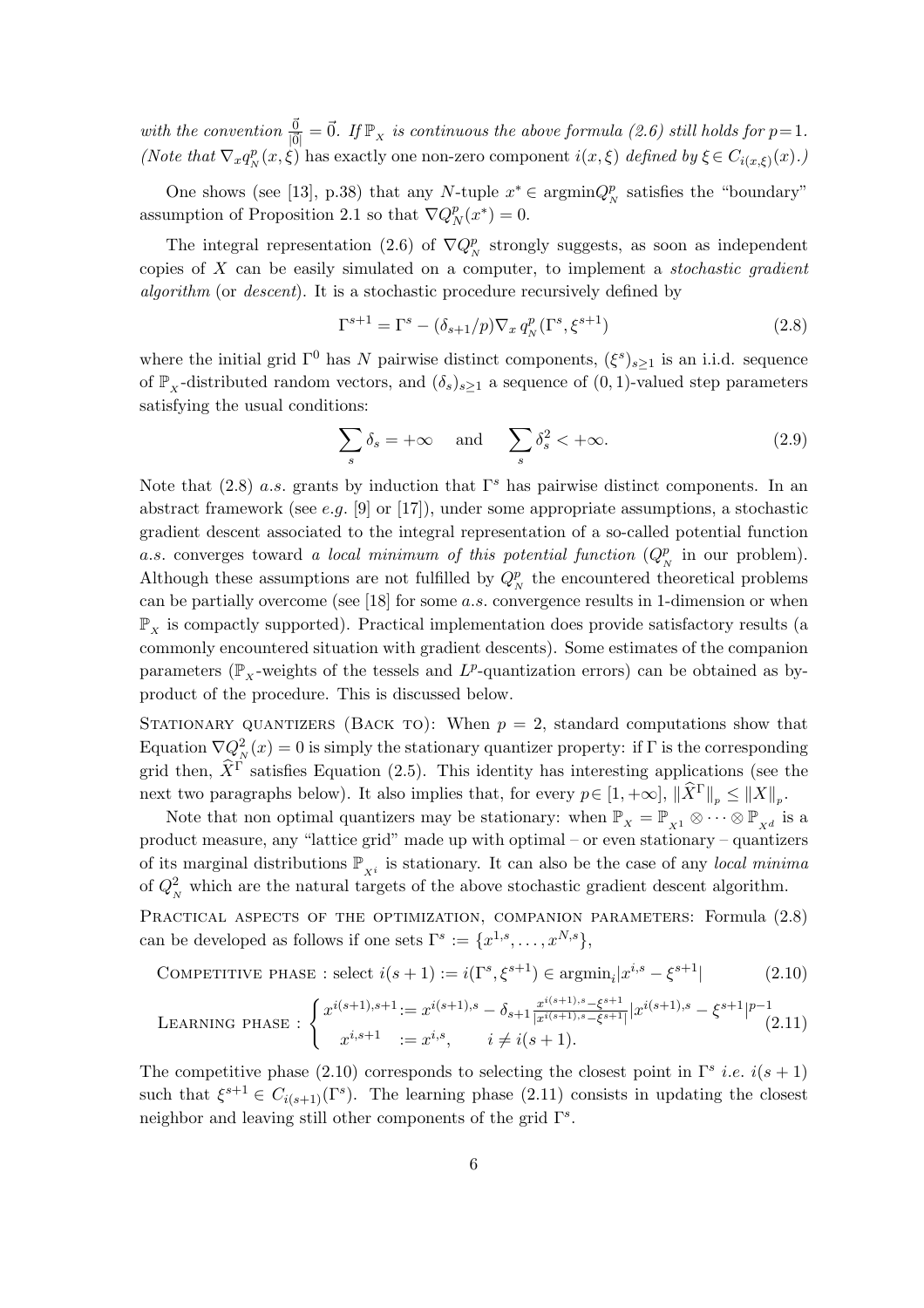Furthermore, it is established in [18] that, if  $X \in L^{p+\varepsilon}$  ( $\varepsilon > 0$ ), then the sequences  $(Q_N^{r,s})_{s\geq 1}, 0 < r \leq p$ , and  $(\pi_i^s)_{t\geq 1}, 1 \leq i \leq N$ , of random variables recursively defined by

$$
Q_N^{r,s+1} := Q_N^{r,s} - \delta_{s+1}(Q_N^{r,s} - |x^{i(s+1),s} - \xi^{s+1}|^r), \qquad Q_N^{r,0} := 0,
$$
\n(2.12)

$$
\pi_i^{s+1} := \pi_i^s - \delta_{s+1}(\pi_i^s - \mathbf{1}_{\{i = i(s+1)\}}), \qquad \pi_i^0 := 1/N, \quad 1 \le i \le N. \tag{2.13}
$$

satisfy on the event  $\{\Gamma^s \to \Gamma^*\}$ 

$$
Q_N^{r,s} \xrightarrow{a.s.} Q_N^r(\Gamma^*), 0 < r \le p
$$
, and  $\pi_i^s \xrightarrow{a.s.} \mathbb{P}_X(C_i(\Gamma^*)), 1 \le i \le N$ , as  $s \to \infty$ .

These companion procedures are essentially costless since they are steps of the grid optimization procedure itself and they yield the parameters of numerical interest (weights of the Voronoi cells, L<sup>r</sup>-quantization errors of  $\Gamma^*$ ,  $0 < r \leq p$ ) for the grid  $\Gamma^*$ . Note that this holds whatever the limiting grid  $\Gamma^*$  is: this means that the procedure is consistent.

The quadratic case  $p = 2$  is the most commonly implemented for applications and is known as the Competitive Learning Vector Quantization (CLVQ) algorithm. Then one considers (0, 1)-valued step parameters  $\delta_s$  so that  $\Gamma^{s+1}$  lives in the convex hull of  $\Gamma^s$  and  $\xi^{s+1}$  and the cooperative procedure (2.11) becomes a simple homothety centered at  $\xi^{s+1}$ with ratio  $1-\delta_{s+1}$ . These features have a stabilizing effect on the procedure. One checks on simulation that the CLVQ algorithm does behave better than its non-quadratic counterpart. The numerical aspects of the  $CLVQ$  algorithm are deeply investigated in [21] when X is d-dimensional Normal vector.

Figure 1 shows an optimal grid for the bivariate standard Normal distribution with 500 points. It is obtained by the CLVQ procedure described above.

## 2.3 Application to numerical integration

Consider a simulatable  $\mathbb{R}^d$ -valued integrable random vector X with probability distribution  $\mathbb{P}_x$ . The quantization method for numerical integration consists in approximating the probability distribution  $\mathbb{P}_X$  by  $\mathbb{P}_{\hat{X}}$ , the distribution of (one of) its closest neighbor rule projection(s)  $\widehat{X} = \text{Proj}_{\Gamma}(X)$  on a grid  $\Gamma = \{x^1, \ldots, x^N\}$ :

$$
\mathbb{P}_{\hat{x}} = \sum_{i=1}^{N} \hat{p}^i \, \delta_{x^i}.
$$

So,  $\mathbb{P}_{\hat{x}}$  is a discrete probability distribution whose weights  $\hat{p}^i$  are defined by

$$
\hat{p}^i = \mathbb{P}[\widehat{X} = x^i] = \mathbb{P}_X[C_i(\Gamma)], \qquad 1 \le i \le N,
$$

where  $\delta_{x^i}$  is the Dirac mass at  $x^i$  and  $C_i(\Gamma) = \text{Proj}_{\Gamma}^{-1}(x^i)$  denotes the Voronoi tessels of  $x_i \in \Gamma$ . Then, one approximates the expectation of a Lipschitz continuous function  $\phi$  on  $\mathbb{R}^d$  w.r.t.  $\mathbb{P}_x$ , *i.e.* 

$$
\mathbb{E}[\phi(X)] = \int_{\mathbb{R}^d} \phi(\xi) \mathbb{P}_X(d\xi),
$$
  
by  

$$
\mathbb{E}[\phi(\widehat{X})] = \int_{\mathbb{R}^d} \phi(\xi) \mathbb{P}_{\widehat{X}}(d\xi) = \sum_{i=1}^N \widehat{p}^i \phi(x^i).
$$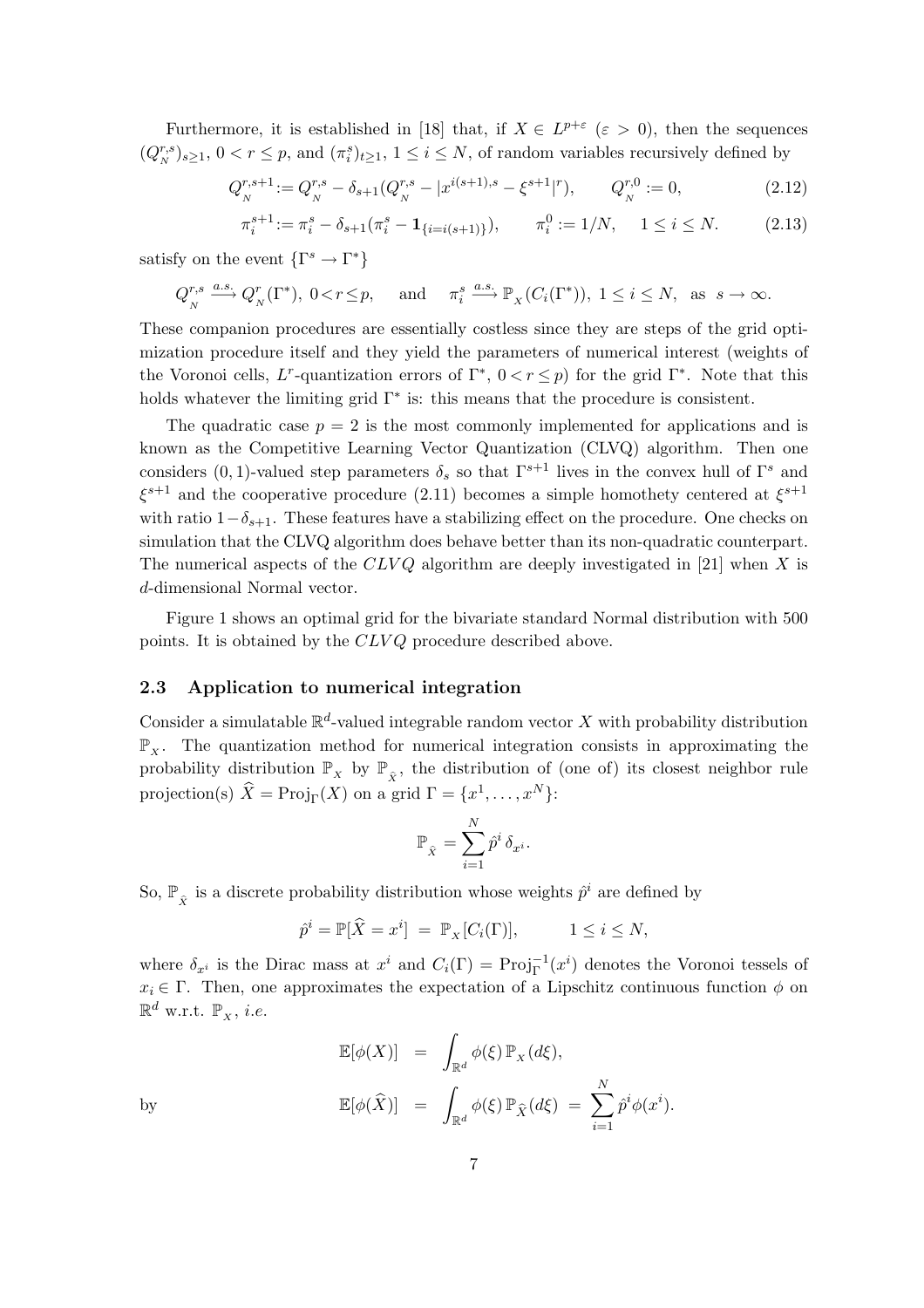THE LIPSCHITZ CASE: When  $\phi$  is simply Lipschitz continuous, the induced error is then simply measured by:

$$
|\mathbb{E}[\phi(X)] - \mathbb{E}[\phi(\widehat{X})]| \leq [\phi]_{Lip} ||X - \widehat{X}||_1, \tag{2.14}
$$

$$
\leq \ |\phi|_{Lip} \|X - \widehat{X}\|_{p} \qquad (p \geq 1). \tag{2.15}
$$

Optimal grids (of size N) which minimize the  $L^1$ -quantization error then provide a  $\overline{O}$ Optimal grids (or size *iv*) which imminize the *L* -quantization error then provide a  $(N^{-1/d})$  rate. Such a grid, its associated weights  $\hat{p}_i$  and the induced  $L^1$ -quantization error can be computed by the algorithm described above. It often happens, for stability matter, that one implements the algorithm in the quadratic case  $(CLVQ)$  and produces an optimal *quadratic* grid  $\Gamma^*$  and its companion parameters (the weights  $(\hat{p}_i^*)_{1 \leq i \leq n}$  and the L<sup>1</sup>-quantization error  $||X - \hat{X}^{\Gamma^*}||_1$  as a normalized error bound estimate). Some extensions of (2.14) to locally Lipschitz continuous functions can be found in [11].

THE LIPSCHITZ DERIVATIVE CASE: Assume now that function  $\phi$  is *continuously differen*tiable with a Lipschitz continuous differential  $D\phi$ . Furthermore, assume that the quantization is carried out with an *optimal quadratic* grid  $\Gamma$ . By Taylor's formula, we have

$$
|\phi(X) - (\phi(\widehat{X}) + D\phi(\widehat{X}).(X - \widehat{X}))| \leq [D\phi]_{Lip}|X - \widehat{X}|^2
$$
  
so that 
$$
\left| \mathbb{E}[\phi(X)] - \mathbb{E}[\phi(\widehat{X})] - \mathbb{E}[D\phi(\widehat{X}).(X - \widehat{X})] \right| \leq [D\phi]_{Lip}||X - \widehat{X}||_2^2,
$$

$$
\leq [D\phi]_{Lip}||X - \widehat{X}||_p^2 \qquad (p \geq 2).
$$

Now,  $\hat{X}$  is in particular a stationary quantizer, hence it satisfies (2.5) so that

$$
\mathbb{E}[D\phi(\widehat{X})\cdot(X-\widehat{X})] = \mathbb{E}\left[D\phi(\widehat{X})\cdot\mathbb{E}[X-\widehat{X}|\widehat{X}]\right] = 0,
$$
  
and  

$$
|\mathbb{E}[\phi(X)] - \mathbb{E}[\phi(\widehat{X})]| \leq [D\phi]_{Lip}||X-\widehat{X}||_2^2 = O\left(N^{-2/d}\right).
$$
 (2.16)

THE CONVEX CASE: When  $\phi$  is a convex function and  $\hat{X}$  is a stationary quantizer satisfying  $\widehat{X} = \mathbb{E}[X | \widehat{X}]$ , we have by Jensen's inequality:

$$
\mathbb{E}\left[\phi(\widehat{X})\right] = \mathbb{E}\left[\phi\left(\mathbb{E}[X \mid \widehat{X}]\right)\right] \leq \mathbb{E}[\phi(X)],\tag{2.17}
$$

so that  $\mathbb{E}[\phi(\widehat{X})]$  is always a lower bound for  $\mathbb{E}[\phi(X)]$ .

## 2.4 A first numerical Test (European option approximation)

The aim of this section is to test the optimal quantizers that we obtained by the numerical methods described in subsection 2.2 in dimension  $d = 4$ . Simultaneously, we aim to illustrate the performances of vector quantization for numerical integration. That is why we carry out a short comparison between quantization method and Monte Carlo method on a simple numerical integration problem.

Recall that the Strong Law of Large Numbers implies that, given a sequence  $(Z_k)_{k\geq 1}$ of independent copies of a random vector Z with Normal distribution  $\mathcal{N}(0; I_d)$ ,

$$
\mathbb{P}(d\omega)\text{-a.s.}\quad \frac{f(Z_1(\omega))+\cdots+f(Z_N(\omega))}{N}\stackrel{N\to+\infty}{\longrightarrow}\mathbb{E}(f(Z))=\int_{\mathbb{R}^d}f(z)\exp(-|z|^2/2)\frac{dz}{(2\pi)^{d/2}}.
$$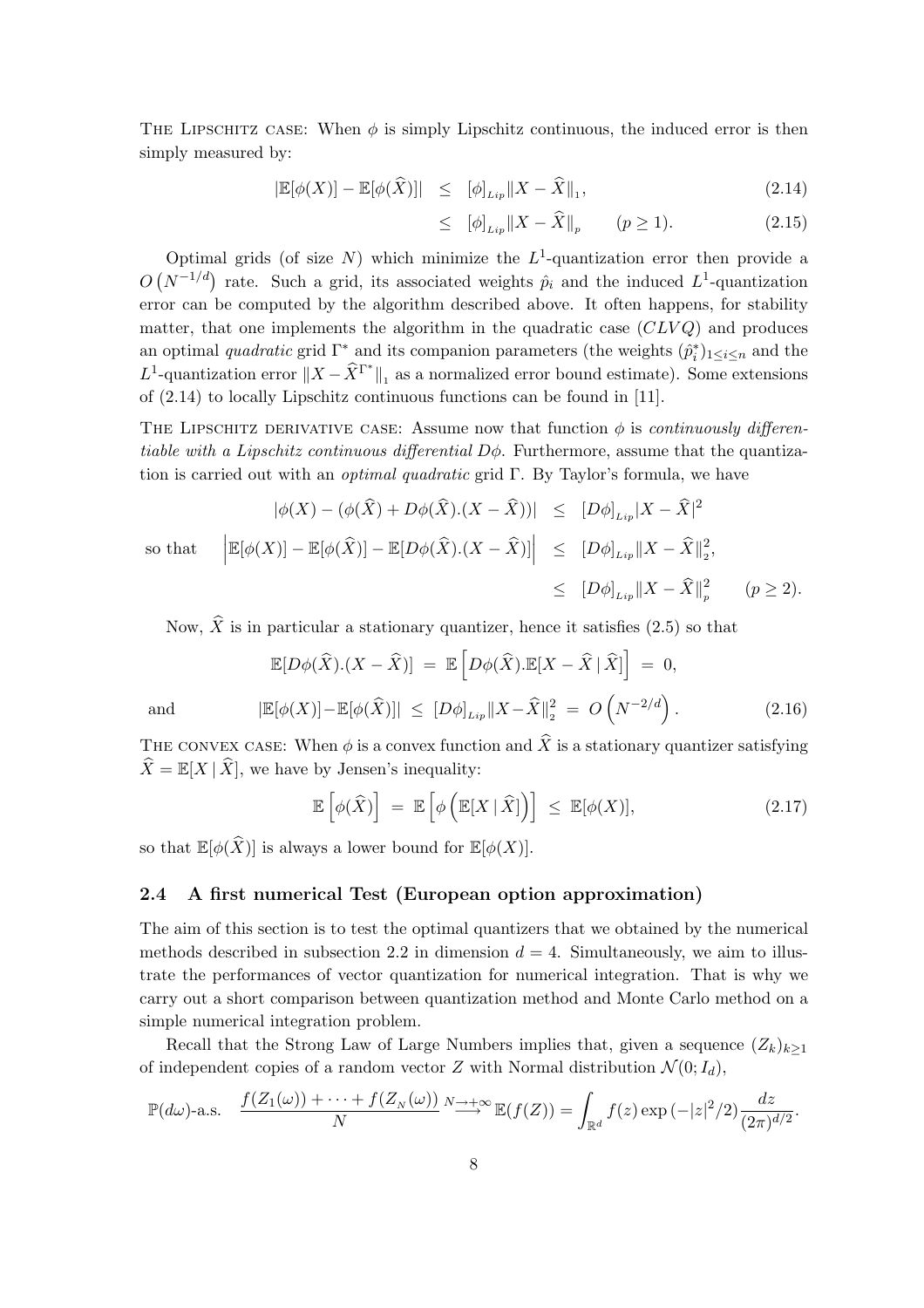for every  $f \in L^1(\mathbb{R}^d, \mathbb{P}_Z)$ . The Monte Carlo method consists in generating on a computer a path  $(Z_k(\omega))_{k\geq 1}$  to compute the above Gaussian integral. The Law of the Iterated Logarithm says that, if  $f(Z) \in L^2$ , this convergence a.s. holds at a

$$
\sigma(f(Z))\sqrt{\frac{\log\log N}{N}}
$$

rate where  $\sigma(f(Z))$  is the standard deviation of  $f(Z)$ .

When  $f$  is twice differentiable, this is to be compared to the error bound provided by (2.16) when using a quadratic optimal N-quantizer  $x^* := (x_1^*, \ldots, x_N^*)$ , namely

$$
[Df]_{Lip}Q_N^2(x^*) \approx \left(J_{2,d}(1+2/d)^{1+d/2}[Df]_{Lip}\right) N^{-2/d}.
$$

Consequently, the dimension  $d = 4$  appears as the (theoretical) critical dimension for the numerical integration of such functions by quantization for a given computational complexity (quantization formulae involving higher order differentials yield better rates): one assumes that the optimal quantizers have been formerly computed and that the computation times of a (Gaussian) random number and of a weight are both negligible w.r.t. the computation time of a value  $f(z)$  of f.

The test is processed in each selected dimension d with five random variables  $q_i(Z)$ ,  $i =$  $0, 1, 2, 3, 4$  where the  $g_i$ 's are five functions with compact support such that

- $-g<sub>0</sub>$  is an indicator function of a (bounded) interval (hence discontinuous),
- $-g_1$  is convex and Lipschitz continuous,
- $q_2$  is convex and twice differentiable,
- $-g_3$  is difference of two convex functions and Lipschitz continuous,
- $-g_4$  is difference of two convex functions and twice differentiable.

The test functions are borrowed from classical option pricing in mathematical finance: one considers d traded assets  $S^1, \ldots, S^d$ , following a d-dimensional Black & Scholes dynamics. We assume that these assets are independent (this is not very realistic but corresponds to the most unfavorable case for quantization). We assume as well that  $S_0^1 = s_0 > 0, i = 1, \ldots, d$  and that the d assets share the same volatility  $\sigma^i = \sigma > 0$ . At maturity  $T > 0$ , we then have:

$$
S_T^i = s_0 \exp\left((r - \frac{\sigma^2}{2})T + \sigma\sqrt{T}Z^i\right), \qquad i = 1, \dots, d.
$$

One considers, still at time T, the geometric index  $I_T =$ ¡  $S_T^1 \dots S_T^d$  $\frac{1}{2}$  $\overline{d}$  satisfying

$$
I_T = I_0 \exp\left((r - \frac{\sigma^2}{2d})T + \frac{\sigma\sqrt{T}}{\sqrt{d}}\frac{Z^1 + \dots + Z^d}{\sqrt{d}}\right)
$$
 with  $I_0 = s_0 \exp\left(-\frac{\sigma^2(d-1)}{2d}T\right)$ .

Then, one specifies the random variables  $q_i(Z)$  for  $i = 1$  and  $i = 3$  as follows

$$
g_1(Z) = e^{-rT}(K_1 - I_T)
$$
 (Put $(K_1, T)$  payoff)

 $g_3(Z) = e^{-rT}(K_2 - I_T)_+ - e^{-rT}(K_1 - I_T)_+, K_1 < K_2$ , (Put-Spread( $K_1, K_2T$ ) payoff).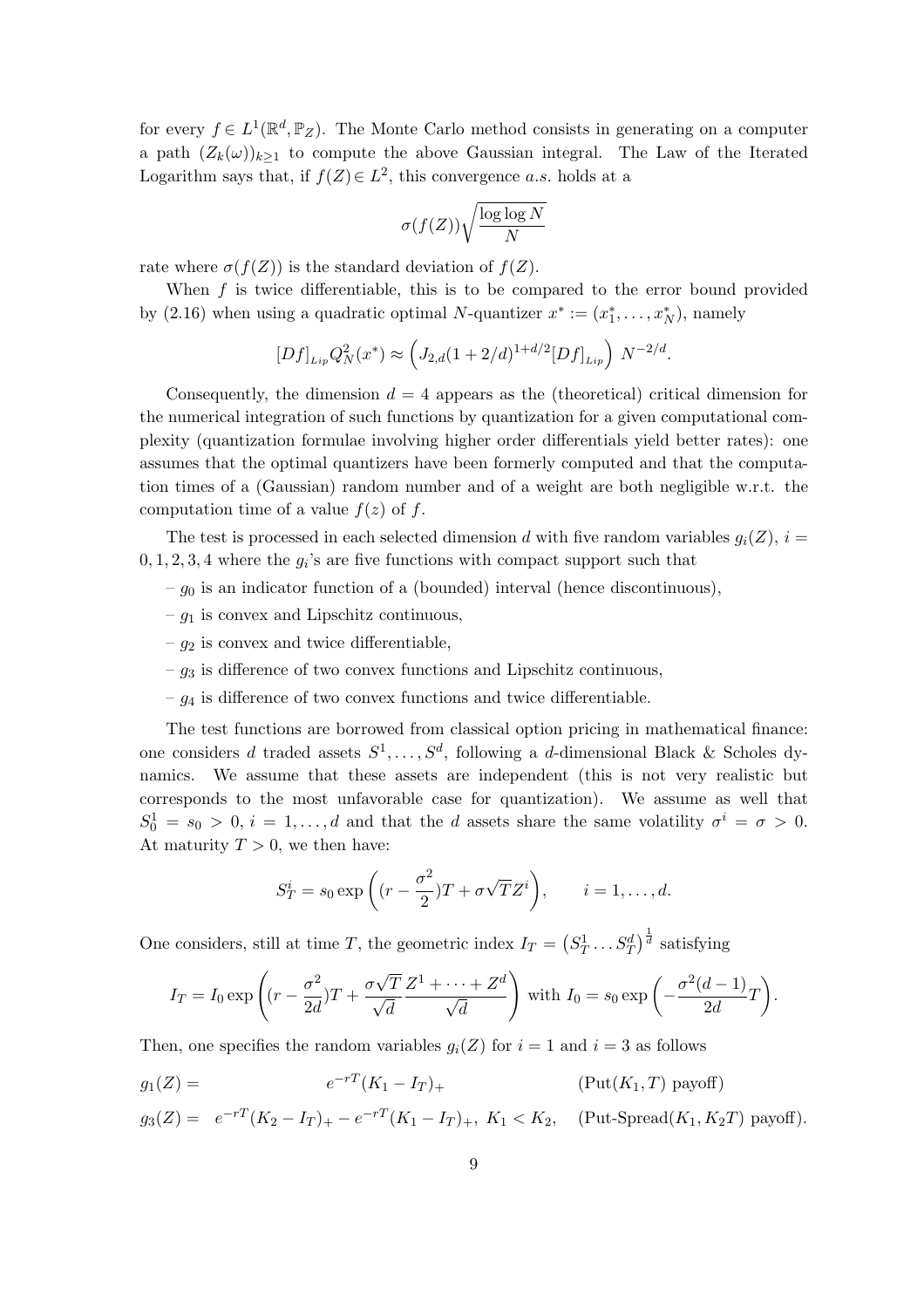The random variables are the payoffs of a Put option with strike price  $K_1$  and a Put-spread option with strike prices  $K_1 < K_2$  respectively, both on the geometric index  $I_T$ . Some closed forms for the premia  $\mathbb{E}[g_1(Z)]$  and  $\mathbb{E}[g_2(Z)]$  are given by the Black & Scholes formula:

$$
\mathbb{E}[g_1(Z)] = \pi(I_0, K_1, r, \sigma, T) \quad \text{and} \quad \mathbb{E}[g_3(Z)] = \psi(I_0, K_1, K_2, r, \sigma, T) \tag{2.18}
$$
\nwith\n
$$
\pi(x, K, r, \sigma, T) = K e^{-rT} \text{erf}(-d_2) - I_0 \text{erf}(-d_1),
$$
\n
$$
d_1 = \frac{\log(x/K) + (r + \frac{\sigma^2}{2d})T}{\sigma\sqrt{T/d}}, \qquad d_2 = d_1 - \sigma\sqrt{T/d}
$$
\nand\n
$$
\psi(x, K_1, K_2, r, \sigma, T) = \pi(x, K_2, r, \sigma, T) - \pi(x, K_1, r, \sigma, T).
$$
\n(2.18)

Then, one sets

$$
g_2(Z) = e^{-rT/2}\pi(I_{\frac{T}{2}}, K_1, r, \sigma, T/2)
$$
 and  $g_4(Z) = e^{-rT/2}\psi(I_{\frac{T}{2}}, K_1, K_2, r, \sigma, T/2).$ 

The random variables  $g_2(Z)$  and  $g_4(Z)$  have the distributions of the (discounted) premia at time  $T/2$  of the Put( $K_1, T$ ) and of the Put-Spread( $K_1, K_2, T$ ) respectively. Functions  $g_2$ and  $g_4$  are  $\mathcal{C}^{\infty}$  and using the martingale property of the discounted premia yields

$$
\mathbb{E} g_2(Z) = \pi(I_0, K_1, r, \sigma, T) \quad \text{and} \quad \mathbb{E} g_4(Z) = \psi(I_0, K_1, K_2, r, \sigma, T). \tag{2.19}
$$

Finally we specify  $g_0$  as the "hedge function at maturity" of the Put-Spread option:

$$
g_0(Z) = -e^{-rT} \mathbf{1}_{\{I_T \in [K_1, K_2]\}}.
$$
\n(2.20)

The numerical specifications of the functions  $g_i$ 's are as follows:

 $s_0 = 100,$   $K_1 = 98,$   $K_2 = 102,$   $r = 5\%,$   $\sigma = 20\%,$   $T = 2.$ • NUMERICAL RESULTS IN 4-DIMENSION: The comparison with the Monte Carlo estimator

$$
\widehat{g_i(Z)}_N = \frac{1}{N} \sum_{k=1}^N g_i(Z_k), \qquad Z_k \ i.i.d., \ Z_k \sim \mathcal{N}(0; I_d)
$$
\n(2.21)

of  $\mathbb{E}[g_i(Z)]$  is presented in the last column on the right: we first computed (a proxy of) the standard deviation  $\sigma(\widehat{g_i(Z)}_N)$  of the above estimator (2.21) by a  $N = 10000$  trial Monte Carlo simulation. Then, in order to measure the error induced by the quantization in the scale of the MC estimator Standard Deviation, we wrote down the *ratio*  $\overbrace{dsolute error}$ .  $\sigma(\widehat{g_i(Z)}_{\scriptscriptstyle \mathcal{M}})$ 

The results in Table 1 illustrate a widely observed phenomenon when integrating functions by quantization: difference of convex functions behave better than convex functions (this is obviously due to  $(2.17)$ ), and Lipschitz derivative functions behave better than Lipschitz continuous functions (as predicted by  $(2.16)$ ). The whole tests set suggests that the convexity feature is prominent.

• GRAPHICAL COMPARISON IN DIMENSIONS  $d = 3, 4, 5$ : We focus her on the convex  $C^2$ function  $q_2$ . We wish to emphasize the dimension effect (keeping unchanged the other specifications). So, we depict in Figure 2, in dimension  $d = 3, 4, 5$  (in a log-log scale), both the absolute error and the standard deviation  $\widehat{\sigma(Q_2(Z)}_{N})$  of its Monte Carlo estimator as a function of  $N$  (the dotted lines are the induced least square regressions)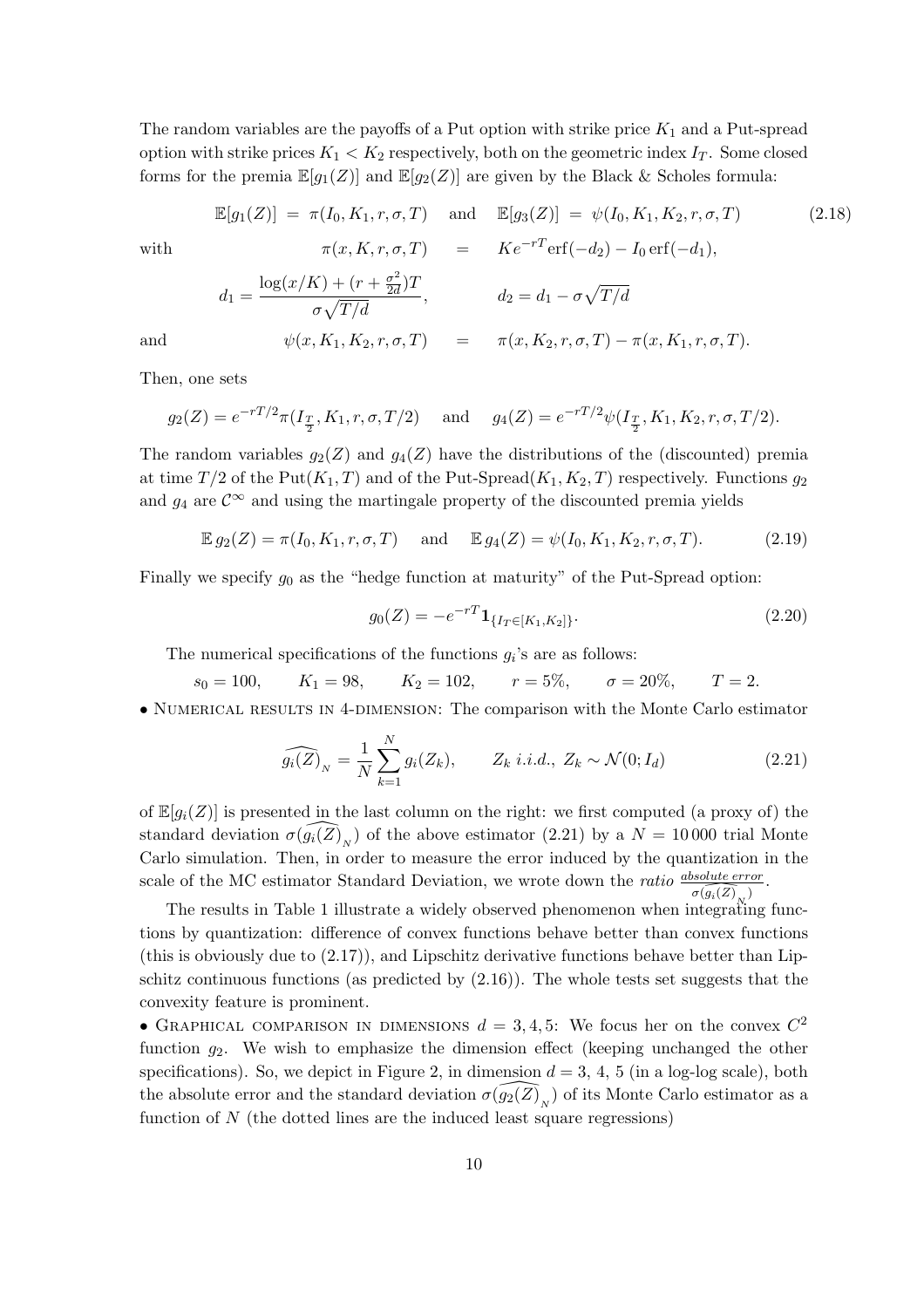| $d=4$               | $B\&S$          | Quantized | Relative   | $\sigma(g_i(Z)_{N})$ | absolute error       |
|---------------------|-----------------|-----------|------------|----------------------|----------------------|
| $& N = 6540$        | Reference value | value     | error      |                      | $\sigma(g_i(Z)_{N})$ |
| $E g_0(Z)$          | $-0.093$        | $-0,091$  | $2.40\%$   | 0.034                | 0.064                |
| $\mathbb{E} g_1(Z)$ | 2.077           | 2.047     | $1.44\%$   | 0.054                | 0.548                |
| $E g_2(Z)$          | 2.077           | 2.061     | $0.77\%$   | 0.033                | 0.482                |
| $E g_3(Z)$          | 1.216           | 1.213     | $0.26\,\%$ | 0.021                | 0.015                |
| $\mathbb{E} g_4(Z)$ | 1.216           | 1.215     | $0.08\%$   | 0.012                | 0.001                |

Table 1: Quantization versus Monte Carlo in 4-dimension.

Concerning the dimensionality effect, the theoretical rates for the error bounds  $(N^{-1/d})$ in the Lipschitz case and  $N^{-2/d}$  for Lipschitz differential case) are confirmed: when  $d \leq 4$ quantization overperforms more and more the Monte Carlo method as  $N$  increases. When  $d > 4$ , this is at most true up to a critical number  $N_d$  of points (for a given trust level in the MC method). More detailed numerical results are presented in [21].

Remark 2.2 In the above tests, we compared quantization versus Monte Carlo for the computation of a single integral. If one looks for a uniform error bound over an infinite class of Lipschitz continuous functions, the conclusion can be quite different: thus, with the notations of the former subsection 2.3  $\overline{a}$  $\overline{a}$ 

$$
\sup_{f,[f]_{Lip}\leq 1} \left| \frac{f(Z_1)+\cdots+f(Z_N)}{N} - \int_{\mathbb{R}^d} f(\zeta) \mathbb{P}_Z(d\zeta) \right| \geq \int_{\mathbb{R}^d} \min_{1\leq i\leq N} |Z_i-\zeta| \mathbb{P}_Z(d\zeta)
$$
  
\n
$$
\geq Q_N^1(Z_1,\ldots,Z_N)
$$
  
\n
$$
> \min_{(\mathbb{R}^d)^N} Q_N^1 \sim \frac{c_Z}{N^{\frac{1}{d}}}, \ (c_Z > 0).
$$

This means that for every fixed N the worst behaviour of the Monte Carlo method on 1- Lipschitz functions induces a greater error than that obatined by optimal  $L^1$ -quantization. This holds true in any dimension d.

## 3 Optimal quantization of a Markov chain

We consider an  $\mathbb{R}^d$ -valued  $(\mathcal{F}_k)$ -Markov chain  $(X_k)_{0\leq k\leq n}$ , with probability transition  $P_k(x, dx')$ (from time  $k - 1$  to k) and with initial distribution  $\mu$  for  $X_0$ . The joint distribution of  $(X_k)_{0\leq k\leq n}$ , is then equal to  $\mu(dx_0)P_1(x_0, dx_1)\dots P_n(x_{n-1}, dx_n)$ .

In this section, we are interested in the quantization of this Markov chain, i.e. an approximation of the distribution of the process  $(X_k)$  by the distribution of a process  $(\widehat{X}_k)$  valued on finite grids taking into account the probabilistic feature of the process. The naive approach would consist in the quantization of the  $\mathbb{R}^{(n+1)d}$ -valued random vector  $(X_0, \ldots, X_n)$  following the method described in Section 2. However, by Theorem 2.1, for a total number N of points in such a "time-space" grid, the  $L^p$ -quantization error would be of order  $N^{-\frac{1}{nd}}$ . This is of course very slow when *n* is large.

Instead, we propose an approach based on the fact that a Markov chain is completely characterized by its initial distribution and its transitions probabilities. The idea is then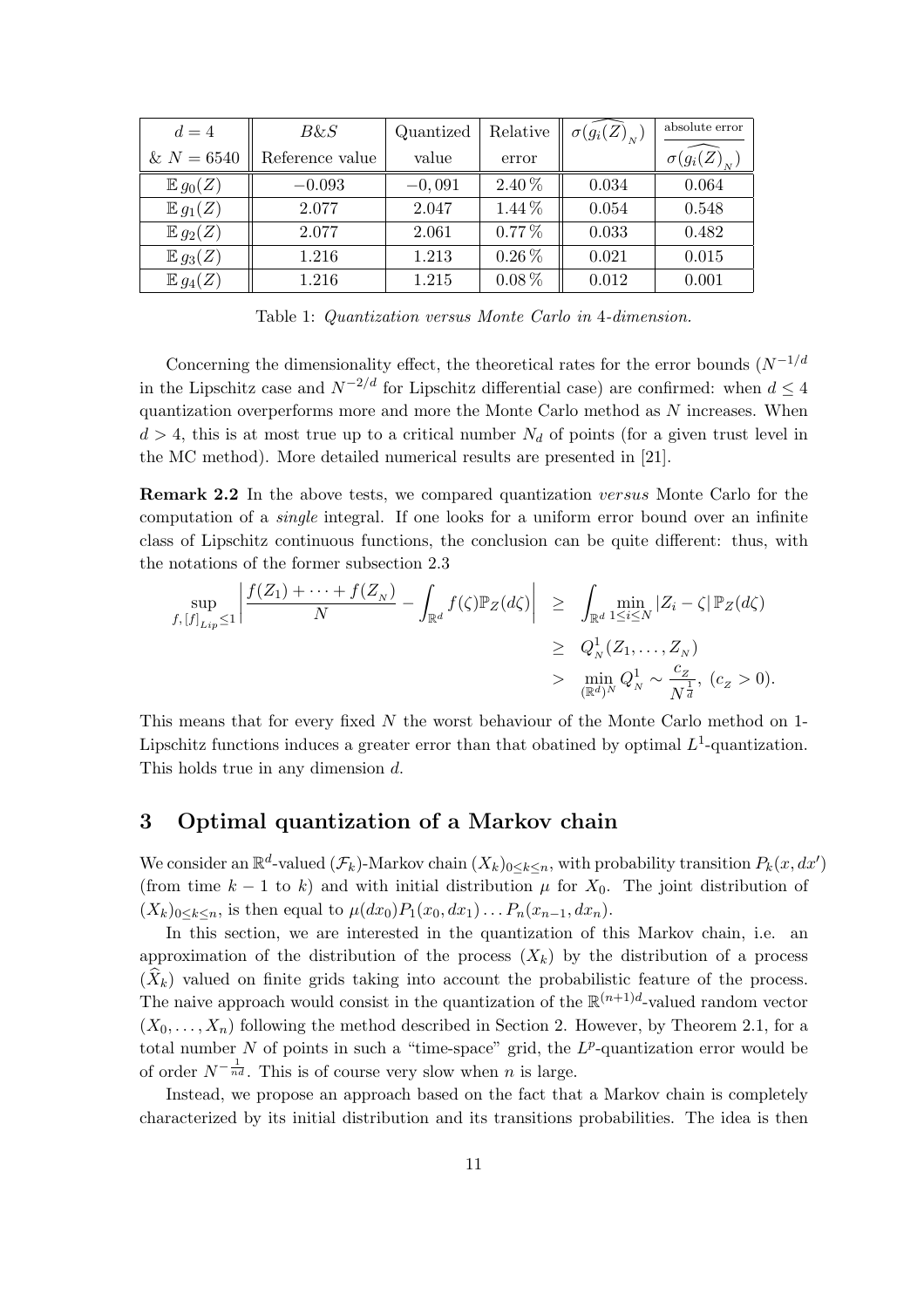to "quantize" the initial distribution of  $X_0$  and the conditional probabilities of  $X_k$  given  $X_{k-1}$ . We propose two different quantization methods which shall provide a better rate of convergence of order  $n^{1+1/d}/N^{1/d}$ . The first approach, based on a quantization at each time k of the random variable  $X_k$ , was introduced in [1] and is called *marginal quantization*. The second one that enhances the preservation of the dynamics, namely the Markov property, was introduced in [19] and is called Markovian quantization.

#### 3.1 Marginal quantization

At each time k and given a grid  $\Gamma_k = \{x^1, \ldots, x^{N_k}\}\$  of  $N_k$  points in  $\mathbb{R}^d$ , associated to a Voronoi tessellation  $C_1(\Gamma_k), \ldots, C_{N_k}(\Gamma_k)$ , we define:

$$
\widehat{X}_k = \text{Proj}_{\Gamma_k}(X_k), \quad k = 0, \dots, n. \tag{3.1}
$$

Hence, in the marginal approach, the emphasis is put on the accuracy of the distribution approximations: if at every time k, the grid  $\Gamma_k$  is  $L^p$ -optimal, then  $\widehat{X}_k$  is the best possible  $L^p$ -approximation of  $X_k$  by a random variable taking  $N_k := |\Gamma_k|$  points. Notice that since the projection on the closest neighbor is not injective, the process  $(\widehat{X}_k)_k$  constructed in  $(3.1)$  is not a Markov chain. However, if we define the probability transition matrices  $\left[\hat{p}_{k}^{ij}\right]$  $_{k}^{\imath\jmath}]$ at times  $k = 1, \ldots, n$  by:

$$
\hat{p}_{k}^{ij} = \mathbb{P}\left[\hat{X}_{k} = x_{k}^{j} \mid \hat{X}_{k-1} = x_{k}^{i}\right] = \frac{\hat{\beta}_{k}^{ij}}{\hat{p}_{k-1}^{i}}, \quad i = 1, \dots, N_{k-1}, \ j = 1, \dots, N_{k},
$$
\n
$$
\text{where} \quad \hat{p}_{k-1}^{i} = \mathbb{P}[\hat{X}_{k-1} = x_{k-1}^{i}] = \mathbb{P}[X_{k-1} \in C_{i}(\Gamma_{k-1})]
$$
\n
$$
\hat{\beta}_{k}^{ij} = \mathbb{P}[\hat{X}_{k-1} = x_{k-1}^{i}, \ \hat{X}_{k} = x_{k}^{j}] = \mathbb{P}[X_{k-1} \in C_{i}(\Gamma_{k-1}), \ X_{k} \in C_{j}(\Gamma_{k})].
$$

then it is well-known that there exists a Markov chain  $(\widehat{X}_{k}^{c})$  with initial distribution  $\widehat{p}_0$ and probability transition matrices  $[\hat{p}_{k}^{ij}]$  $\binom{y}{k}$  at times  $k = 1, \ldots, n$ . The marginal quantization method consists in approximating the distribution of the Markov chain  $(X_k)_{0\leq k\leq n}$  by that of the Markov chain  $(\widehat{X}_{k}^c)_{0 \leq k \leq n}$ : by construction, the conditional distribution of  $\widehat{X}_{k+1}^c$  given  $\widehat{X}_k^c$  is equal to the the conditional distribution of  $\widehat{X}_{k+1}$  given  $\widehat{X}_k$ , and the distribution of  $\widehat{X}_0^c$ is equal to the distribution of  $\widehat{X}_0$ . We will evaluate the rate of approximation (in distribution) of  $\widehat{X}^c$  toward X on functions of the form  $(x_0, x_1, \ldots, x_n) \mapsto \phi_0(x_0)\phi_1(x_1)\ldots\phi_n(x_n)$ , where  $\phi_0, \ldots, \phi_n$  are bounded Lipschitz continuous functions on  $\mathbb{R}^d$ . First, notice that both quantities  $\mathbb{E}[\phi_0(X_0)\phi_1(X_1)\dots\phi_n(X_n)]$  and  $\mathbb{E}[\phi_0(\widehat{X}_0^c)\phi_1(\widehat{X}_1^c)\dots\phi_n(\widehat{X}_n^c)]$  follow a dynamic programming formula induced by the Markov property. Namely

$$
\mathbb{E}[\phi_0(X_0)\dots\phi_n(X_n)] = \mathbb{E}[v_0(X_0)] \text{ and } \mathbb{E}[\phi_0(\widehat{X}_0^c)\dots\phi_n(\widehat{X}_n^c)] = \mathbb{E}[\widehat{v}_0(\widehat{X}_0^c)]
$$

where  $\widehat{v}_0(\widehat{X}_0^c)$  and  $v_0(X_0)$  satisfy

$$
v_n(X_n) = \phi_n(X_n), \qquad v_{k-1}(X_{k-1}) = \phi_{k-1}(X_{k-1}) \mathbb{E}[v_k(X_k) | X_{k-1}], \ k = 1, ..., n(3.2)
$$
  

$$
\widehat{v}_n(\widehat{X}_n^c) = \phi_n(\widehat{X}_n^c), \qquad \widehat{v}_{k-1}(\widehat{X}_{k-1}^c) = \phi_{k-1}(\widehat{X}_{k-1}^c) \mathbb{E}[\widehat{v}_k(\widehat{X}_k^c) | \widehat{X}_{k-1}^c], \ k = 1, ..., n(3.3)
$$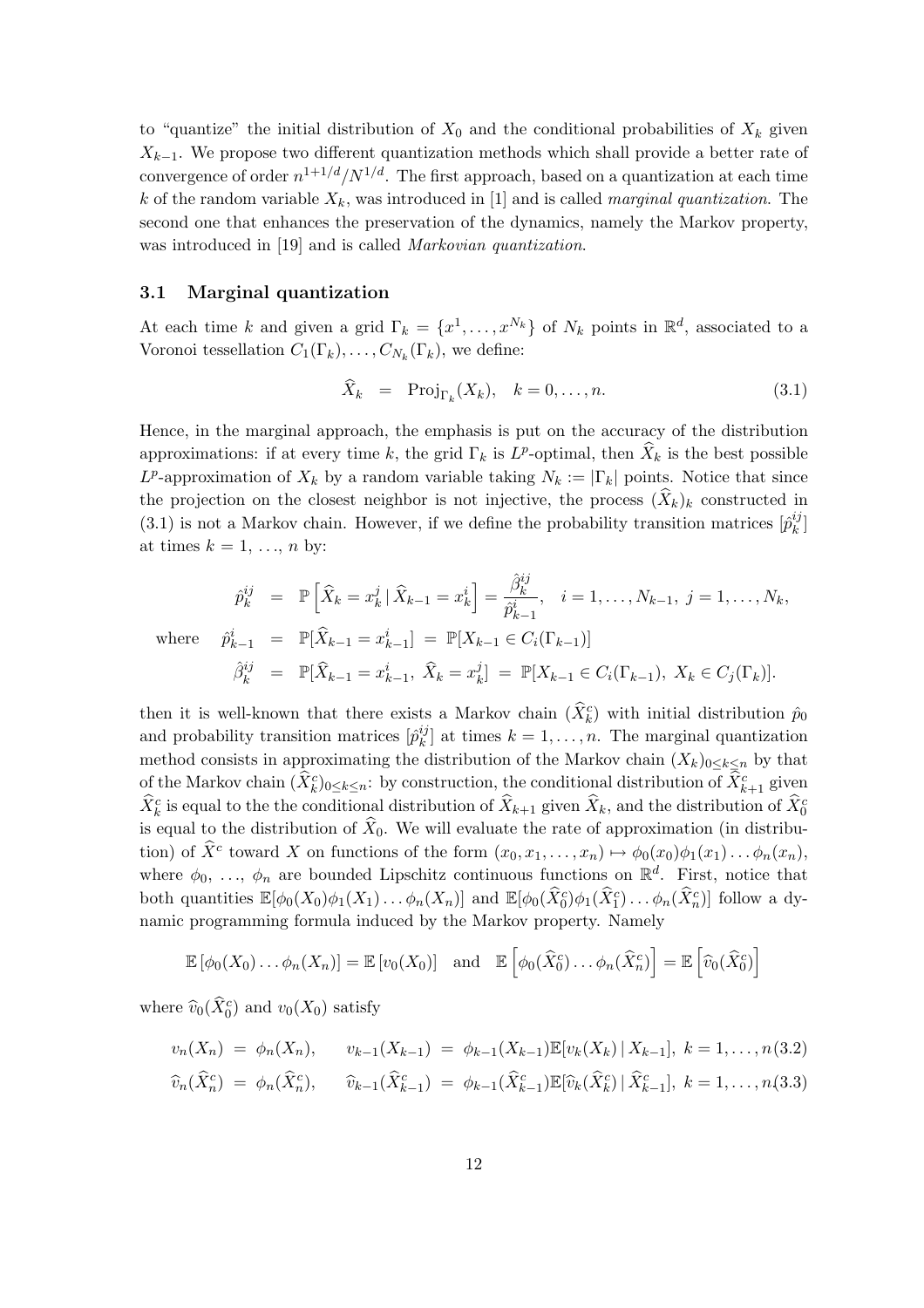This will be the key to evaluate the error induced by approximating the first expectation term by the second one. Furthermore, the dynamic programming formula for  $\hat{X}^c$ , once written "in distribution", provides a simple numerical algorithm to compute  $\mathbb{E} \left| \widehat{v}_0(\widehat{X}_0^c) \right|$ :

$$
\widehat{v}_{n}(x_{n}^{i}) = \phi_{n}(x_{n}^{i}), \qquad \forall x_{n}^{i} \in \Gamma_{n},
$$
\n
$$
\widehat{v}_{k-1}(x_{k-1}^{i}) = \phi_{k-1}(x_{k-1}^{i}) \mathbb{E}[\widehat{v}_{k}(\widehat{X}_{k}) | \widehat{X}_{k-1} = x_{k-1}^{i}]
$$
\n
$$
= \phi_{k-1}(x_{k-1}^{i}) \sum_{j=1}^{N_{k}} \widehat{p}_{k}^{ij} \widehat{v}_{k}(x_{k}^{j}), \qquad \forall x_{k-1}^{i} \in \Gamma_{k-1}, \quad k = 1, ..., n. \tag{3.4}
$$
\n
$$
\mathbb{E}\left[\widehat{v}_{0}(\widehat{X}_{0}^{c})\right] = \mathbb{E}\left[\widehat{v}_{0}(\widehat{X}_{0})\right] = \sum_{i=1}^{N_{0}} \widehat{p}_{0}^{i} \widehat{v}_{0}(x_{0}^{i}).
$$

We rely on the following Lipschitz assumption on the transitions  $P_k$  of the Markov chain  $(X_k).$ 

(A1) For any  $k = 1, \ldots, n$ , the probability transition  $P_k$  is Lipschitz with ratio  $[P_k]_{\ldots}$ , i.e. for any Lipschitz function  $\phi$  on  $\mathbb{R}^d$ , with ratio  $[\phi]_{Lip}$ , we have:

$$
\left| \int_{\mathbb{R}^d} \phi(x') P_k(x, dx') - \int_{\mathbb{R}^d} \phi(x') P_k(\widehat{x}, dx') \right| \leq [P_k]_{Lip} [\phi]_{Lip} |x - \widehat{x}|, \quad \forall x, \widehat{x} \in \mathbb{R}^d.
$$

Then we set  $[P]_{\text{Lip}} = \max_{k=1,\dots,n} [P_k]_{\text{Lip}}$ . Let

 $BL_1(\mathbb{R}^d) = \left\{ \phi : \mathbb{R}^d \to \mathbb{R}, \quad \phi \text{ is bounded by } 1 \text{ and } \phi \text{ is Lipschitz with ratio } [\phi]_{Lip} \leq 1 \right\}$ o .

**Theorem 3.1** Let  $p \geq 1$ . Under (A1), we have the error estimation in the marginal quantization method: for any functions  $\phi_k \in BL_1(\mathbb{R}^d)$ ,  $k = 0, \ldots, n$ ,

$$
\left| \mathbb{E}[\phi_0(X_0) \dots \phi_n(X_n)] - \mathbb{E}[\phi_0(\widehat{X}_0^c) \dots \phi_n(\widehat{X}_n^c)] \right| \le \sum_{k=0}^n \left( 1 + (2 - \delta_{2,\mathcal{Y}}) \frac{[P]_{Lip}^{n-k+1} - 1}{[P]_{Lip} - 1} \right) \|\Delta_k\|_p, \quad (3.5)
$$

where  $\|\Delta_k\|_p = \|X_k - \widehat{X}_k\|_p$  is the L<sup>p</sup>-quantization error at time k of  $X_k$ . In (3.5), we make the usual convention that  $\frac{1}{u-1}(u^m-1) = m$  if  $u = 1$  and  $m \in \mathbb{N}$ .

**Proof.** We set  $\|\phi\|_{sup} = \max_{k=0,...,n} \|\phi_k\|_{sup} \le 1$  and  $[\phi]_{Lip} = \max_{k=0,...,n} [\phi_k]_{Lip} \le 1$ . From (3.2), a standard backward induction shows that

$$
||v_k||_{sup} \le ||\phi||_{sup}^{n+1-k} \quad \text{and} \quad [v_k]_{Lip} \le [P]_{Lip} ||\phi||_{sup} [v_{k+1}]_{Lip} + ||\phi||_{sup}^{n-k} [\phi]_{Lip}
$$

$$
[v_k]_{Lip} \le ||\phi||_{sup}^{n-k} [\phi]_{Lip} \frac{[P]_{Lip}^{n-k+1} - 1}{[P]_{Lip} - 1}.
$$

For any bounded Borel function  $f$  on  $\mathbb{R}^d$ , we set

so that

$$
P_k f(x) = \mathbb{E}[f(X_k)|X_{k-1} = x], \quad x \in \mathbb{R}^d
$$
  

$$
\widehat{P}_k f(x) = \mathbb{E}[f(\widehat{X}_k)|\widehat{X}_{k-1} = x], \quad x \in \Gamma_{k-1},
$$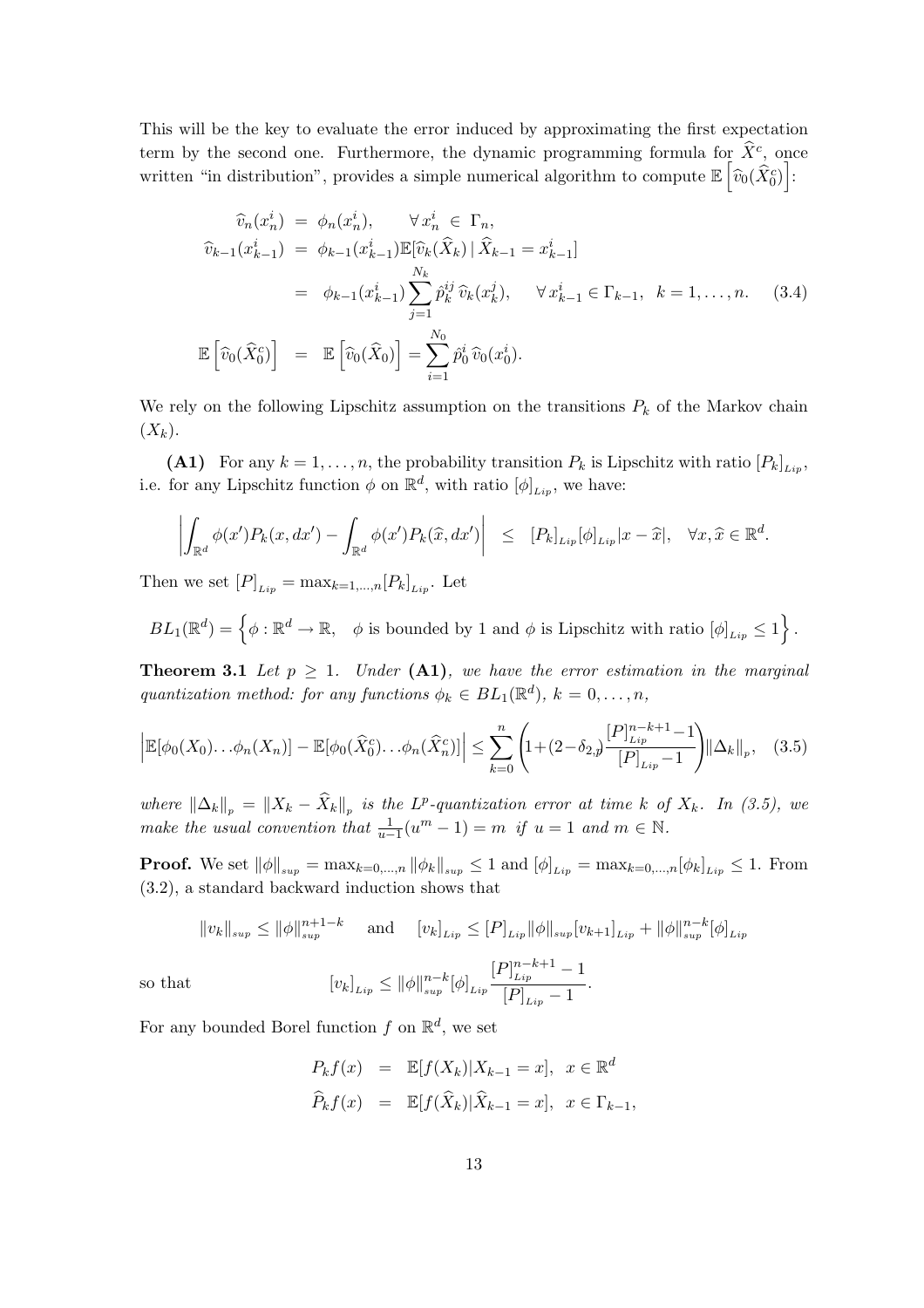for  $k = 1, \ldots, n$ . Hence, by  $(3.2)$  and  $(3.4)$ , we have

$$
\left\| v_k(X_k) - \widehat{v}_k(\widehat{X}_k) \right\|_p \le \left\| v_k(X_k) - \mathbb{E}[v_k(X_k)|\widehat{X}_k] \right\|_p
$$
  
+ 
$$
\left\| \mathbb{E}\left[ \left( \phi_k(X_k) - \phi_k(\widehat{X}_k) \right) P_{k+1} v_{k+1}(X_k) \right] \widehat{X}_k \right] \right\|_p
$$
  
+ 
$$
\left\| \phi_k(\widehat{X}_k) \mathbb{E}\left[ P_{k+1} v_{k+1}(X_k) - \widehat{P}_{k+1} \widehat{v}_{k+1}(\widehat{X}_k) \right] \widehat{X}_k \right] \right\|_p (3.6)
$$

On one hand, notice that, for every  $p \geq 1$ ,

$$
\|v_k(X_k) - \mathbb{E}(v_k(X_k)|\widehat{X}_k)\|_p \leq \|v_k(X_k) - v_k(\widehat{X}_k)\|_p + \|v_k(\widehat{X}_k) - \mathbb{E}(v_k(X_k)|\widehat{X}_k)\|_p
$$
  
\n
$$
\leq 2\|v_k(X_k) - v_k(\widehat{X}_k)\|_p
$$
  
\n
$$
\leq 2[v_k]_{Lip} \|\Delta_k\|_p.
$$
\n(3.7)

When  $p = 2$ , the very definition of the conditional expectation as an orthogonal projection shows that the above inequality holds without the 2 factor. On the other hand, using that conditional expectation (given  $\widehat{X}_k$ ) is a L<sup>p</sup>-contraction and that  $\widehat{X}_k$  is  $\sigma(X_k)$ -measurable yields

$$
\left\| \mathbb{E} \left[ \left( \phi_k(X_k) - \phi_k(\widehat{X}_k) \right) P_{k+1} v_{k+1}(X_k) \middle| \widehat{X}_k \right] \right\|_p \leq [\phi]_{Lip} \| v_{k+1} \|_{sup} \| \Delta_k \|_p \leq [\phi]_{Lip} \| \phi \|_{sup}^{n-k} \| \Delta_k \|_p
$$
\n(3.8)

and

$$
\left\| \phi_k(\widehat{X}_k) \left( \mathbb{E} \left[ P_{k+1} v_{k+1}(X_k) - \widehat{P}_{k+1} \widehat{v}_{k+1}(\widehat{X}_k) \Big| \widehat{X}_k \right] \right) \right\|_p \leq \| \phi \|_{\sup} \| v_{k+1}(X_{k+1}) - \widehat{v}_{k+1}(\widehat{X}_{k+1}) \|_p. \tag{3.9}
$$

Plugging inequalities (3.7), (3.8) and (3.9) in (3.6) leads to the backward induction formula

$$
\|v_{k}(X_{k}) - \widehat{v}_{k}(\widehat{X}_{k})\|_{p} \leq ((2 - \delta_{2,p})[v_{k}]_{Lip} + [\phi]_{Lip} \|\phi\|_{sup}^{n-k})\|\Delta_{k}\|_{p} + \|\phi\|_{sup} \|v_{k+1}(X_{k+1}) - \widehat{v}_{k+1}(\widehat{X}_{k+1})\|_{p} \leq [\phi]_{Lip} \|\phi\|_{sup}^{n-k} \left(1 + (2 - \delta_{2,p})\frac{[P]_{Lip}^{n-k+1} - 1}{[P]_{Lip} - 1}\right) \|\Delta_{k}\|_{p} + \|\phi\|_{sup} \|v_{k+1}(X_{k+1}) - \widehat{v}_{k+1}(\widehat{X}_{k+1})\|_{p}
$$

with  $v_n = \hat{v}_n \equiv \phi_n$ . This yields the expected result after some standard computations.  $\Box$ 

## 3.2 Markovian quantization

Here, we suppose that the dynamics of the  $(\mathcal{F}_k)$  Markov chain  $(X_k)_k$  is given in the form:

$$
X_k = F_k(X_{k-1}, \varepsilon_k), \quad k = 1, \dots, n \tag{3.10}
$$

(starting from some initial state  $X_0$ ), where  $(\varepsilon_k)_k$  is a sequence of identically distributed  $\mathcal{F}_k$ -measurable random variables in  $\mathbb{R}^m$ , such that  $\varepsilon_k$  is independent of  $\mathcal{F}_{k-1}$ , and  $F_k$  is some measurable function on  $\mathbb{R}^d \times \mathbb{R}^m$ . Given a sequence of grids  $\Gamma_k = \{x^1, \ldots, x^{N_k}\}$  of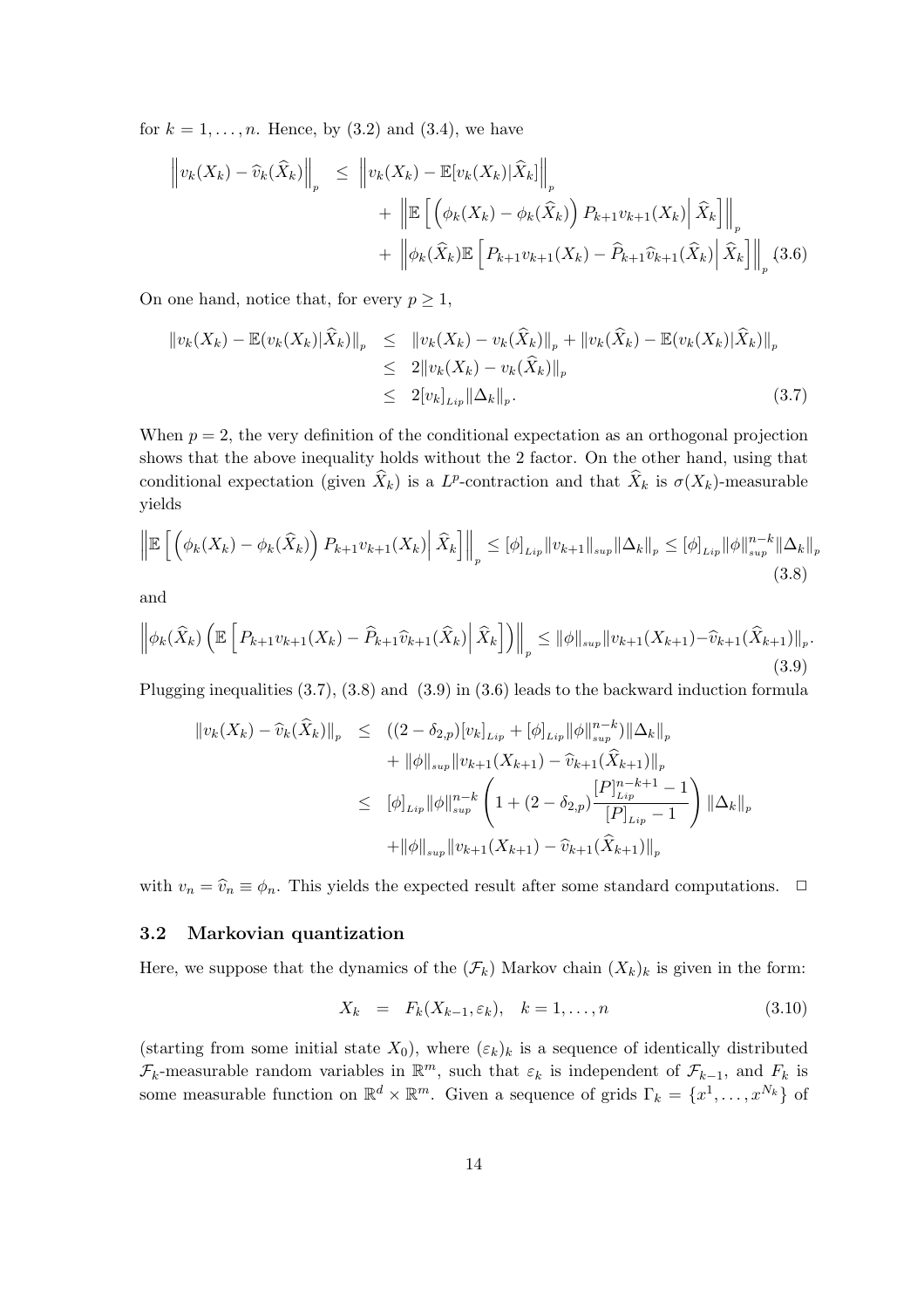$N_k$  points in  $\mathbb{R}^d$ , associated to a Voronoi tessellation  $C_1(\Gamma_k), \ldots, C_{N_k}(\Gamma_k), k = 0, \ldots, n$ , we define the process  $(\widehat{X}_k)_k$  by:

$$
\widehat{X}_k = \text{Proj}_{\Gamma_k}(F_k(\widehat{X}_{k-1}, \varepsilon_k)), \quad k = 1, \dots, n,
$$
\n(3.11)

and  $\widehat{X}_0 = \text{Proj}_{\Gamma_0}(X_0)$ . By construction, the process  $(\widehat{X}_k)_k$  is still a Markov chain w.r.t. the same filtration  $(\mathcal{F}_k)$ . Its probability transition matrix  $\left[ \hat{p}_k^{ij} \right]$  $k \choose k$  at times  $k = 1, \ldots, n$  reads:

$$
\hat{p}_{k}^{ij} = \mathbb{P}\left[\widehat{X}_{k} = x_{k}^{j} | \widehat{X}_{k-1} = x_{k}^{i}\right] = \frac{\widehat{\beta}_{k}^{ij}}{\widehat{p}_{k-1}^{i}}, \quad i = 1, \dots, N_{k-1}, \ j = 1, \dots, N_{k}, \quad (3.12)
$$

where  $\hat{p}_{k-1}^i = \mathbb{P}[\hat{X}_{k-1} = x_{k-1}^i] = \begin{cases} \mathbb{P}[F_k(\hat{X}_{k-2}, \varepsilon_{k-1}) \in C_i(\Gamma_{k-1})], & \text{if } k \geq 2 \ \mathbb{P}[\hat{X}_{k-2}, \varepsilon_{k-1}, \hat{X}_{k-2}, \varepsilon_{k-1}] & \text{if } k \geq 1 \end{cases}$  $\mathbb{P}[\widehat{X}_0 \in C_i(\Gamma_0)]$  if  $k = 1$ ,  $(3.13)$ and  $\hat{\beta}_k^{ij} = \mathbb{P}[\widehat{X}_{k-1} = x_{k-1}^i, \ \widehat{X}_k = x_k^j]$ 

$$
\begin{array}{rcl}\n\mathcal{F}_{k}^{ij} & = & \mathbb{P}[X_{k-1} = x_{k-1}^{i}, \ X_{k} = x_{k}^{j}] \\
& = & \begin{cases}\n\mathbb{P}[F(\widehat{X}_{k-2}, \varepsilon_{k-1}) \in C_{i}(\Gamma_{k-1}), \ F_{k}(\widehat{X}_{k-1}, \varepsilon_{k}) \in C_{j}(\Gamma_{k})], & \text{if } k \geq 2 \\
\mathbb{P}[\widehat{X}_{0} \in C_{i}(\Gamma_{0}), \ F(\widehat{X}_{0}, \varepsilon_{1}) \in C_{j}(\Gamma_{k})], & \text{if } k = 1.\n\end{cases}\n\end{array}
$$

We still intend to estimate the approximation of  $(X_k)$  by the Markov quantized process  $(\widehat{X}_k)$  along functions  $(x_0, x_1, \ldots, x_n) \mapsto \phi_0(x_0)\phi_1(x_1)\ldots \phi_n(x_n)$ ,  $\phi_0, \ldots$ , where  $\phi_n$  are bounded Lipschitz continuous functions on  $\mathbb{R}^d$ . This time, the quantized process  $(\widehat{X}_k)$  itself being a Markov chain, one may compute directly  $\mathbb{E}[\phi_0(\hat{X}_0)\phi_1(\hat{X}_1)\dots\phi_n(\hat{X}_n)]$ . This quantity can be obtained as the final result of a backward dynamic programming formula formally identical to (3.4) but where the coefficient  $\left[\hat{p}_{k}^{ij}\right]$  $\hat{k}_{k}^{ij}$  and  $\hat{p}_{0}^{i}$  are given by (3.12) and (3.13) *i.e.* are based on the Markov chain  $(\hat{X}_k)_{0\leq k\leq n}$  described in (3.11).

We will rely now on a pathwise Lipschitz assumption on the Markov chain  $(X_k)_{0\leq k\leq n}$ : (A1') For any  $k = 1, \ldots, n$ , there exists some positive constant  $[F_k]_{\ell}$  such that:

 $||F_k(x, \varepsilon_k) - F_k(\hat{x}, \varepsilon_k)||_1 \leq [F_k]_{Lip} |x - \hat{x}|, \quad \forall x, \, \hat{x} \in \mathbb{R}^d.$ 

We then set  $[F]_{Lin} = \max_{k=1,\dots,n} [F_k]_{Lin}$ .

**Theorem 3.2** Under  $(A1')$ , we have the error estimation in the Markov quantization method: for any functions  $\phi_k \in BL_1(\mathbb{R}^d)$ ,  $k = 0, \ldots, n$ ,

$$
\left| \mathbb{E} \left[ \phi_0(X_0) \dots \phi_n(X_n) \right] - \mathbb{E} \left[ \phi_0(\widehat{X}_0) \dots \phi_n(\widehat{X}_n) \right] \right| \leq \sum_{k=0}^n \frac{[F]_{Lip}^{n-k+1} - 1}{[F]_{Lip} - 1} \|\Delta_k\|_1, \quad (3.14)
$$

(3.15)

where  $\|\Delta_k\|_1 = \|F_k(\hat{X}_{k-1}, \varepsilon_k) - \hat{X}_k\|_1$ 

is the L<sup>1</sup>-quantization error at time k of  $F_k(\widehat{X}_{k-1}, \varepsilon_k)$ . In (3.14), we make the usual convention that  $\frac{1}{u-1}(u^m-1) = m$  if  $u = 1$  and  $m \in \mathbb{N}$ .

**Proof.** Set  $\|\phi\|_{sup} = \max_{k=0,\dots,n} \|\phi_k\|_{sup} \leq 1$  and  $[\phi]_{Lip} = \max_{k=0,\dots,n} [\phi_k]_{Lip} \leq 1$ . We also denote

$$
L_k = \prod_{j=0}^k \phi_j(X_j) \text{ and } \widehat{L}_k = \prod_{j=0}^k \phi_j(\widehat{X}_j).
$$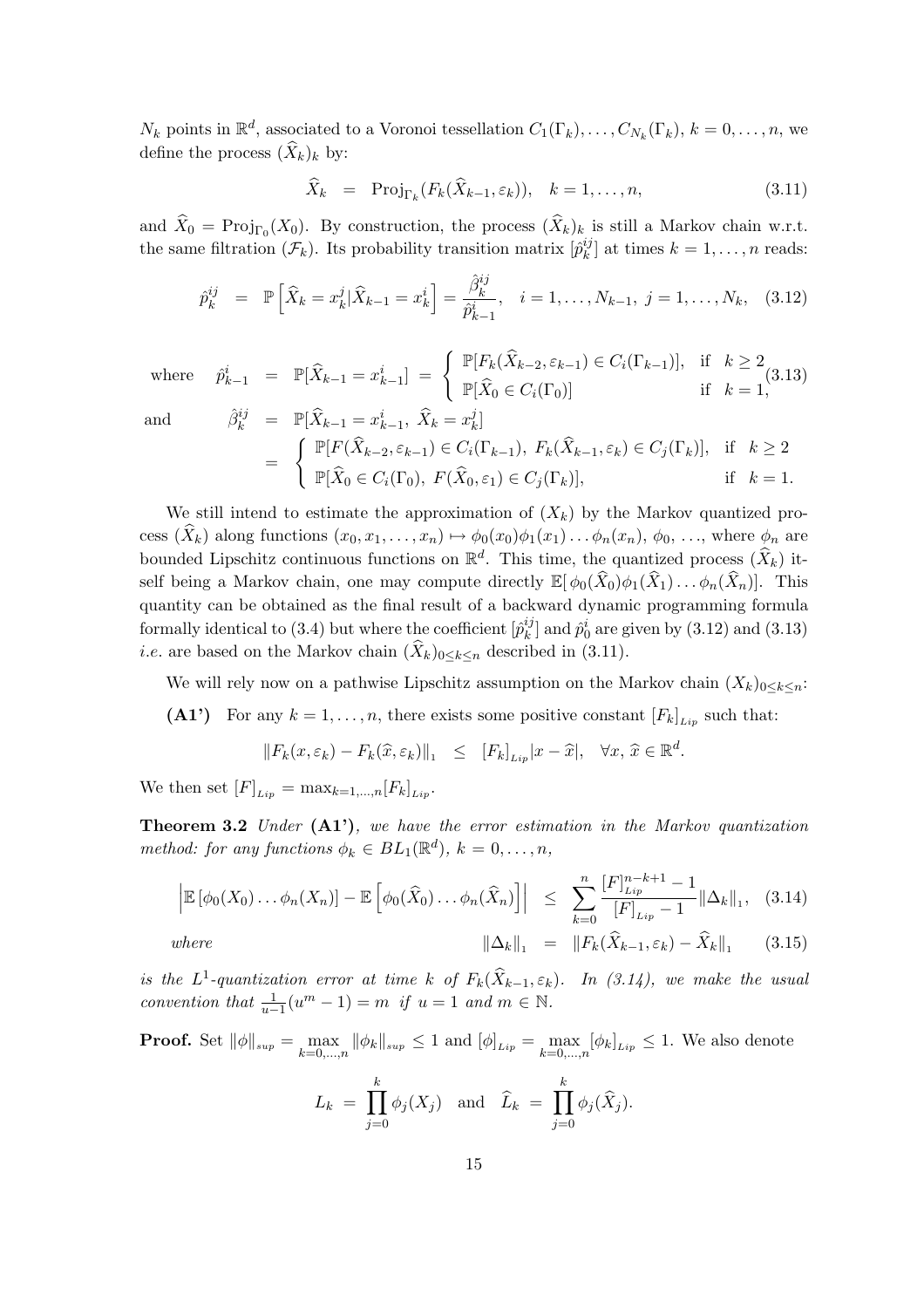We then have

$$
L_k - \widehat{L}_k = \left( \phi_k(X_k) - \phi_k(\widehat{X}_k) \right) L_{k-1} + (L_{k-1} - \widehat{L}_{k-1}) \phi_k(\widehat{X}_k).
$$

From the boundedness and Lipschitz conditions on  $\phi_k$ , we deduce that

$$
\left| L_k - \widehat{L}_k \right| \leq \|\phi\|_{\sup}^k [\phi]_{\mathit{Lip}} \left| X_k - \widehat{X}_k \right| + \|\phi\|_{\sup} \left| L_{k-1} - \widehat{L}_{k-1} \right|,
$$

for all  $k = 1, \ldots, n$ . By a straightforward backward induction, we get

$$
|L_n - \widehat{L}_n| \leq ||\phi||_{sup}^n [\phi]_{Lip} \sum_{k=0}^n |X_k - \widehat{X}_k|.
$$
 (3.16)

On the other hand, from the definitions (3.10) and (3.11) of  $X_k$  and  $\widehat{X}_k$ , and (3.15) of  $\Delta_k$ , we obviously get for any  $k \geq 1$ :

$$
||X_k - \widehat{X}_k||_1 \leq ||F_k(X_{k-1}, \varepsilon_k) - F_k(\widehat{X}_{k-1}, \varepsilon_k)||_1 + ||\Delta_k||_1.
$$

By Assumption (A1') and since  $\varepsilon_k$  is independent of  $\mathcal{F}_{k-1}$ , we then obtain:

$$
||X_k - \widehat{X}_k||_1 \leq [F_k]_{\text{Lip}} ||X_{k-1} - \widehat{X}_{k-1}||_1 + ||\Delta_k||_1.
$$

Recalling that  $||X_0 - \hat{X}_0||_1 = ||\Delta_0||_1$ , we deduce by backward induction that:

$$
\forall k \in \{0, \dots, n\}, \qquad \|X_k - \widehat{X}_k\|_1 \le \sum_{j=0}^k [F]_{Lip}^{k-j} \left\|\Delta_j\right\|_1. \tag{3.17}
$$

Finally, using (3.16) and (3.17), one completes the proof noting that

$$
\begin{aligned}\n\left| \mathbb{E} \left[ \phi_0(X_0) \dots \phi_n(X_n) \right] - \mathbb{E} \left[ \phi_0(\widehat{X}_0) \dots \phi_n(\widehat{X}_n) \right] \right| &\leq \| L_n - \widehat{L}_n \|_1 \\
&\leq \| \phi \|_{sup}^n [\phi]_{Lip} \sum_{k=0}^n \sum_{j=0}^k [F]_{Lip}^{k-j} \| \Delta_j \|_1 \\
&\leq \| \phi \|_{sup}^n [\phi]_{Lip} \sum_{j=0}^n \left( \sum_{k=0}^{n-j} [F]_{Lip}^k \right) \| \Delta_j \|_1 . \quad \Box\n\end{aligned}
$$

### 3.3 Comparison of both methods

THEORETICAL ASPECTS: The marginal and the Markovian quantization processes were assigned two different objectives. The marginal quantization process is originally designed to optimize the marginal distribution approximation at every time step  $k = 0, \ldots, n$ , namely

$$
\|\widehat{X}_k - X_k\|_p = \min \left\{ \|Y - X_k\|_p, |Y(\Omega)| \le N_k \right\}
$$

(with in mind some algorithmic stability properties of the grid optimization). Then, at every time k, the conditional distribution  $\mathcal{L}(X_{k+1} | X_k = x) = P(x, dy)$  for a point  $x \in C_i(\Gamma_k)$ (*i.e.* x in the tessel of  $x_k^i$ ) is approximated by

$$
\mathcal{L}(X_{k+1} | X_k = x) \approx \mathcal{L}(\text{Proj}_{\Gamma_{k+1}}(X_{k+1}) | \text{Proj}_{\Gamma_k}(X_k) = x)
$$
  
= 
$$
\frac{1}{\mathbb{P}_{X_k}(C_i(\Gamma_k))} \int_{C_i(\Gamma_k)} P_{k+1}(x, dy) \circ \text{Proj}_{\Gamma_{k+1}}^{-1} \mathbb{P}_{X_k}(dx).
$$
 (3.18)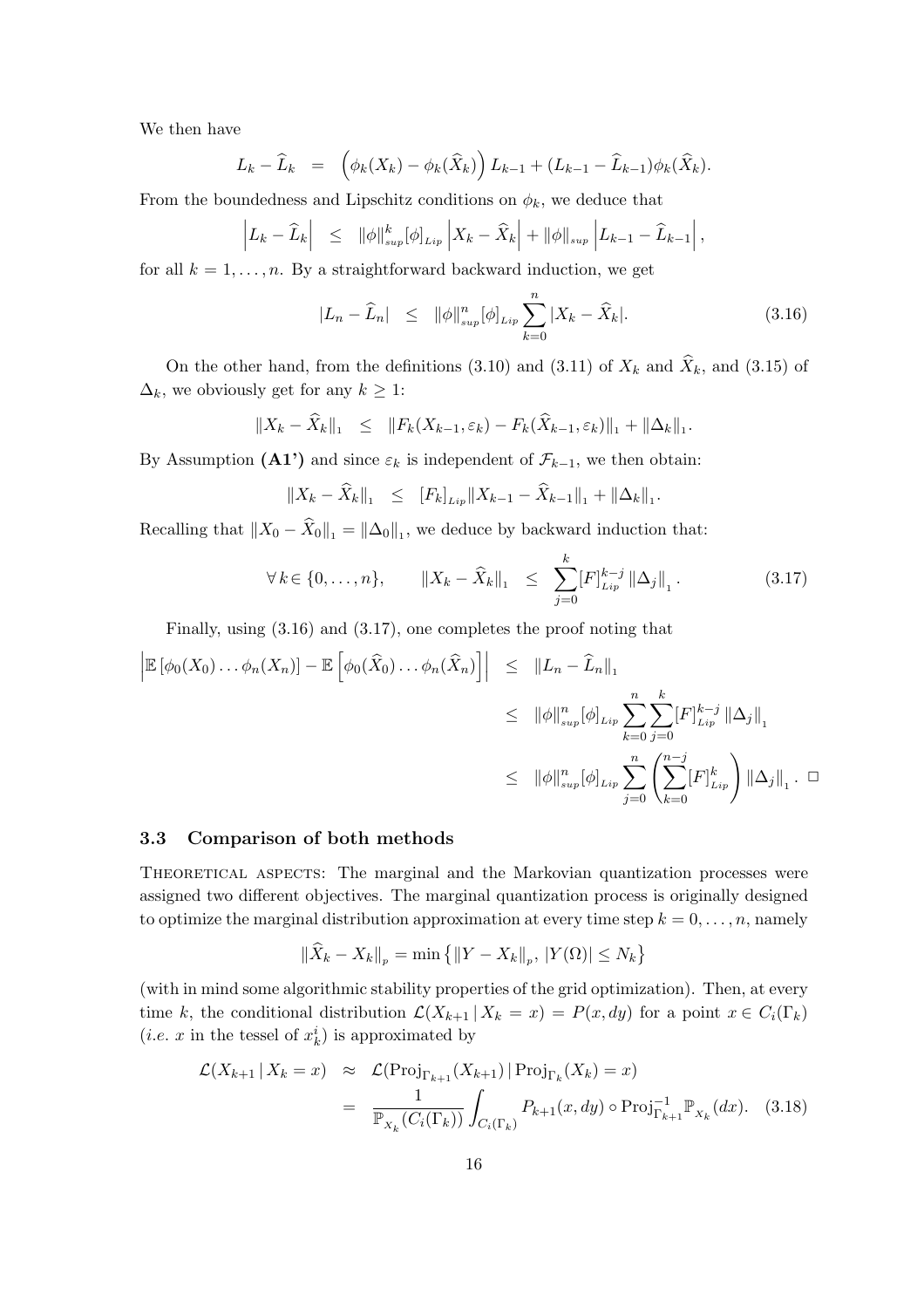This induces a loss of the Markov property.

In contrast, the Markovian quantization is designed at every time  $k = 0, \ldots, n - 1$  to optimize the approximation of the transition  $P_{k+1}(x, dy) = F_{k+1}(x, \mathbb{P}_{\varepsilon_{k+1}})(dy)$  of the chain at the points of the quantizing grid  $x_k^i \in \Gamma_k$  (in  $L^p(\mathbb{P}_{\hat{X}_k})$ ), namely

$$
\|\widehat{X}_{k+1} - F_{k+1}(\widehat{X}_k, \varepsilon_{k+1})\|_p = \min\{\|Y - F_{k+1}(\widehat{X}_k, \varepsilon_{k+1})\|_p, |Y(\Omega)| \le N_{k+1}\}\}.
$$

In this approach, for every  $x \in C_i(\Gamma_k)$ , one approximates

$$
\mathcal{L}(X_{k+1} \,|\, X_k = x) \approx \mathcal{L}(\hat{X}_{k+1} \,|\, \hat{X}_k = x_k^i) = P_{k+1}(x_k^i, dy) \circ \text{Proj}_{\Gamma_{k+1}}^{-1} \tag{3.19}
$$

Then the Markov property w.r.t. the filtration of  $(X_k)_{0\leq k\leq n}$  is preserved.

In the marginal quantization, the conditional distributions are not approximated by a specific optimization process, but by averaging the transition w.r.t. the marginal distribution over the Voronoi tessellation of the best possible grid. In the Markovian approach, the conditional distributions are obtained by an optimization procedure which minimizes the error induced at the points of the grid.

One may notice by looking at the a priori estimates (3.5) and (3.14) that, provided that Assumption  $(A'1)$  is satisfied, both approaches lead to quite similar a priori error bound structures: they differ by the Lipschitz constants  $[P]_{Lip}$  in the marginal quantization and  $[F]_{Lin}$  in the Markovian quantization on one hand and by some multiplicative factor (in favor of the Markovian quantization) on the other hand. It is easy to prove that the inequality  $[F]_{\text{Lin}} \leq [P]_{\text{Lin}}$  always holds and in many "regular" models (like Lipschitz mixing models, Gaussian Euler schemes of diffusions, etc), the inequality stands as an equality. On the other hand, the multiplicative factor appearing in the marginal quantization is likely to be an artifact of the method of proof. Overall, the assets and drawbacks of both methods essentially annihilate each other.

Then, how to discriminate between the two quantization methods?

One first difference lies in the proofs: the general a priori error bounds like  $(3.14)$ are significantly easier to get by Markovian approach and so far, provided slightly lower theoretical constants.

When F is the Euler scheme of a diffusion process over  $[0, T]$  with Lipschitz coefficients, then  $[P]_{Lip} \leq [F]_{Lip} = 1 + c_T/n$ , where the time step is  $T/n$ . Then, in both methods, if one assigns  $N/(n+1)$  elementary quantizers to each grid  $\Gamma_k$  and assumes this grid is optimal, inequalities  $(3.5)$  and  $(3.14)$  lead to the structure of a priori global error bound, namely

$$
\forall n, N \ge 1, \qquad \text{Error}(n, N) = O\left(\frac{n}{(N/n)^{1/d}}\right) = O\left(\frac{n^{1+1/d}}{N^{1/d}}\right)
$$

In fact, without any further assumption on the probability density functions of the  $\mathcal{L}(X_k)$ 's, the above bound is only heuristic since it is impossible to control the rates of convergence in the asymptotics of the  $n$  optimal quantization errors. So far, this control turned out to be possible with marginal quantization under some domination-scaling property (see e.g. [1] for American option pricing but has no rigorous counterpart with Markovian quantization (see [19] for such a situation). The preservation of the Markov property maybe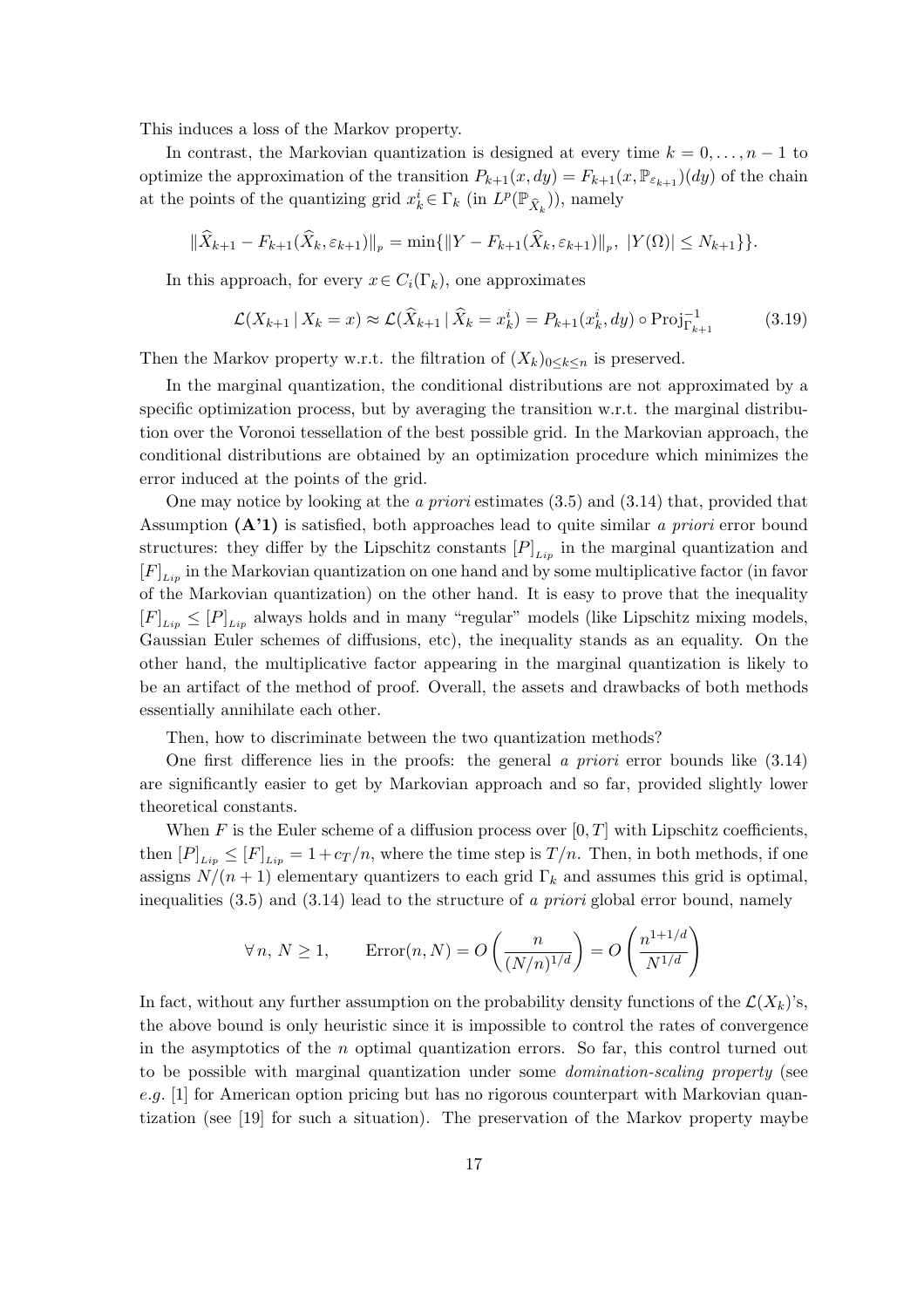induces a greater degeneracy of the "innovation process": thus, there is more randomness in  $\text{Proj}_{\Gamma_k}(X_k)$  where  $X_k$  follows (3.10) than in  $\text{Proj}_{\Gamma_k}(F(\widehat{X}_{k-1}, \varepsilon_k))$  in (3.11).

So, when the choice is possible, it seems to be essentially motivated by the constraints of the problem: thus, the Markovian quantization, being a Markov chain w.r.t. the filtration of the original chain  $X_k$ , seems more appropriate for control problems (for which it was originally designed...) whereas marginal quantization yield more satisfactory results in optimal stopping problems (for which it was originally designed. . . ). But once again, it may be only an artifact.

Let us mention however that the marginal quantization requires only some weak convergence Lipschitz assumption on the chain (namely  $[P]_{Lip} < +\infty$ ) while the Markovian quantization requires some  $L^p$ -pathwise Lipschitz assumption (namely  $[F]_{Lip} < +\infty$ ). It may happen that the first approach turns out to be the only available one because

$$
[P]_{Lip} < +\infty = [F]_{Lip}.
$$

This is, for example, the case for Markovian dynamics like

$$
X_{k+1} = F(X_k, \varepsilon_{k+1}) \quad \text{with} \quad F(x, \varepsilon) := \text{sign}(x - \varepsilon)G(x, \varepsilon),
$$

where  $(\varepsilon_k)_k$  is an i.i.d. sequence,  $\mathbb{P}_{\varepsilon_1}(du) = g(u)\lambda_q(du)$  ( $\lambda_q$  lebesgue measure on  $\mathbb{R}^q$ ) and  $(x, \varepsilon) \mapsto G(x, \varepsilon)$  is Lipschitz continuous in x uniformly in  $\varepsilon$  with ratio  $[G]_{Lip}$ . Then, one shows that

$$
[P]_{Lip} = [G]_{Lip} < +\infty \quad \text{whereas} \quad x \mapsto F(x,\varepsilon_1) = \text{sign}(x-\varepsilon_1)G(x,\varepsilon_1) \quad \text{ is not continuous.}
$$

Computational aspects: Although, both dynamic programming formulae are formally identical and the fact that, in both cases, the grid optimization phase consists in processing a chain of stochastic gradient descents, one for each time step, the optimization phases are radically different for the marginal and the Markovian quantization processes. Since, these procedures have been extensively described in [1] and [19], we refer to these papers for details of implementation.

We wish to discuss here what make them different. First, they lead to different optimal grids with different transition matrices (using the same set of grids to process the marginal and the Markovian methods would provide two different sets of transition matrices).

In the marginal quantization, the optimization consists in two steps

– Computation for every  $k = 0, \ldots, n$  of grids  $\Gamma_k^*$  which minimize over all grids of size  $N_k$ , the L<sup>p</sup>-quantization error  $\|\Delta_k\|_p$  *i.e.* solving

$$
\operatorname{argmin}_{\Gamma_k} \{ \| X_k - \operatorname{Proj}_{\Gamma_k}(X_k) \|_p, \, |\Gamma_k| \le N_k \} \tag{3.20}
$$

– Estimation of the companion parameters *i.e.* the resulting transition matrices  $\left[\hat{p}_k^{ij}\right]$  $_{k}^{\imath\jmath}]$ and the quantization errors  $||X_k - \text{Proj}_{\Gamma_k^*}(X_k)||_p$ .

At every step k, the optimization problem (3.20) only depends on the distribution of  $X_k$ . The main consequence is that if one looks carefully at the recursive stochastic algorithm described in Section 2.2., the optimization of the grid  $\Gamma_k$  at the  $k^{th}$  time step only depends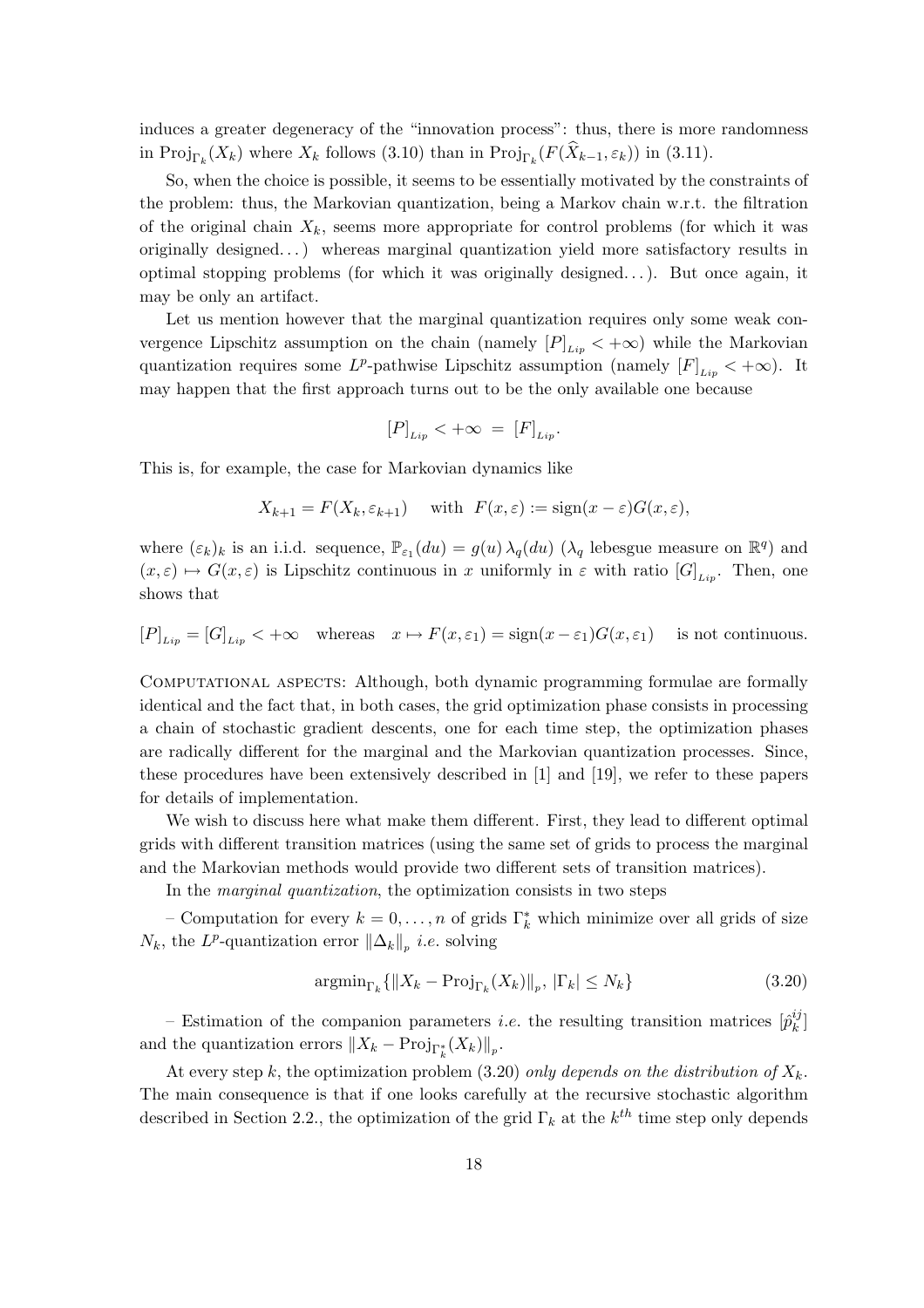on the simulation of a large number M of independent copies of  $X_k$ . So if one simulates on a computer M independent paths of the whole chain  $(X_k)_{0\leq k\leq n}$ , all the grids can be optimized independently by simply implementing procedures (2.10), (2.11).

The estimation of the companion parameters can be carried out "on line" as described in the algorithm of Section 2.2 using (2.12) and (2.13). It may be more efficient to carry on the companion parameter estimation after the grid optimization is achieved: once the optimal grids are settled, the companion parameter estimation procedure becomes a standard Monte Carlo simulation.

At a first glance, in the Markovian quantization, the two steps look similar. However, since  $\widehat{X}_k = \text{Proj}_{\Gamma_k}(F(\widehat{X}_{k-1}, \varepsilon_k))$ , the L<sup>p</sup>-optimization problem for the  $k^{th}$  grid  $\Gamma_k^*$  reads

$$
\operatorname{argmin}_{\Gamma_k} \{ \| F(\widehat{X}_{k-1}, \varepsilon_k) - \operatorname{Proj}_{\Gamma_k} (F(\widehat{X}_{k-1}, \varepsilon_k)) \|_p, \, |\Gamma_k| \le N_k \}. \tag{3.21}
$$

Consequently, the optimization of the grids  $\Gamma_k$  at time k does depend on the distribution of  $\widehat{X}_{k-1}$ , *i.e.* essentially upon  $\Gamma_{k-1}^*$ . This means that the grid optimization phase of a quantized markov chain is deeply recursive: any optimization default at time  $k$  is propagated at times  $\ell \geq k$ , inducing a great instability of the global optimization process.

This provides an interpretation for a usually observed phenomenon: numerical grid optimization works much better with marginal quantization than Markovian quantization. It is in accordance with the idea that it is more difficult to estimate accurately conditional distributions than marginal ones.

# 4 Some applications in finance

# 4.1 Optimal stopping problems and pricing of multi-dimensional American options

We consider a multidimensional diffusion  $X = (X^1, \ldots, X^d)^*$  governed by:

$$
dX_t = b(X_t)dt + \sigma(X_t)dW_t, \quad X_0 = x_0,
$$
\n(4.1)

where b,  $\sigma$  are functions on  $\mathbb{R}^d$  valued in  $\mathbb{R}^d$  and  $\mathbb{R}^{d \times m}$ , satisfying usual growth and Lipschitz conditions, and  $W$  is a m-dimensional standard Brownian motion on a filtered probability space  $(\Omega, \mathcal{F}, \mathbb{F} = (\mathcal{F}_t)_t, \mathbb{P}).$ 

Given a reward process  $(g(t, X_t))_{t \in [0,T]},$  where g is some continuous function on  $[0,T] \times$  $\mathbb{R}^d$ , Lipschitz continuous in x, we consider the optimal stopping problem:

$$
V_t = \operatorname{ess} \sup_{\tau \in \mathcal{T}_{t,T}} \mathbb{E}\left[g(\tau, X_{\tau}) | \mathcal{F}_t\right]. \tag{4.2}
$$

Here  $\mathcal{T}_{t,T}$  denotes the set of stopping times valued in  $[t,T]$  and V is called the Snell envelope of  $(g(t, X_t))_{t \in [0,T]}$ .

We first approximate this continuous-time optimal stopping problem by a discrete-time optimal stopping problem where the set of possible stopping times is valued in  $\{kT/n$ :  $k = 0, \ldots, n$  for n large. When the diffusion X is not simulatable, we approximate it by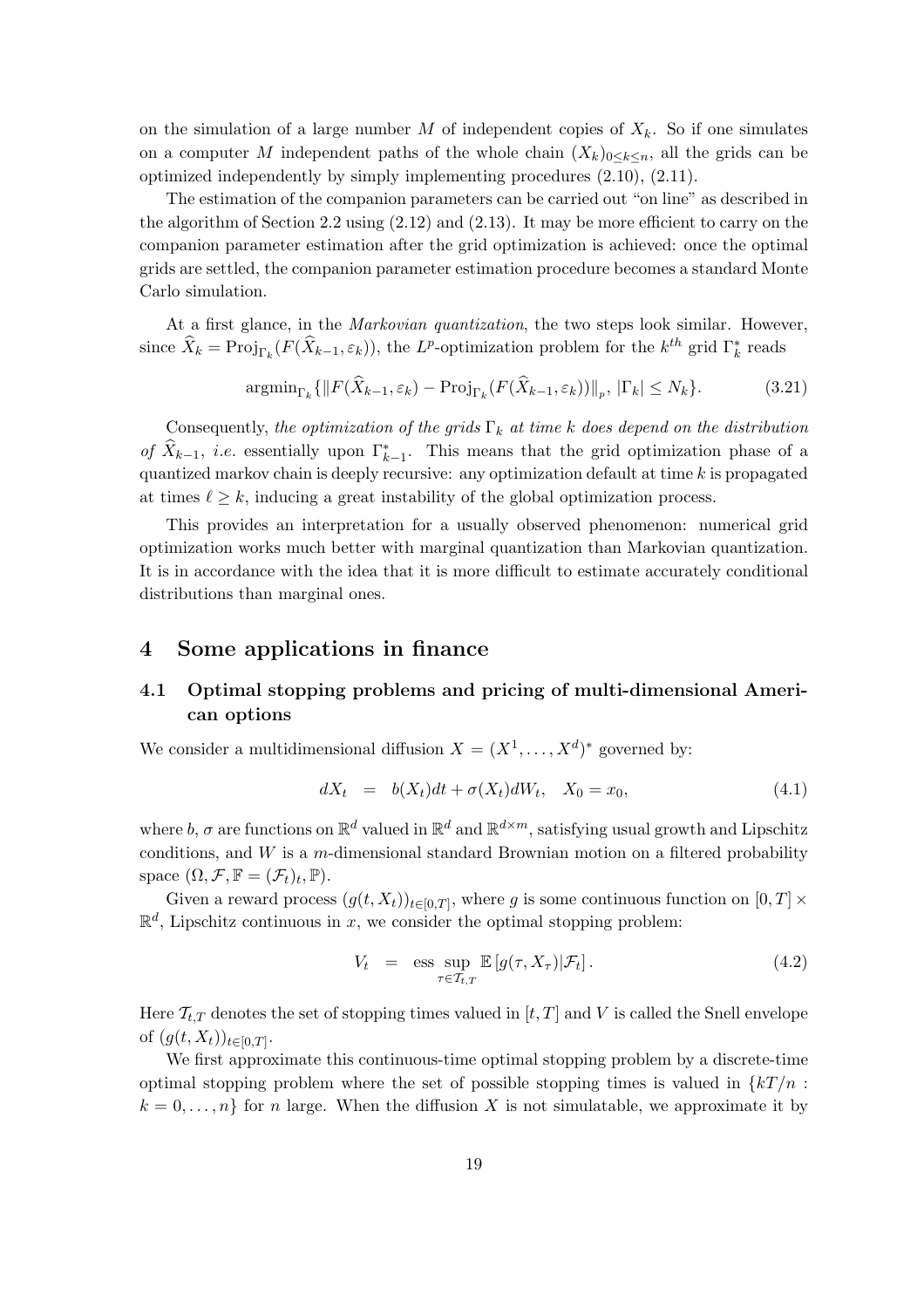a discretization scheme, and we denote by  $\overline{X}_k$  this approximation at time  $t_k = kT/n$  of X. For example, in the case of an Euler scheme with step  $T/n$ , we have:

$$
\overline{X}_0 = x_0, \qquad \overline{X}_{k+1} = \overline{X}_k + b(\overline{X}_k) \frac{T}{n} + \sigma(\overline{X}_k) \sqrt{\frac{T}{n}} \varepsilon_{k+1}
$$

$$
=: F(\overline{X}_k, \varepsilon_{k+1}), \quad k = 0, \dots, n-1,
$$

where  $\varepsilon_{k+1} = (W_{t_{k+1}} - W_{t_k})/$  $\overline{h}$  is a centered Gaussian random variable in  $\mathbb{R}^m$  with variance  $I_m$ , independent of  $\overline{\mathcal{F}}_k := \mathcal{F}_{t_k}$ . The process  $(\overline{X}_k)$  is a Markov chain w.r.t. the filtration  $(\overline{\mathcal{F}}_k)$ . The associated discrete-time optimal stopping problem is:

$$
\overline{V}_k = \operatorname{ess} \sup_{\tau \in \overline{\mathcal{T}}_{k,n}} \mathbb{E} \left[ g(\tau T/n, \overline{X}_{\tau}) | \overline{\mathcal{F}}_k \right], \tag{4.3}
$$

where  $\overline{\mathcal{T}}_{k,n}$  denotes the set of stopping times (with respect to the filtration  $(\overline{\mathcal{F}}_k)$ ) valued in  ${j : j = k, \ldots, n}.$ 

We have the classical time discretization error estimation:

$$
\max_{k=0,\dots,n} \|V_{kT/n} - \overline{V}_k\|_p \le \frac{C_{b,\sigma}}{\sqrt{n}}
$$

In fact, if  $g$  is slightly more regular, namely *semi-convex* and if one replaces the Euler scheme by the diffusion itself sampled at times  $kT/n$ , the above bound holds with  $\frac{C_{b,\sigma}}{n}$ .

It is well-known that the Snell envelope  $(\overline{V}_k)_k$  of  $(g(t_k, \overline{X}_k))_k$  satisfies  $\overline{V}_k = \overline{v}_k(\overline{X}_k)$ ,  $k = 0, \ldots, n$ , where the Borel functions  $\overline{v}_k$  on  $\mathbb{R}^d$  are given by the backward dynamic programming formula:

$$
\overline{v}_n(x) = g(T, x), \quad \forall x \in \mathbb{R}^d,
$$
  
\n
$$
\overline{v}_k(x) = \max (g(t_k, x), \mathbb{E}[\overline{v}_{k+1}(\overline{X}_{k+1})|\overline{X}_k = x]), \quad \forall x \in \mathbb{R}^d, \quad k = 0, \dots, n-1.
$$

This backward formula remains intractable for numerical computations since it requires to compute at each time step  $k = 0, \ldots, n$ , conditional expectations of  $\overline{X}_{k+1}$  given  $\overline{X}_k = x$  at any point  $x \in \mathbb{R}^d$  of the state space of  $(\overline{X}_k)$ .

The quantization approach for solving this problem is to first approximate the Markov chain  $(\overline{X}_k)$  by a quantized Markov chain as described in Section 3. This means that at each time  $t_k$ ,  $k = 0, \ldots, n$ , we are given an (optimal) grid  $\Gamma_k = \{x_k^1, \ldots, x_k^{N_k}\}$  of  $N_k$  points in  $\mathbb{R}^d$ , and we approximate the distribution  $\overline{X}_0$  by the distribution of  $\widehat{X}_0 = \text{Proj}_{\Gamma_0}(\overline{X}_0)$ , and the conditional distribution of  $\overline{X}_{k+1}$  given  $\overline{X}_k$  by the conditional distribution of  $\overline{\hat{X}}_{k+1}$  given  $\widehat{X}_k$ : for  $k \geq 1$ ,  $\widehat{X}_k$  is defined by  $\widehat{X}_k = \text{Proj}_{\Gamma_k}(\overline{X}_k)$  in the marginal quantization method, while  $\widehat{X}_k = \text{Proj}_{\Gamma_k}(F(\widehat{X}_{k-1}, \varepsilon_k))$  in the Markovian quantization method. We then approximate the functions  $\bar{v}_k$  by the functions  $\hat{v}_k$  defined on  $\Gamma_k$ ,  $k = 0, \ldots, n$ , by the backward dynamic programming formula or optimal quantization tree descent:

$$
\widehat{v}_n(x_n^i) = g(T, x_n^i), \quad \forall x_n^i \in \Gamma_n \tag{4.4}
$$

$$
\widehat{v}_k(x_k^i) = \max\left(g(t_k, x_k^i), \mathbb{E}[\widehat{v}_{k+1}(\widehat{X}_{k+1})|\widehat{X}_k = x_k^i]\right)
$$
\n(4.5)

$$
= \max \left( g(t_k, x_k^i), \sum_{j=1}^{N_{k+1}} \hat{p}_{k+1}^{ij} \hat{v}_{k+1}(x_{k+1}^j) \right), \ x_k^i \in \Gamma_k, \ k = 0, \dots, n-1, \ (4.6)
$$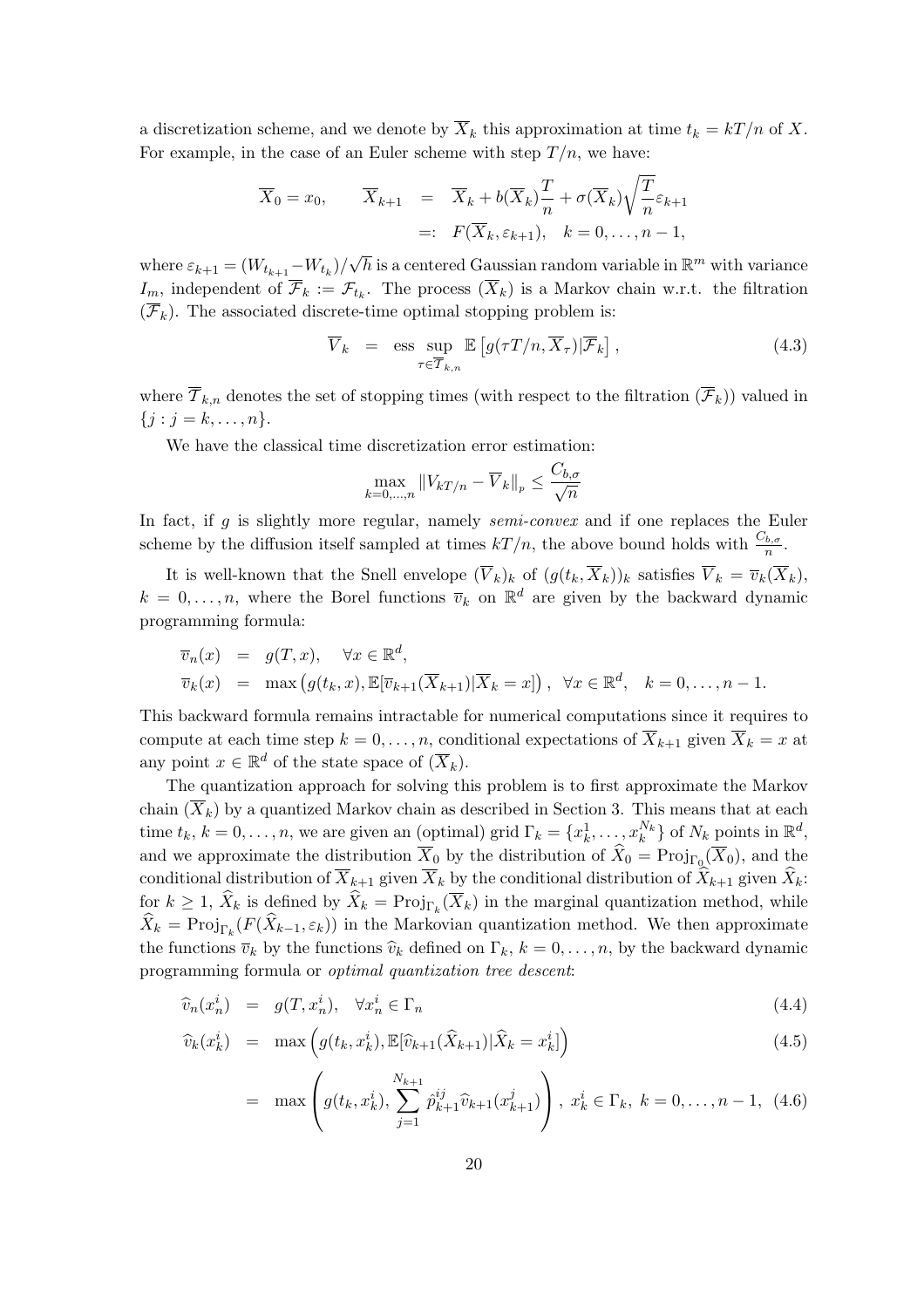where  $\hat{p}_{k+1}^{ij}$  =  $\mathbb{P}$ h  $\widehat{X}_{k+1} = x_{k+1}^j | \widehat{X}_k = x_k^i$ i .

Then one gets an approximation of the process  $(\overline{V}_k)$  by the process  $(\widehat{V}_k)_k$ , with  $\widehat{V}_k =$  $\widehat{v}_k(\widehat{X}_k)$ . Namely, if the diffusion is uniformly elliptic, with coefficients b and  $\sigma$  either bounded Lipschitz continuous or  $\mathcal{C}_b^{\infty}(\mathbb{R}^d)$  and if the obstacle function g is Lipschitz over  $[0, T] \times \mathbb{R}^d$ , then the following error estimation holds for an L<sup>p</sup>-optimal marginal quantization (see [1]):

$$
\max_{0 \le k \le n} \|\overline{V}_k - \widehat{V}_k\|_p \le C_{b,\sigma,T,p} \frac{n^{1+1/d}}{N^{1/d}},
$$
\n(4.7)

where  $N = \sum_{k=1}^{n}$  $k=0$   $N_k$  is the total number of points to be dispatched among all grids  $\Gamma_k$ .

This estimate strongly relies on the sub-Gaussian upper-bound for the probability density of the diffusion density. The same bound holds if one substitutes the diffusion sampled at times  $t_k$ ,  $k = 0, \ldots, n$  to its Euler scheme.

Numerical illustration As a numerical illustration, we consider a 2d-dimensional uncorrelated Black-Scholes model with geometric dividends, *i.e.* for  $x = (x^1, \ldots, x^{2d})^* \in \mathbb{R}^{2d}$ ,  $b(x) = -(\mu^1 x^1, \dots, \mu^{2d} x^{2d}), \sigma(x)$  is a  $2d \times 2d$  diagonal matrix with *i*th diagonal term  $\sigma_i x^i$ , where  $\sigma_i$ ,  $i = 1, \ldots, d$  are constant volatilities. We assume that the short-term interest rate is zero. The American option price at time t of a payoff function  $(q(X_t))$  is given by:

$$
V_t = \operatorname{ess} \sup_{\tau \in T_{t,T}} \mathbb{E}\left[g(X_{\tau})|\mathcal{F}_t\right],\tag{4.8}
$$

which is computed by the above algorithm. We consider an American 2d-dim exchange option characterized by the payoff ´

$$
g(t,x) = \max\left(x^1 \dots x^d - x^{d+1} \dots x^{2d}, 0\right)
$$

with the following market parameters

$$
x_0^1 \dots x_0^d = 36
$$
,  $x_0^{d+1} \dots x_0^{2d} = 40$ ,  $\sigma_i = 20d^{-\frac{1}{2}}\%$ ,  $\mu^1 = 5\%$ ,  $\mu^2 = \dots = \mu^{2d} = 0$ .

Our reference price is obtained by a specific difference method devised in [22] for 2 dimension. We reproduce in Figures 3 and 4 for  $2d = 4$  and 6 the graphs  $\theta \mapsto V_0(\theta)$  where  $V_0(\theta)$  denotes the premium at time 0 of the above American option when time to maturity  $\theta$  runs over  $\{k/n, k = 1, \ldots, n\}$ . The numerical parameters are settled as follows:  $n = 25$ , k time discretization steps when  $\theta = k/n$ , and

$$
N_{25} = 750
$$
 if  $2d = 4$  and  $N_{25} = 1000$  if  $2d = 6$ .

The sizes  $N_k$  of the grid  $\Gamma_k$  is specified following the dispatching rule given in [1].

## 4.2 A stochastic control problem: mean-variance hedging of options

#### 4.2.1 Error bounds using the Markovian quantization

We consider the following portfolio optimization problem. The dynamics of the controlled process is governed by:

$$
dX_t = b(X_t) dt + \sigma(X_t) dW_t,
$$
  
\n
$$
dY_t = \alpha_t^* dX_t, \qquad Y_0 = y_0,
$$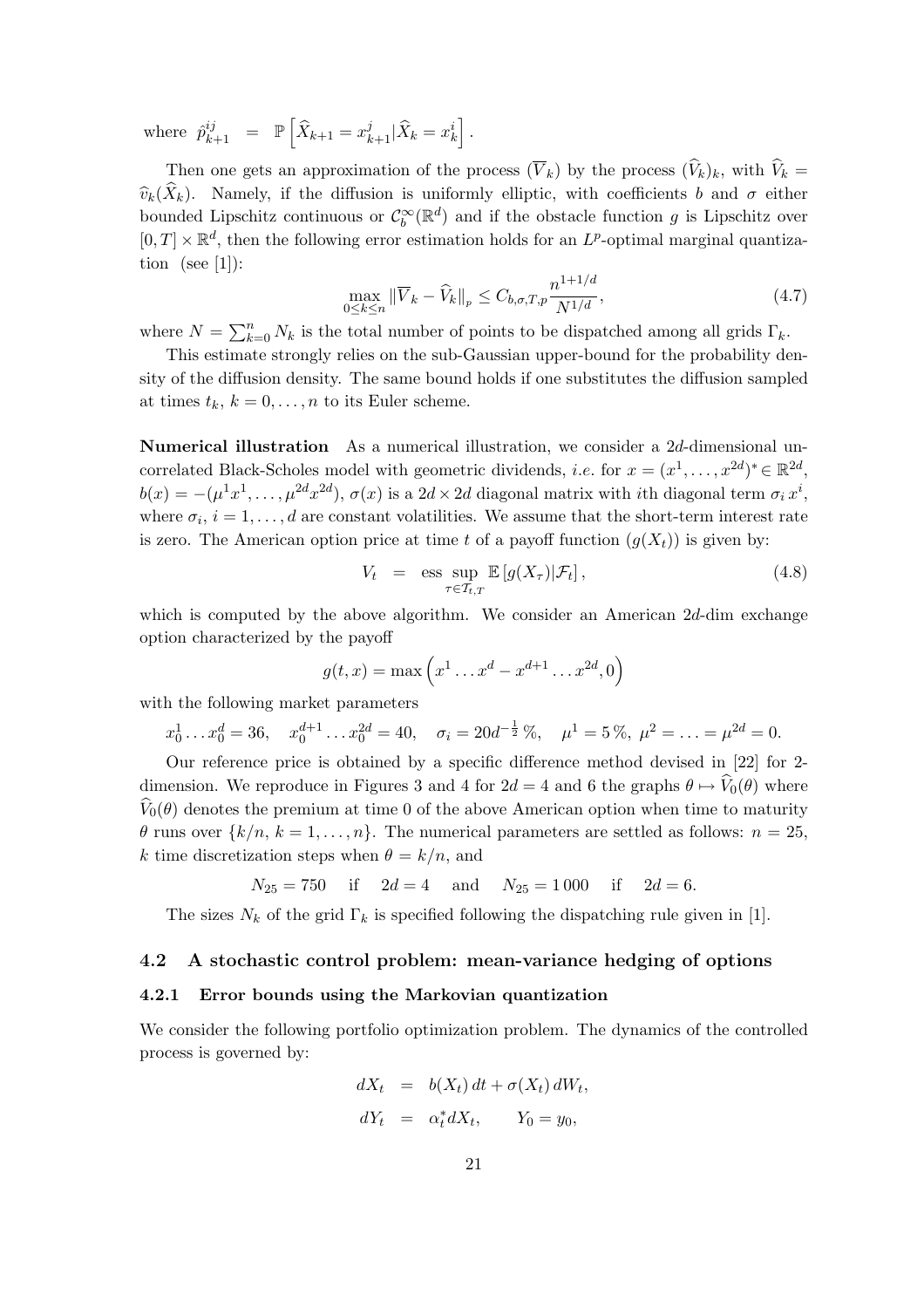where b,  $\sigma$  are functions on  $\mathbb{R}^d$  valued in  $\mathbb{R}^d$  and  $\mathbb{R}^d \times m$ , satisfying usual growth and Lipschitz conditions, and  $W$  is a m-dimensional standard Brownian motion on a filtered probability space  $(\Omega, \mathcal{F}, \mathbb{F} = (\mathcal{F}_t)_t, \mathbb{P})$ . The control process  $\alpha = (\alpha_t)_t$  is an F-adapted process valued in some subset A of  $\mathbb{R}^d$ . We denote by A the set of such control processes. Here,  $X = (X^1, \ldots, X^d)^*$  represents the dynamics of risky assets and/or volatility, Y is the (self-financed) wealth process of an investor who can trade  $\alpha_t$  shares of risky assets at time t, and starting from some initial capital  $y_0$ . The set A models the constraints on the portfolio held by the investor. For example, if  $A = \mathbb{R} \times \{0\}^{d-1}$ , this means that the investor can trade only in the first asset.

We are now given an option written on the risky assets, *i.e.* a payoff function in the form  $g(X_T)$ , for some Lipschitz continuous function g on  $\mathbb{R}^d$ , that one wants to hedge with the available risky assets, and according to a quadratic criterion. In other words, one has to solve the stochastic control problem:

$$
v(t, x, y) = \inf_{\alpha \in \mathcal{A}} \mathbb{E}\left[\left(g(X_T) - Y_T\right)^2 \middle| (X_t, Y_t) = (x, y)\right], \ (t, x, y) \in [0, T] \times \mathbb{R}^d \times \mathbb{R}.
$$
 (4.9)

We first approximate the continuous-time control problem (4.9) by a discrete-time control problem at dates  $t_k = kT/n$ ,  $k = 0, \ldots, n$  for n large. We consider an approximation Euler scheme for  $(X_t)$  with step  $h = T / n$ . The approximation  $\overline{X}_k$  of  $X_{t_k}$  is then defined by:

$$
\overline{X}_0 = X_0
$$
 and  $\overline{X}_{k+1} = \overline{X}_k + b(\overline{X}_k) \frac{T}{n} + \sigma(\overline{X}_k) \sqrt{\frac{T}{n}} \varepsilon_{k+1}$   
 $=: F(\overline{X}_k, \varepsilon_{k+1}), \quad k = 0, ..., n-1,$ 

where  $\varepsilon_{k+1} = (W_{t_{k+1}} - W_{t_k})/$ √  $\overline{h}$  is a centered Gaussian random variable in  $\mathbb{R}^m$  with variance  $I_m$ , independent of  $\overline{\mathcal{F}}_k := \mathcal{F}_{t_k}$ . The process  $(\overline{X}_k)$  is a Markov chain w.r.t. the filtration  $(\overline{\mathcal{F}}_k)$ . We denote by  $\overline{\mathcal{A}}$  the set of all  $\{\overline{\mathcal{F}}_k, k = 0, \ldots, n-1\}$ -adapted processes  $\overline{\alpha}$  $=\{\overline{\alpha}_k, k=0,\ldots,n-1\}$  valued in A. Given  $\overline{\alpha} \in \overline{\mathcal{A}}$ , we consider the approximation  $(\overline{Y}_k)$ of the controlled process  $(Y_t)$  at times  $(t_k)$ , and defined by:

$$
\overline{Y}_0 = y_0
$$
 and  $\overline{Y}_{k+1} = \overline{Y}_k + \overline{\alpha}_k^*(\overline{X}_{k+1} - \overline{X}_k)$   
 $=: G(\overline{Y}_k, \overline{X}_k, \overline{\alpha}_k, \overline{X}_{k+1}), k = 0, ..., n-1.$ 

We then consider the stochastic control problem in discrete-time:

$$
\overline{v}_k(x,y) = \inf_{\overline{\alpha} \in \overline{\mathcal{A}}} \mathbb{E}\left[\left(g(\overline{X}_n) - \overline{Y}_n\right)^2 \middle| (\overline{X}_k, \overline{Y}_k) = (x,y)\right],\tag{4.10}
$$

for all  $k = 0, \ldots, n$  and  $(x, y) \in \mathbb{R}^d \times \mathbb{R}$ . The convergence from the discrete-time control problem to the continuous one may be proved either by probabilistic arguments (see [16]) or by viscosity solutions approach (see [7]):

$$
\overline{v}_k(x,y) \rightarrow v(t,x,y),
$$

for all  $(x, y) \in \mathbb{R}^d \times \mathbb{R}$ , as n goes to infinity and  $t_k \to t$ .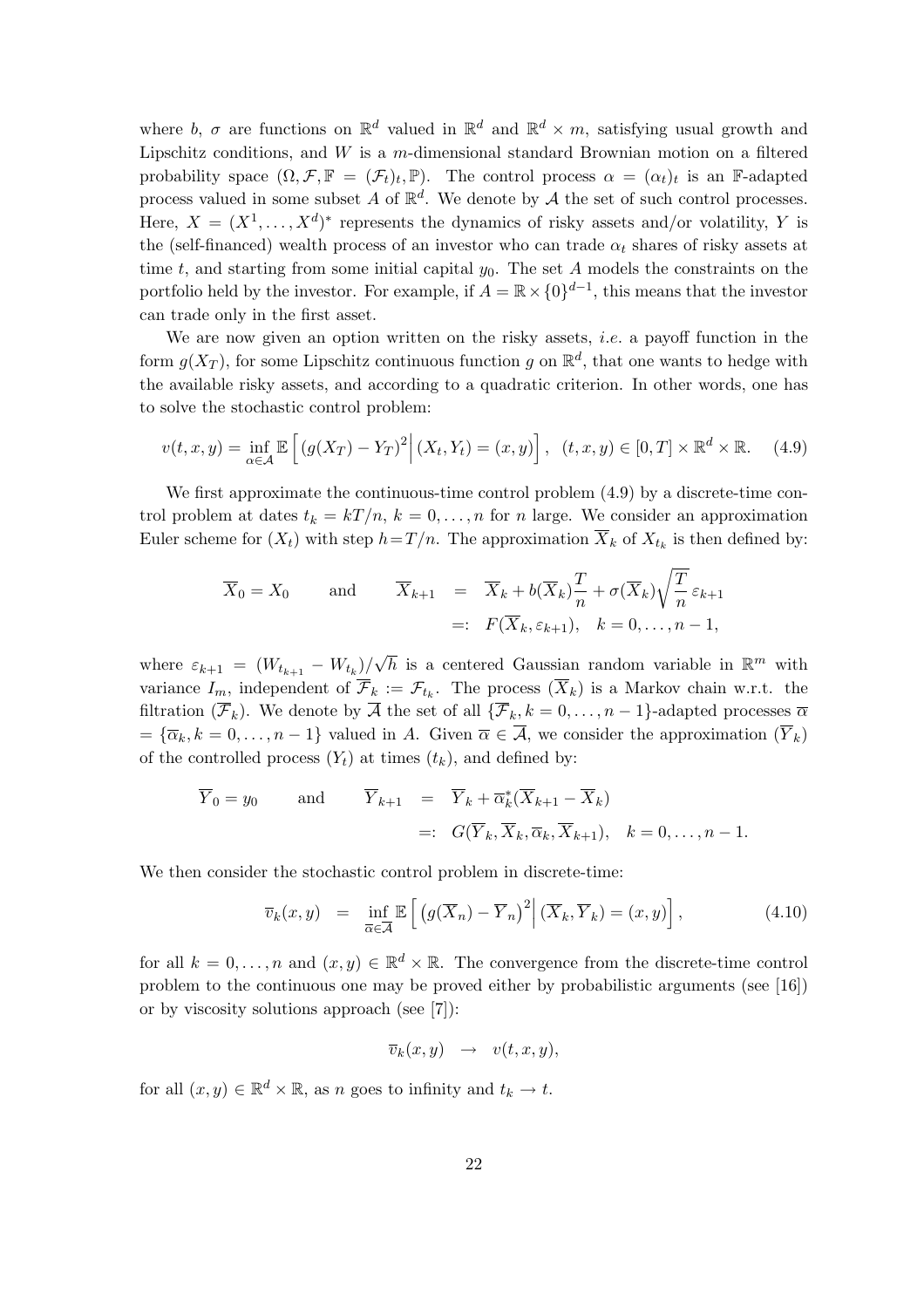The functions  $\overline{v}_k$  satisfy the dynamic programming formula:

$$
\overline{v}_n(x, y) = (g(x) - y)^2, \quad (x, y) \in \mathbb{R}^d \times \mathbb{R}
$$
  
\n
$$
\overline{v}_k(x, y) = \inf_{a \in A} \mathbb{E} \left[ \overline{v}_{k+1}(\overline{X}_{k+1}, \overline{Y}_{k+1}) | (\overline{X}_k, \overline{Y}_k) = (x, y) \right],
$$
  
\n
$$
k = 0, \dots, n - 1, \quad (x, y) \in \mathbb{R}^d \times \mathbb{R}.
$$

From a numerical viewpoint, this backward formula remains intractable since we have to compute at each time step, conditional expectations of  $(\overline{X}_{k+1}, \overline{Y}_{k+1})$  given  $(\overline{X}_k, \overline{Y}_k)$  =  $(x, y)$  at every point  $(x, y)$  of the state space  $\mathbb{R}^d \times \mathbb{R}$ . With respect to optimal stopping problems, we have in addition to calculate an infimum of these conditional expectations over the possible values of the control set A.

The starting point in the quantization approach for solving (4.10) is to discretize the controlled  $(\overline{\mathcal{F}}_k)$ -Markov chain  $(\overline{X}_k, \overline{Y}_k)_k$  by a controlled Markov chain  $(\widehat{X}_k, \widehat{Y}_k)_k$  valued in a finite state space. Here, recall that  $(\overline{X}_k)_k$  is an uncontrolled process while  $(\overline{Y}_k)_k$  is onedimensional controlled process. We shall then consider two different spatial discretizations for  $(\overline{X}_k)_k$  and  $(\overline{Y}_k)_k$ . Moreover, we also want to keep the Markov property of the controlled quantized Markov chain w.r.t. the same filtration  $(\overline{\mathcal{F}}_k)$ . This means that we wants to approximate the control problem (4.10) by another control problem where the controls are still adapted w.r.t. the filtration  $(\overline{\mathcal{F}}_k)$ . More precisely, we shall discretize the d-dimensional process  $(\overline{X}_k)$  on an optimal grid  $\Gamma_k = \{x_k^1, \ldots, x_k^{N_k}\}$  at each time k and define a Markovian quantization of  $(\overline{X}_k)$  by:

$$
\widehat{X}_0 = \text{Proj}_{\Gamma_0}(X_0)
$$
 and  $\widehat{X}_{k+1} = \text{Proj}_{\Gamma_{k+1}}(F(\widehat{X}_k, \varepsilon_{k+1}))$ ,  $k = 0, ..., n-1$ .

The controlled one-dimensional process  $(\overline{Y}_k)$  is discretized using a regular orthogonal grid of R, namely  $\Gamma^{Y} = (2\delta) \mathbb{Z} \cup [-R, R]$ , and we then define:

$$
\widehat{Y}_0 = y_0
$$
 and  $\widehat{Y}_{k+1} = \text{Proj}_{\Gamma^Y} \left( G(\widehat{Y}_k, \widehat{X}_k, \overline{\alpha}_k, \widehat{X}_{k+1}) \right), k = 0, ..., n-1.$ 

Therefore,  $(\widehat{X}_k, \widehat{Y}_k)$  is a controlled Markov chain w.r.t.  $(\overline{\mathcal{F}}_k)$ . We then consider the stochastic control problem in discrete-time:

$$
\widehat{v}_k(x,y) = \inf_{\overline{\alpha} \in \overline{\mathcal{A}}} \mathbb{E}\left[\left(g(\widehat{X}_n) - \widehat{Y}_n\right)^2 \middle| (\widehat{X}_k, \widehat{Y}_k) = (x,y)\right],\tag{4.11}
$$

for all  $k = 0, \ldots, n$  and  $(x, y) \in \Gamma_k \times \Gamma^Y$ . By the dynamic programming principle, functions  $\widehat{v}_k$  are computed recursively by:

$$
\widehat{v}_n(x, y) = (g(x) - y)^2, \quad (x, y) \in \Gamma_n \times \Gamma^Y
$$
  

$$
\widehat{v}_k(x, y) = \inf_{a \in A} \mathbb{E} \left[ \widehat{v}_{k+1}(\widehat{X}_{k+1}, \widehat{Y}_{k+1}) \middle| (\widehat{X}_k, \widehat{Y}_k) = (x, y) \right],
$$
  

$$
k = 0, \dots, n - 1, \quad (x, y) \in \Gamma_k \times \Gamma^Y.
$$

From an algorithmic point of view, this reads:

$$
\widehat{v}_n(x_n^i, y) = (g(x_n^i) - y)^2, \quad \forall x_n^i \in \Gamma_n, \ \forall y \in \Gamma^Y
$$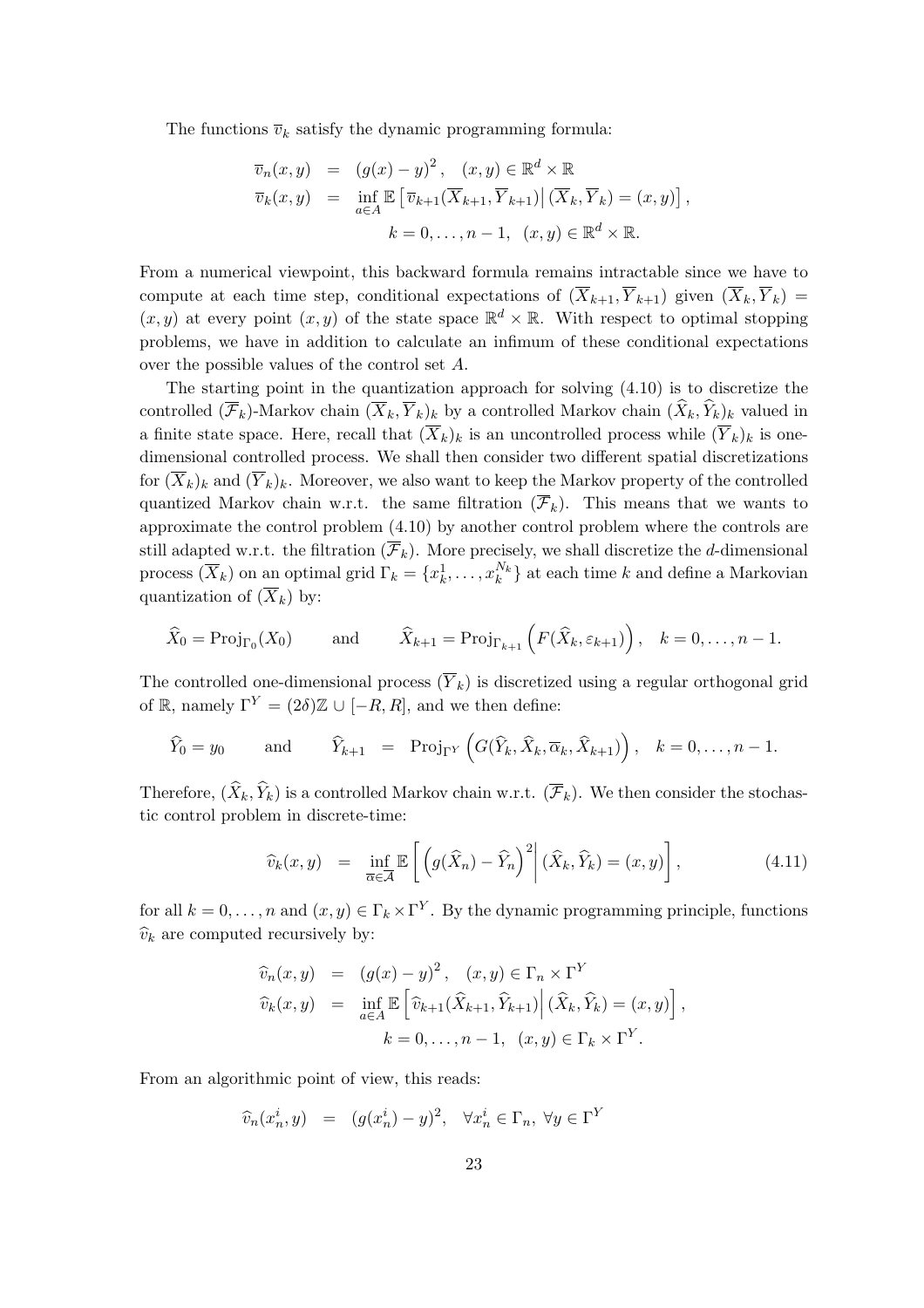$$
\widehat{v}_k(x_k^i) = \inf_{a \in A} \sum_{j=1}^{N_{k+1}} \widehat{p}_{k+1}^{ij} \widehat{v}_{k+1} \left( x_{k+1}^j, \text{Proj}_{\Gamma^Y} \left( G(y, x_k^i, a, x_{k+1}^j) \right) \right)
$$

$$
\forall x_k^i \in \Gamma_k, \forall y \in \Gamma^Y, \quad k = 0, \dots, n-1,
$$
  
where 
$$
\widehat{p}_{k+1}^{ij} = \mathbb{P} \left[ \widehat{X}_{k+1} = x_{k+1}^j | \widehat{X}_k = x_k^i \right].
$$

It is proved in [19] that the estimation error for the value functions by this quantization method is measured by:

$$
\mathbb{E} |\overline{v}_0(\overline{X}_0, y_0) - \widehat{v}_0(\overline{X}_0, y_0)| \leq C_1 (1 + |y_0|) \left( \frac{1}{\sqrt{n}} \sum_{k=0}^n (n - k) ||\Delta_k||_2 + \sum_{k=0}^n ||\Delta_k||_2 \right) + C_2 n \delta + C_3 (1 + |y_0|^{\overline{p}}) \frac{n}{R^{\overline{p}-1}},
$$

for all  $\bar{p} > 1$  and  $y_0 \in \mathbb{R}$ . Here,  $C_1$ ,  $C_2$  and  $C_3$  are positive constants depending on the coefficients of the diffusion process  $X$  and

$$
\|\Delta_k\|_2 = \|F(\widehat{X}_{k-1}, \varepsilon_k) - \widehat{X}_k\|_2
$$

is the  $L^2$ -quantization error at date k in the Markovian approach.

#### 4.2.2 Numerical illustrations

As a numerical illustration, we consider the two following models:

A stochastic volatility model (2-dim X-process) Let  $X = (X^1, X^2)$  be governed by:

$$
dX_t^1 = X_t^1 X_t^2 dW_t^1
$$
  

$$
dX_t^2 = -\eta (X_t^2 - \overline{\sigma}) dt + \beta dW_t^2, \quad X_0^2 \sim \mathcal{N}(\overline{\sigma}; \frac{\beta^2}{2\eta})
$$

where  $(W^1, W^2)$  is a standard two-dimensional Brownian motion. Here  $X^1$  represents the price process of one risky asset and  $X^2$  is the (stationary) stochastic volatility process of the risky asset. The investor trades only in the risky asset  $X^1$ , i.e.  $A = \mathbb{R} \times \{0\}$ , and he wants to hedge a put option on this asset, i.e.  $g(x) = (K - x^1)_+$  for  $x = (x^1, x^2)$ .

By projecting  $(K - X_T^1)_+$  on the set of stochastic integrals w.r.t. S, we have by Itô's formula:

$$
(K - X_T^1)_+ = \mathbb{E}[(K - X_T^1)_+ | X_0^2] + \int_0^T \alpha_s^{opt} dX_s^1 + Z_T
$$

where  $\alpha_t^{opt} = \frac{\partial P}{\partial s}(t, X_t^1, X_t^2), Z_T = \beta \int_0^T$ 0  $\frac{\partial P}{\partial s}(t, X_t^1, X_t^2)dW_t^2$  with  $P(t, x^1, x^2) = \mathbb{E}[(K X_T^1$  +  $|(X_t^1, X_t^2)$  =  $(x^1, x^2)$  .

Then, the function  $y_0 \mapsto \mathbb{E}[v_0(y_0, x_0^1, X_0^2)]$  reaches its minimum at  $y_{\min} = \mathbb{E}[(K - X_T^1)_+)]$ . So, the optimal control is always  $\alpha^{opt}$  regardless of y. Since the volatility process  $X_t^2$  is independent of  $W<sup>1</sup>$ , we notice by Jensen's inequality that

$$
\mathbb{E}[(K - X_T^1)_+] \geq \text{Put}_{\text{B\&S}}(x_0^1, K, T, \overline{\sigma}).
$$

PARAMETERS FOR NUMERICAL IMPLEMENTATION :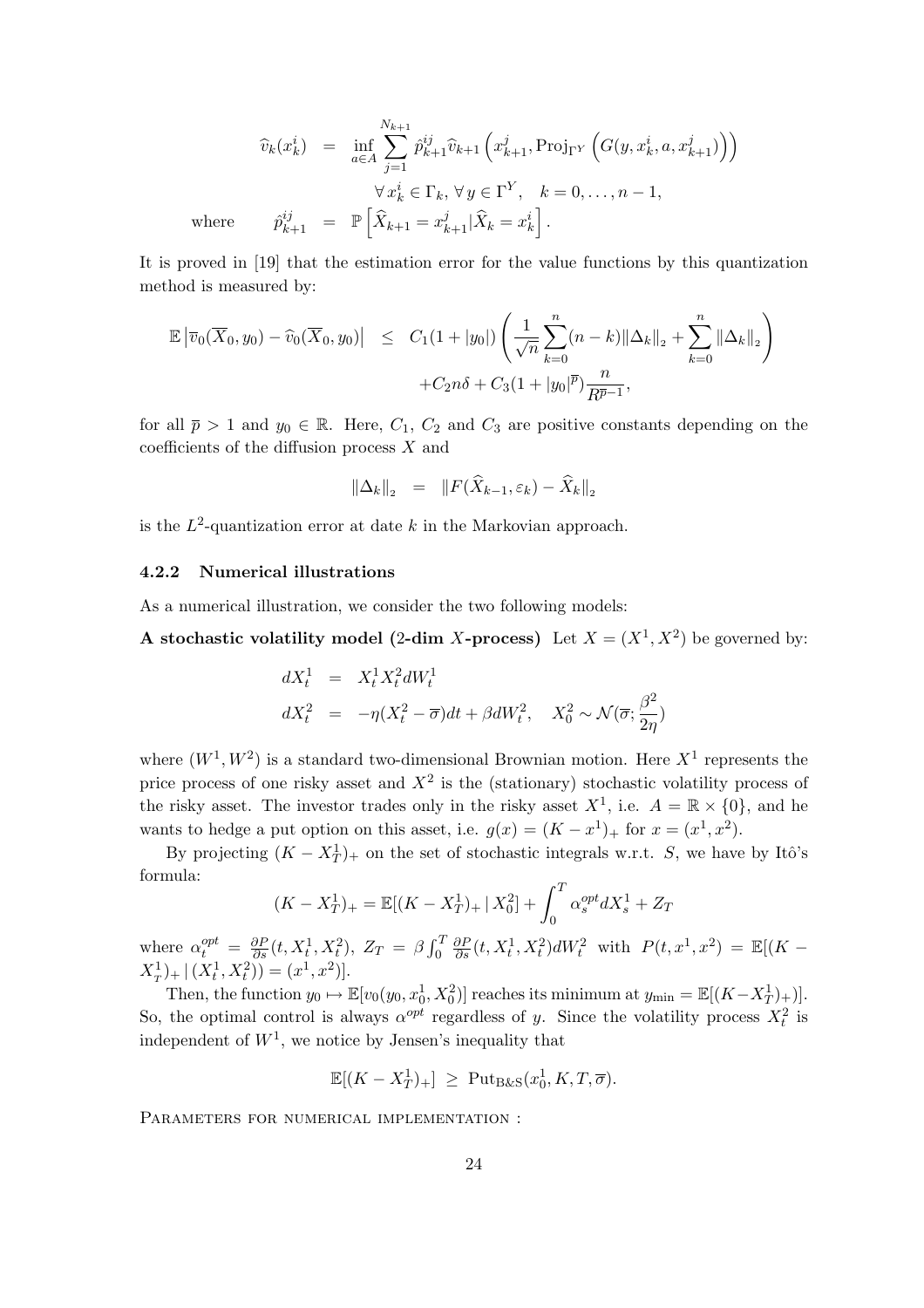- Model parameters:  $T = 1, \overline{\sigma} = 20\%, \eta = 0.5, \beta = 0.05, x_0^1 = K = 100.$
- Time discretization:  $n = 25$ .
- Spatial discretization (quantization grid parameters):

– Grid  $\Gamma^X$ :  $2\delta = \frac{1}{20}$ ,  $n_X = 50$  (*i.e.*  $|\Gamma^X| = 2 \times 100 + 1$ ), centered at  $I_0 = 7.96$ .

– Grids  $\Gamma_k$ : Total numbers of points used to produce the  $n = 25$  grids that quantize the Euler scheme of  $(S, \sigma)$ ,  $N = 5750$   $(N_{25} = 299)$ .

- Optimization of the grids using  $M = 10^6$  independent trials of the Euler scheme.
- Approximation of the optimal control: dichotomy method on  $A = [-1, 0]$ .

NUMERICAL RESULTS: Figure 5 below depicts a quantization of  $X_T = (X_T^1, X_T^2)$  using  $N_{25} := 299$  points obtained as a result of an optimization process described above

Figure 6 and Figure 7 display the computed graph of  $y \mapsto \mathbb{E}[\hat{v}_0(y, x_0^1, \hat{X}_0^2)]$  and the value of the optimal control  $\alpha_0^{opt}$  $_{0}^{opt}$  at  $t = 0$  respectively. The global shape of the graph is parabolic and reaches its minimum at  $y_{min} = 8.06$ . This is to be compared with the premium provided by a direct Monte Carlo simulation, namely 8.00. The optimal control is nearly constant and its value at  $y_{min} = 8.06$ ,  $\alpha_0^{mv}(y_{min}) = -0.38$ , is satisfactory w.r.t. the theoretical value estimated by Monte Carlo (−0.34).

A put on a Black & Scholes geometric asset (4-dim X-process) We consider a Black & Scholes model  $X = (X^1, \ldots, X^4)$  in 4 dimension:  $b = 0$  and  $\sigma(x)$  is the  $4 \times 4$ diagonal matrix with  $i^{th}$  diagonal term  $\sigma_i(x) := \sigma_i x^i$ . The payoff function to be hedged is a geometric put option on  $J_t = X_t^1 \dots X_t^d$ :

$$
g(X_T) = (K - J_T)_+.
$$

The investor is allowed to trade only in the first asset  $X^1$  hence  $A = \mathbb{R} \times \{0\}^3$ .

So, the mean variance hedging problem of the investor at time  $t = 0$  is

$$
v(0, x_0, y_0) = \min_{\alpha \in \mathcal{A}} \mathbb{E}\left[ \left( Y_T^{y_0, \alpha} - (K - J_T)_+ \right)^2 \right].
$$
 (4.12)

where  $x_0$  is the initial vector value risky asset. Itô's formula then classically yields

$$
(K-J_T)_+ = \mathbb{E}[(K-J_T)_+] + \int_0^T H_t dJ_t \quad \text{with } H_t = \frac{\partial P}{\partial x}(T-t, J_t, K, \sigma), t \in [0, T),
$$

where  $P(\theta, x, K, \sigma)$  denotes the price of a one dimensional European Put option with residual maturity  $\theta$ , asset price x, strike price K, constant volatility  $\sigma$ . It follows that

$$
\mathbb{E}\left[\left(Y_T^{y_0,\alpha} - (K - J_T)_+\right)^2\right] = \left(y_0 - P(T, J_0, K, \sigma)\right)^2 + \sigma_1^2 \int_0^T \mathbb{E}\left(J_s H_s - \alpha_s X_s^1\right)^2 ds + \sum_{i=2}^d \sigma_i^2 \int_0^T \mathbb{E}\left(J_s H_s\right)^2 ds.
$$

Hence, the solution of (4.12) is given by

$$
v_0(x_0, y_0) = (y_0 - P(T, J_0, K, \sigma))^2 + \sum_{i=2}^d \sigma_i^2 \int_0^T \mathbb{E} (J_s H_s)^2 ds
$$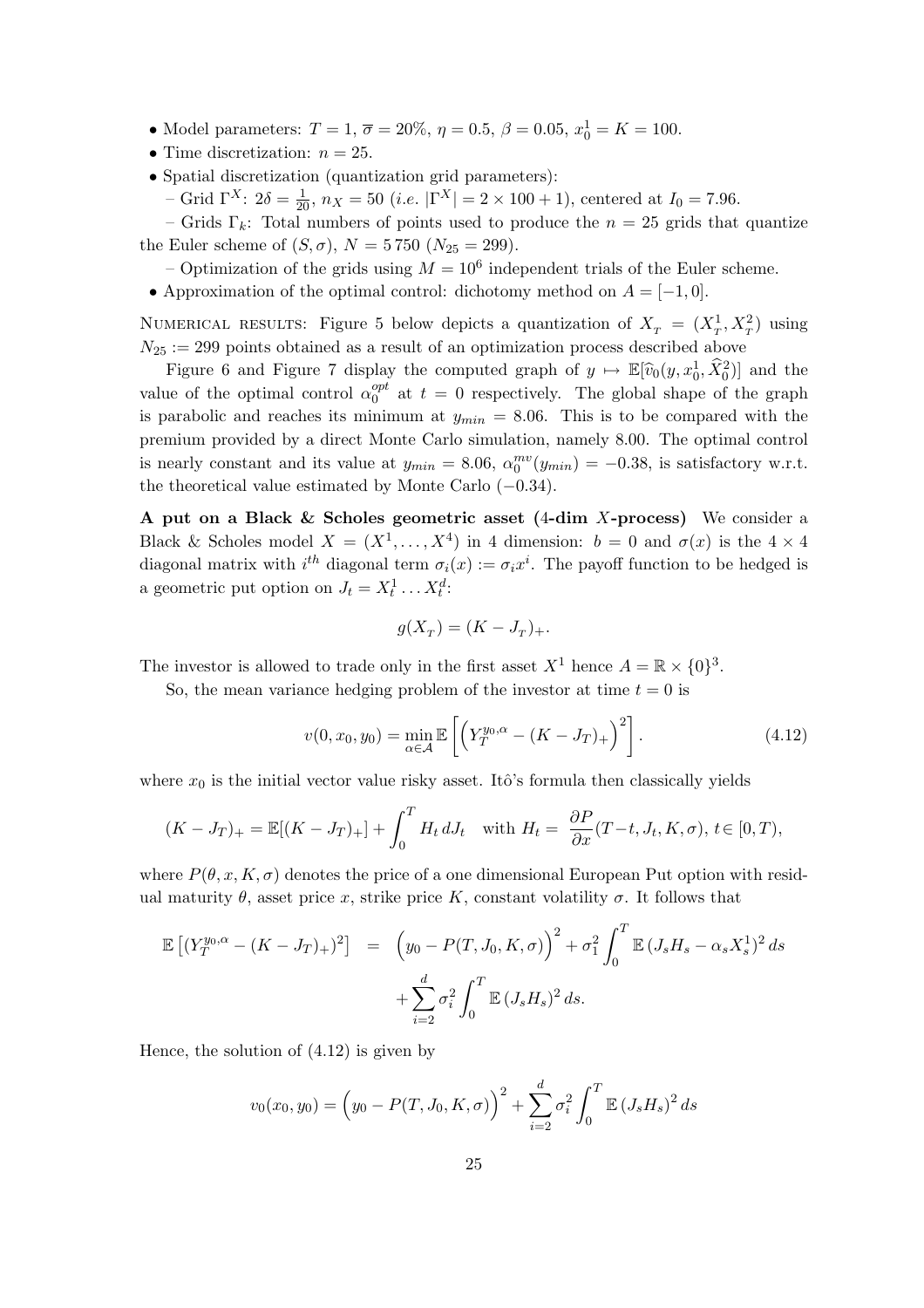using the optimal control

$$
\alpha_t^{opt} = \frac{J_t H_t}{S_t^1} = X_t^2 \dots X_t^d \frac{\partial P}{\partial x}(T - t, J_t, K, \sigma).
$$

In the above model, the non correlation assumption of the assets may look not very realistic but corresponds to the most difficult case to solve for quantization since it corresponds in some way to a "full d-dimensional problem".

PARAMETERS FOR NUMERICAL IMPLEMENTATION:

• Model parameters:  $d = 4$ ,  $T = 1$ ,  $\sigma = 15\%$ ,  $\sigma_1 = \sigma/\sqrt{2}$  and  $\sigma_i = \sigma/\sqrt{2(d-1)}$ ,  $i =$  $2, \ldots, d, X_0^i = (100)^{1/d}, i = 1, \ldots, d, K = 100.$ 

• Spatial discretization (quantization grid parameters):

– Grid Γ<sup>Y</sup>:  $2δ := \frac{1}{10}$ ,  $n_Y := 200$  (*i.e.*  $|\Gamma^X| = 2 \times 200 + 1$ ), centered at  $I_0 = 5.97$  (*B&S* premium of the put option with volatility  $\sigma$ ).

– Grids Γ<sub>k</sub>: Total numbers of points used to produce the  $n = 20$  grids that quantize the geometric Brownian motion *S*:  $N = 22656 (N_{20} := 1540)$ .

– Optimization of the grids using  $M := 10^6$  independent trials of the Euler scheme.

• Approximation of the optimal control: dichotomy method on  $A \subset [-2,0]$ .

NUMERICAL RESULTS: Figure 8 and Figure 9 below display the computed graphs  $x_0 \mapsto$  $v_0(x_0, s_0)$  and  $y_0 \mapsto \alpha_0^{opt}$  $_{0}^{opt}(y_0, I_0)$ . The global shape of the graph is parabolic, reaches its minimum (equal to 25.82) at  $y_{min} = 6.27$  (the true value is 5.97,  $B&S$  premium for the put). The optimal control is satisfactorily constant as expected; its value at  $y_{min}$  is  $\alpha_0^{opt}$  $_0^{opt}(y_{min}) =$  $-0.48$  (true value is  $-0.47$ ).

#### 4.3 Filtering of stochastic volatility models

We consider the following filtering model. The signal  $(X_k)$  is an  $\mathbb{R}^d$ -valued Markov chain given by:

$$
X_k = F(X_{k-1}, \varepsilon_k), \quad k \in \mathbb{N}^*, \tag{4.13}
$$

where  $(\varepsilon_k)_k$  is a sequence of i.i.d. random variables valued in  $\mathbb{R}^m$ , and F is some measurable function on  $\mathbb{R}^d \times \mathbb{R}^m$ . The initial distribution of  $X_0$  is known equal to  $\mu$ . The observation process valued  $(Y_k)$  valued in  $\mathbb{R}^q$  takes the form:

$$
Y_k = G(X_k, \eta_k), \quad k \in \mathbb{N}, \tag{4.14}
$$

where  $(\eta_k)_k$  is a sequence of i.i.d. random variables in  $\mathbb{R}^l$ , independent of  $(\varepsilon_k)_k$ , and G is a measurable functions on  $\mathbb{R}^d \times \mathbb{R}^l$ . We assume that for every  $x \in \mathbb{R}^d$ , the random variable  $G(x, \eta_1)$  admits a bounded density  $y \mapsto g(x, y)$  w.r.t. the Lebesgue measure on  $\mathbb{R}^q$ .

We are interested in the computation at some time  $n \geq 1$ , of the conditional distribution  $\Pi_{y,n}$  of the signal  $X_n$  given the observations  $(Y_0, \ldots, Y_n)$  fixed to  $y = (y_0, \ldots, y_n)$ . In other words, we wish to calculate the conditional expectations

$$
\Pi_{y,n} f = \mathbb{E}[f(X_n) | (Y_0, \dots, Y_n) = y]
$$
\n(4.15)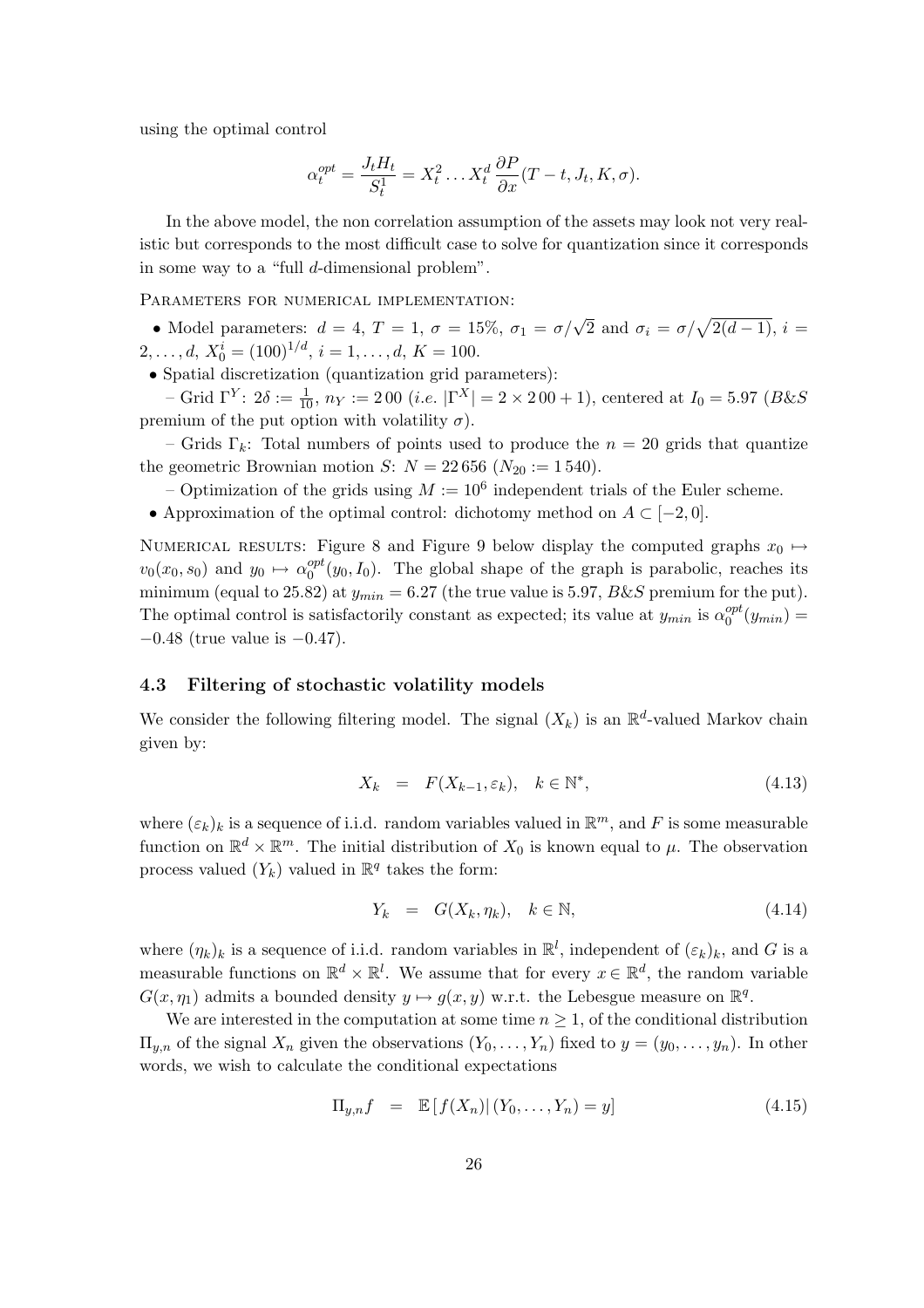for all reasonable functions f on  $\mathbb{R}^d$ . From the Markov property of the pair  $(X_k, Y_k)$  and Bayes formula, we have the following expression for  $\Pi_{u,n}$ :

$$
\Pi_{y,n}f = \frac{\pi_{y,n}f}{\pi_{y,n}\mathbf{1}} \quad \text{where} \quad \pi_{y,n}f = \mathbb{E}\left[f(X_n)\prod_{k=0}^n g(X_k, y_k)\right],\tag{4.16}
$$

for any  $f \in \mathcal{B}(\mathbb{R}^d)$ , the set of bounded measurable functions on  $\mathbb{R}^d$ . This can be derived by noting that the function  $y = (y_0, \ldots, y_n) \in (\mathbb{R}^q)^{n+1} \mapsto \pi_{y,n} \mathbf{1} = \mathbb{E}[\prod_k^n$  $_{k=0}^{n} g(X_{k}, y_{k})]$  is actually equal to the density  $\phi_{n+1}$  of  $(Y_0, \ldots, Y_n)$  w.r.t. to the Lebesgue measure on  $(\mathbb{R}^q)^{n+1}$ .

In the sequel, the observations are fixed to  $y = (y_0, \ldots, y_n)$  and we write  $\pi_n$  for  $\pi_{y,n}$ and  $\Pi_n = \Pi_{y,n}$ .

The computation of the unnormalized filter  $\pi_{y,n}$  is based on the following inductive formula:

$$
\pi_k f = \pi_{k-1} H_k f, \quad k = 1, \dots, n,
$$

where  $H_k$  is the transition kernel given by:

$$
H_k f(x) = \mathbb{E}\left[f(X_k)g(X_k, y_k)| X_{k-1} = x\right].
$$

Hence, the inductive formula of the unnormalized filter relies on successive computations of conditional expectations of  $X_{k+1}$  given  $X_k$ . Notice that with regard to the problems of optimal stopping or stochastic control problems, we have here an infinite-dimensional problem, since we have to calculate these conditional expectations for any Borel bounded functions on  $\mathbb{R}^d$ . For solving numerically this problem, we are then suggested to approximate the conditional distributions of  $X_k$  given  $X_{k-1}$  for any  $k = 1, \ldots, n$  by a quantization approach as described in Section 3. We are then given, at each time  $k = 0, \ldots, n$ , an (optimal) grid  $\Gamma_k = \{x_k^1, \ldots, x_k^{N_k}\}\$  of  $N_k$  points in  $\mathbb{R}^d$ , and we approximate the distribution  $\mu$  of  $X_0$  by the distribution of  $\hat{X}_0 = \text{Proj}_{\Gamma_0}(X_0)$ , and the conditional distribution of  $X_k$  given  $X_{k-1}$  by the conditional distribution of  $\widehat{X}_k$  given  $\widehat{X}_{k-1}$ : for  $k \geq 1$ ,  $\widehat{X}_k$  is defined by  $\widehat{X}_k = \text{Proj}_{\Gamma_k}(X_k)$ in the marginal quantization method, while  $\widehat{X}_k = \text{Proj}_{\Gamma_k}(F(\widehat{X}_{k-1}, \varepsilon_k))$  in the Markovian quantization method.

We then approximate the transition kernel  $H_k$  by the transition matrix  $\hat{H}_k$  defined by:

$$
\hat{H}_{k}^{ij} = \mathbb{E} \left[ \mathbf{1}_{\hat{X}_{k} = x_{k}^{j}} g(\hat{X}_{k}, y_{k}) \middle| \hat{X}_{k-1} = x_{k-1}^{i} \right]
$$
\n
$$
= \hat{p}_{k}^{ij} g(x_{k}^{j}, y_{k}), \quad i = 1, \dots, N_{k-1}, \ j = 1, \dots, N_{k}.
$$

Here,  $(\hat{p}_k)_k$  is the probability transition matrix of  $(\widehat{X}_k)_k$ , i.e.

$$
\hat{p}_{k+1}^{ij} = \mathbb{P}\left[\hat{X}_{k+1} = x_{k+1}^j | \hat{X}_k = x_k^i\right],
$$

and  $\hat{p}_0 = (\hat{p}_0^i)_{i=1,\dots,N_0}$  is the probability distribution of  $\hat{X}_0$ , i.e.  $\hat{p}_0^i = \mathbb{P}[\hat{X}_0 = x_0^i]$ . The unnormalized filter  $\pi_n$  is then approximated by the discrete probability measure  $\hat{\pi}_n$  on  $\Gamma_n$ :

$$
\hat{\pi}_n = \sum_{\ell=1}^{N_n} \hat{\pi}_n^{\ell} \delta_{x_n^{\ell}},
$$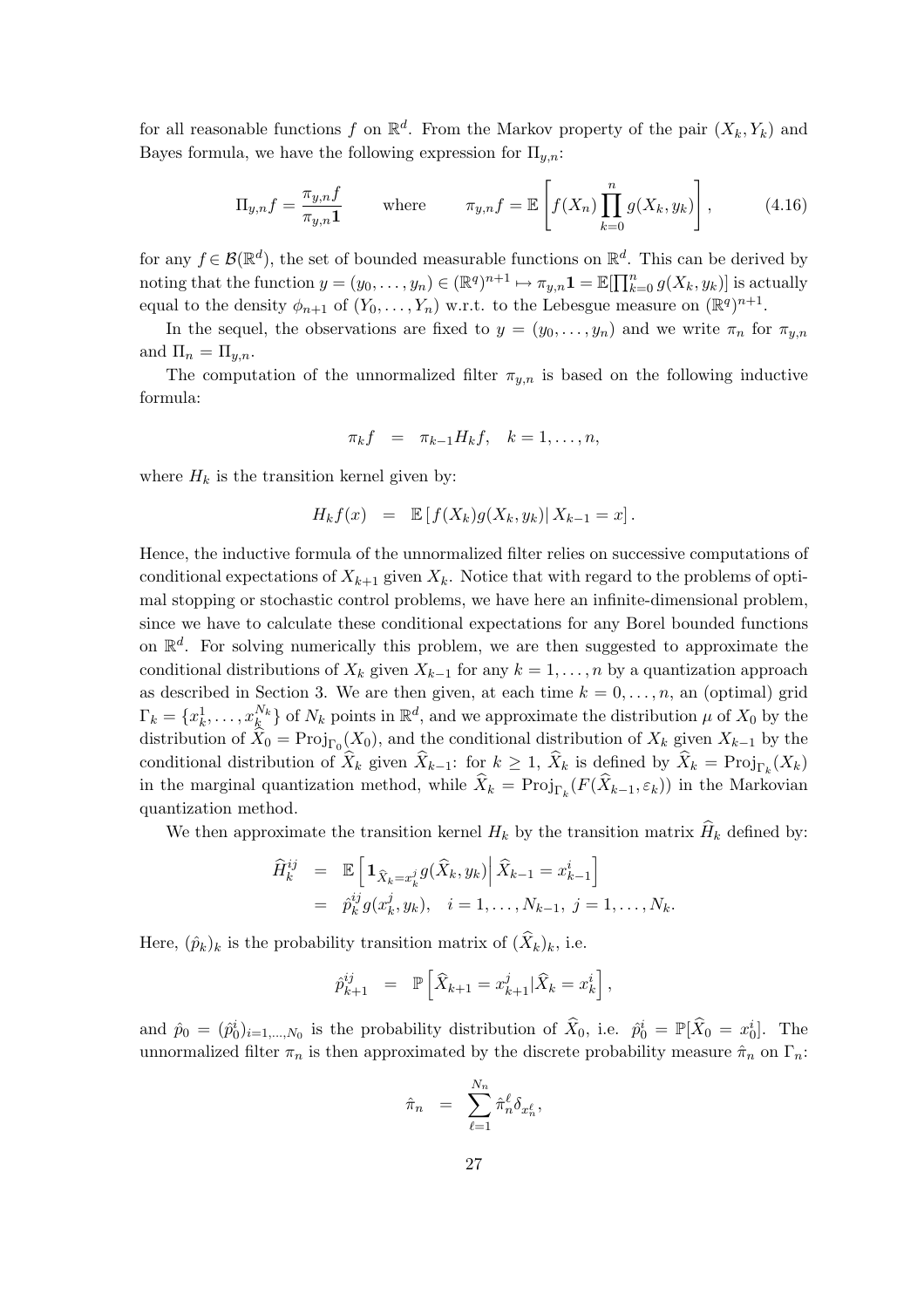where  $(\hat{\pi}_k^{\ell}), k = 0, \ldots, n, \ell = 1, \ldots, N_k$ , are computed inductively by:

$$
\hat{\pi}_0 = \hat{p}_0
$$
 and  $\hat{\pi}_k^j = \sum_{1 \le i \le N_{k-1}} \hat{H}_k^{ij} \hat{\pi}_{k-1}^i, \quad k = 1, ..., n, \quad j = 1, ..., N_k.$ 

The normalized filter  $\Pi_n$  is finally approximated by the discrete probability measure  $\widehat{\Pi}_n$  on  $\Gamma_n$ :

$$
\widehat{\Pi}_n = \frac{\widehat{\pi}_n}{\sum_{\ell=1}^{N_n} \widehat{\pi}_n^{\ell}}.
$$

Under the Lipschitz assumption  $(A1')$  on the scheme F, and assuming also that the function  $g(x, y)$  is Lipschitz in x, uniformly in y, with ratio  $[g]_{Lip}$ , we have the following estimation error for the approximate filter (see [20]): for any  $f \in BL_1(\mathbb{R}^d)$ ,

$$
\left|\Pi_{y,n}f - \widehat{\Pi}_{y,n}f\right| \leq \frac{\|g\|_{\infty}^{n+1}}{\phi_{n+1}(y)} \sum_{k=0}^{n} C_{n,k} \|\Delta_k\|_{2},
$$
  

$$
C_{n,k}(f) = [F]_{Lip}^{n-k+1} + 2 \frac{[g]_{Lip}}{\|g\|_{\infty}} \left(\frac{[F]_{Lip} + 1}{[F]_{Lip} - 1} ([F]_{Lip}^{n-k+1} - 1) + 1\right),
$$

where

 $\|\Delta_0\|_2 = \|X_0 - \widehat{X}_0\|_2$ ,  $\|\Delta_k\|_2 = \|X_k - \widehat{X}_k\|_2$  in the marginal quantization method, and  $\|\Delta_k\|_2 = \|F(\widehat{X}_{k-1}, \varepsilon_k) - \widehat{X}_k\|_2$  in the Markovian quantization,  $k = 1, \ldots, n$ , are the  $L^2$ quantization errors.

**Remark 4.1** • In the marginal quantization method, the constant  $[F]_{\text{Lin}}$  may be replaced by the constant  $[P]_{Lip}$ . Note that in regular examples studied here, we have  $[P]_{Lip} = [F]_{Lip}$ . • The uniform Lipschitz condition in y of  $x \mapsto g(x, y)$  may be relaxed into a nonuniform Lipschitz condition in the form:  $|g(x,y) - g(x',y)| \leq [g]_{Lip}(y)(1+|x|+|x'|)|x-x'|$ , with in this case a more complex estimation error term.

Numerical illustrations : 1. The (familiar) Kalman-Bucy model:

$$
X_{k+1} = AX_k + \varepsilon_k \in \mathbb{R}^d
$$
  

$$
Y_k = BX_k + \eta_k \in \mathbb{R}^q
$$

for  $k \in \mathbb{N}$ , and  $X_0$  is normally distributed with mean  $m_0 = 0$  and variance  $\Sigma_0$ . Here A and B are matrices of appropriate dimensions, and  $(\varepsilon_k)_k$ ,  $(\eta_k)_k$  are independent centered Gaussian processes,  $\varepsilon_k \sim \mathcal{N}(0, I_d)$  and  $\eta_k \sim \mathcal{N}(0, \Lambda)$ . In this case, we have

$$
g(x,y) \;\; = \;\; \frac{1}{(2\pi)^{d/2} {\rm det}(\Lambda^{\frac{1}{2}})} \exp\left(-\frac{1}{2}\left|\Lambda^{-\frac{1}{2}}(y-Bx)\right|^2\right).
$$

Of course, the filter  $\Pi_{y,n}$  is explicitly known, see e.g. [10]: it is a Gaussian distribution of mean  $m_n$  and variance  $\Sigma_n$  given by the inductive equations:

$$
\Sigma_{k+1}^{-1} = I_d - A \left( A' A + \Sigma_k^{-1} \right)^{-1} A' + B' \Lambda^{-1} B
$$
  

$$
\left( \Sigma_{k+1}^{-1} m_{k+1} \right) = A \left( A' A + \Sigma_k^{-1} \right)^{-1} \left( \Sigma_k^{-1} m_k \right) + B' \Lambda^{-\frac{1}{2}} y_{k+1}.
$$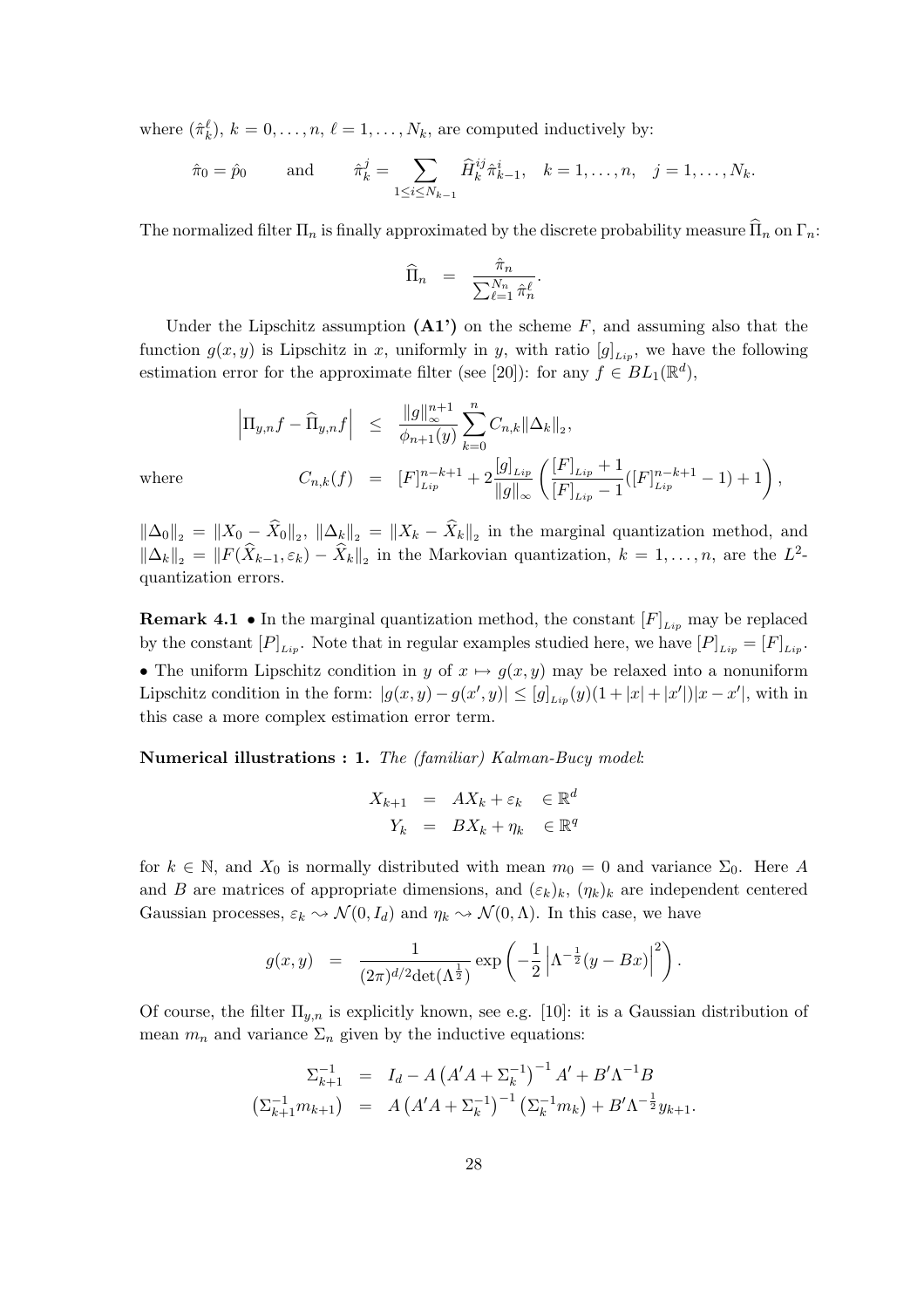We will illustrate the numerical scheme in dimension  $d = 3$ . Here A and B are

$$
A = \begin{bmatrix} 0.8 & 0 & 0 \\ 0 & 0.5 & 0 \\ 0 & 0 & 0.2 \end{bmatrix} \quad \text{and} \quad B = I_3.
$$

We take  $\Gamma = (0.5)^2 I_3$ . The variance  $\Sigma_0$  is such that  $(X_k)$  is stationary. In this case, we can work with a single grid (1000 points). In Figure 10 is represented the 1000-optimal quantizer used for  $\mathcal{N}(0, I_3)$ . Computations are carried out with its  $\Sigma_0$ -rescaled version (which is a non optimal but straightforwardly accessible and quite efficient quantizer for  $\mathcal{N}(0, \Sigma_0)$ . The number *n* of observations is equal to 20. We compute the conditional expectations  $\mathbb{E}[f(X_n) | Y_0, \ldots, Y_n]$  with  $f(x) = x$  (the conditional mean) and  $f(x) = x \cdot {}^t x$ (the conditional variance). The quantized version of the conditional mean is denoted by  $\hat{m}_n$ and that given by the Kalman filter by  $m_n$ . We take the same convention for the conditional variance  $\Sigma_n$ . We represent in Figure 11 the errors  $\|m_k - \hat{m}_k\|$  and  $\|\Sigma_k - \hat{\Sigma}_k\|$  plotted w.r.t.  $k \in \{0, \ldots, 20\}$ . Finally, Figure 12 depicts the three components of the conditional mean in its Kalman filter version and its quantized version. These figures shows that in this setting the 3d Kalman filter is well captured by the quantization method.

2. A stochastic volatility model arising in financial time series: Let  $S_k, k \in \mathbb{N}$ , be a positive process describing the stock prices in time, and define  $Y_k = \ln S_{k+1} - \ln S_k$ , the log-returns of the stock prices. A standard stochastic volatility model (SVM) is given by

$$
Y_k = \sigma(X_k)\eta_k \in \mathbb{R} \quad \text{with} \quad X_k = \rho X_{k-1} + \varepsilon_{k-1} \in \mathbb{R} \tag{4.17}
$$

where  $\rho$  is a real constant,  $\sigma(.)$  is a positive Borel function on R and  $(\varepsilon_k)_k$ ,  $(\eta_k)_k$  are independent Gaussian processes. We consider dynamics (4.17) as a time discretization Euler scheme with step size  $\Delta t = 1/n$ , of a continuous-time Ornstein-Uhlenbeck stochastic volatility model :

$$
dX_t = -\lambda X_t dt + \tau dW_t, \quad 0 \le t \le 1.
$$

We then suppose

$$
\rho = 1 - \lambda \Delta t, \quad \varepsilon_k \sim \mathcal{N}(0, \tau^2 \Delta t) \quad \text{and} \quad \eta_k \sim \mathcal{N}(0, \Delta t),
$$

for some positive parameters  $\lambda$  and  $\tau$ . Typical examples of SVM are specified with  $\sigma(x)$  =  $|x| + \gamma$ ,  $\sigma(x) = x^2 + \gamma$ , or  $\sigma(x) = \exp(x)$  for some positive constant  $\gamma$ . The filtering problem consists in estimating the volatility  $\sigma(X_n)$  at step n given the observations of the prices  $(Y_0, \ldots, Y_n)$ . Here,

$$
g(x,y) = \frac{1}{\sqrt{2\pi\Delta t} \,\sigma(x)} \exp\left(-\frac{y^2}{2\,\sigma^2(x)\Delta t}\right).
$$

The values of the parameters in our simulation are for  $(\lambda, \tau, \Delta t) = (1, 0.5, 1/250)$ . The Gaussian distribution of  $X_0$  is specified so that the sequence  $(X_k)_k$  is stationary *i.e.*  $X_0 \sim$ Gaussian distribution of  $\chi_0$  is specified so that the sequence of  $\mathcal{N}(0, \Sigma_0^2)$  with  $\Sigma_0 = \tau \sqrt{\Delta t/(1-\rho^2)} \approx \tau/\sqrt{2\lambda} = 0.35...$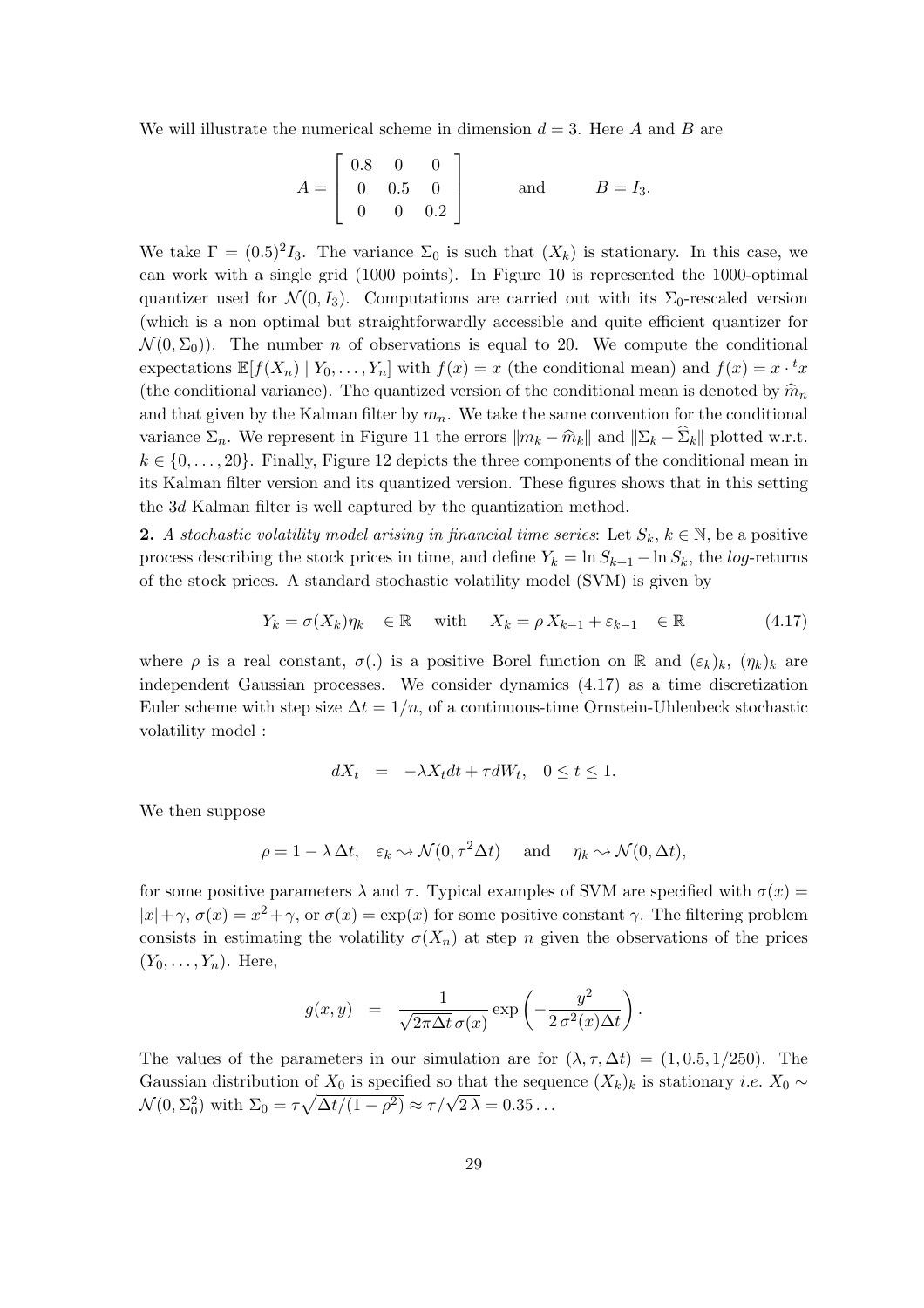There are two types of models involved here:

$$
(ABS) \equiv \sigma(X_k) = \gamma + |X_k|
$$
 and  $(EXP) \equiv \sigma(X_k) = \overline{\sigma} \exp(X_k)$ ,

with the values  $(\gamma, \overline{\sigma}) = (0.05, 0.2)$ .

We represent in Figure 13 the stock price simulation according (EXP) together with the simulation of the volatility  $\sigma_n$  and its mean conditionally to  $Y_k$ ,  $0 \le k \le n = 250$ . Idem in Figure 14 with (ABS).

We represent in Figure 15, the conditional variance of the volatility w.r.t. the observations in the two models. Since we are here in a nonlinear model, we cannot compare our results with an explicit filter, but we can see that the filter captures well the dynamic of the stochastic volatility.

# 5 Toward higher order schemes in quantization methods

The aim of this section is to present in a slightly different setting the first order scheme introduced in [6] and successfully tested on the pricing of Exchange options in a d-dimensional Black& Scholes model  $(d = 2, 4 \text{ and } 6)$ . One comes back to the expectation computation

$$
\mathbb{E}\left[\phi_1(X_1)\dots\phi_n(X_n)\right]
$$

along the path of a Markov chain investigated in Section 3. The idea is to try taking advantage of the specificity of the stationary quantizers, like for the numerical integration of smooth functions (see Section 2.3).

We deal here with marginal quantization and the approach is partially heuristic. However, to enhance the quantization aspects we will essentially focus on a smooth setting where the  $\phi_k$  functions are smooth, say  $C_b^2$  (twice differentiable with bounded existing derivatives). We will shortly comment below how it can be somewhat relaxed.

Assume that  $(X_k)_{0\leq k\leq n}$  is a homogeneous Markov chain with a transition  $P(x, dy)$ satisfying on  $\mathcal{C}_b^2$  functions:

$$
||D(Pf)||_{\infty} \le K||Df||_{\infty} \quad \text{and} \quad ||D^{2}(Pf)||_{\infty} \le K(||Df||_{\infty} + ||D^{2}f||_{\infty}) \quad (5.1)
$$

for some real constant  $K > 0$  (note that then P is Lipschitz with constant K as well). Such an assumption is satisfied e.g. by the transition  $P_t$  of a (simulatable) diffusion having  $C_b^2$  coefficients b and  $\sigma$  at any time t or by the transition of its Euler scheme. Then, the transition P clearly maps  $C_b^2$  into itself and one shows by induction that the functions  $v_k$ defined by (3.2) all lie in  $C_b^2$  and that their first two derivatives can be controlled using K,  $\|D\phi_k\|_{\infty}$  and  $\|D^2\phi_k\|_{\infty}$ .

The key result to design a first order scheme is the following proposition.

Proposition 5.1 Assume that Assumption (5.1) and holds and set by induction

$$
\widetilde{v}_n(\widehat{X}_n) = \phi_n(\widehat{X}_n),\tag{5.2}
$$

$$
\widetilde{v}_{k-1}(\widehat{X}_{k-1}) = \phi_{k-1}(\widehat{X}_{k-1}) \mathbb{E}\left(\widetilde{v}_k(\widehat{X}_k) + Dv_k(\widehat{X}_k) \cdot (X_k - \widehat{X}_k) \,|\, \widehat{X}_{k-1}\right), \ 1 \le k \le n. \tag{5.3}
$$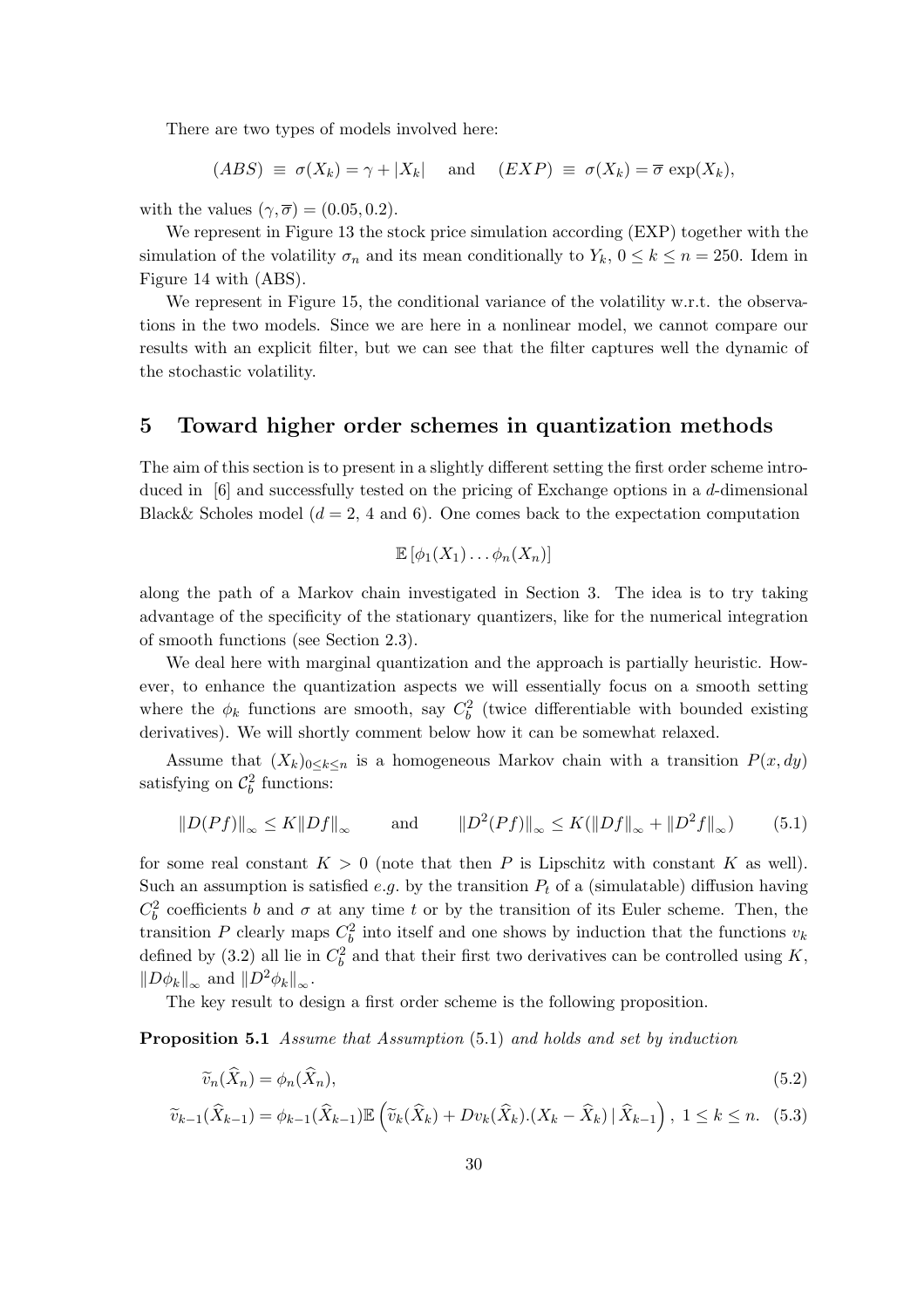Then for every  $k \in \{0, \ldots, n\},\$ 

$$
\left\| \mathbb{E}(v_k(X_k) \mid \widehat{X}_k) - \widetilde{v}_k(\widehat{X}_k) \right\|_1 \leq L^{n+1-k} \sum_{\ell=k}^n c_{\ell}^n(K) \|X_{\ell} - \widehat{X}_{\ell}\|_2^2 \tag{5.4}
$$

 $where$ 

$$
c_{\ell}^{n}(K) = \begin{cases} \frac{1}{K-1} \left( K^{n-\ell+1} \left( 2(n-\ell) - \frac{2}{K-1} \right) + \frac{1}{2K-1} \right) & \text{if } K \neq 1\\ 6(n-\ell+1)(n-\ell+3/2) & \text{if } K = 1 \end{cases}
$$

and  $\max_{1 \leq k \leq n} (\|\phi_k\|_{\infty}, \|D\phi_k\|_{\infty}, \|D^2\phi_k\|_{\infty}) \leq L$ . In particular,

$$
|\mathbb{E} v_0(X_0) - \mathbb{E} \widetilde{v}_0(\widehat{X}_0)| \leq L^{n+1} \sum_{\ell=0}^n c_{\ell}^n(K) \|X_{\ell} - \widehat{X}_{\ell}\|_2^2.
$$

How to use this result to design a first order scheme? First, one reads (5.3) in distribution i.e.  $\overline{1}$  $\mathbf{r}$ 

$$
\widetilde{v}_{k-1}(x_{k-1}^i) = \phi_{k-1}(x_{k-1}^i) \left( \sum_{j=1}^{N_k} \hat{p}_k^{ij} \widetilde{v}_k(x_k^j) + Dv_k(x_k^j) \cdot \hat{\chi}_k^{ij} \right)
$$

where the  $\mathbb{R}^d$ -valued *correcting vectors*  $\hat{\chi}_k^{ij}$  $\frac{y}{k}$  are defined by

$$
\hat{\chi}_{k}^{ij} := \mathbb{E}\left[ (X_k - \widehat{X}_k) \mathbf{1}_{\{\widehat{X}_k = x_k^j\}} \,|\, \widehat{X}_{k-1} = x_{k-1}^i \right]. \tag{5.5}
$$

The key point for numerical application is to note that these correcting vectors can easily be estimated like the former companion parameters  $\hat{p}_{k}^{ij}$  $\binom{y}{k}$ 's, either on line during the grid optimization phase or using a Monte Carlo simulation once the grids are settled.

The second step is mostly heuristic so far: the weak link in (5.3) is of course that the differential  $Dv_k$  is involved in the computation of  $\tilde{v}_{k-1}$  and this function is not numerically accessible since we precisely intend approximating the functions  $v_k$ . Note that if  $Dv_{k-1}$  had been involved in (5.3), the scheme would have been definitely intractable. In its present form, many approaches are possible.

It often happens, e.g. for diffusions or Euler schemes with smooth coefficients, that  $D(Pf) = Q(Df)$  where Q is a simulatable integral kernel as well. So one can rely on the backward induction formula

$$
Dv_k = D\phi_k P v_{k+1} + \phi_k Q(Dv_{k+1})
$$

to approximate the differentials  $Dv_k$  using quantization. Another approach is to use some approximation by convolution: one approximates  $Dv_k$  by  $(D\varphi_{\varepsilon}) * \widetilde{v}_k$  where  $(\varphi_{\varepsilon})_{\varepsilon>0}$  is e.g. a Gaussian unit approximation. The practical task is to tune the band width  $\varepsilon$ .

When the functions  $\phi_k$  are not smooth enough, one uses the regularizing properties of the Markov semi-group if some. When dealing with diffusions, this is when Malliavin Calculus and the Skorohod integrals come in the game like in [6]. However, some loss in the rate of convergence is to be expected due to the singularity near the maturity  $n$ .

We present in Figure 16 a graph that emphasizes the improvement provided by this first order quantization tree descent versus the original one for pricing 6-dimensional American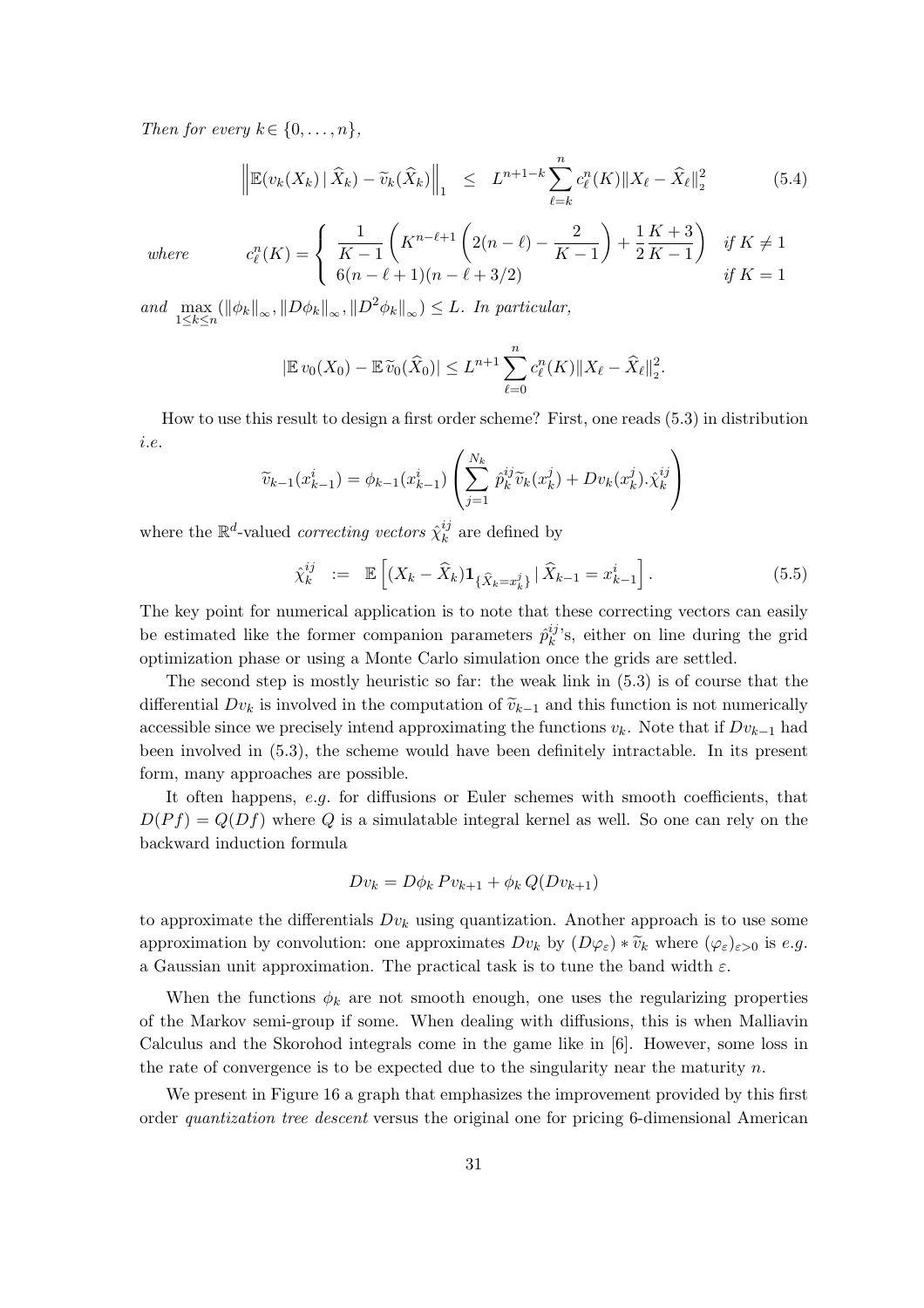exchange options, as described in paragraph 4.1. We consider an "in-the-money" case consisting in setting  $x_0^1 \dots x_0^3 = 40$  and  $x_0^4 \dots x_0^6 = 36$ , all other parameters being unchanged. For more details we refer to [6].

ACKNOWLEDGMENT : We thank Harald Luschgy for fruitful comments.

# References

- [1] V. Bally, Pag`es G. (2000): A quantization algorithm for solving discrete time multi-dimensional optimal stopping problems, forthcoming in Bernoulli,
- [2] Bally V., Pagès G. (2001): Error analysis of the quantization algorithm for obstacle problems, forthcoming in Stochastic Processes and their Applications,
- [3] Bally V., Pagès G., Printems J. (2001): A stochastic quantization method for nonlinear problems, Monte Carlo Methods and Applications, 7,  $n^0$ 1-2, pp.21-34.
- [4] Bally V., Pagès G., Printems J. (2001): A quantization method for pricing and hedging multidimensional American style options, Preprint  $n^{0}$ 753, Laboratoire de Probabilités & modèles aléatoires, Université Paris VI (France).
- [5] Bally V. (2002): The Central Limit Theorem for a non linear algorithm based on quantization, forthcoming in Proceedings of the Royal Society.
- [6] Bally V., Pagès G., Printems J. (2003): First order schemes in the numerical quantization method, *Mathematical Finance*, **13**,  $n^0$  **1**, pp.1-16.
- [7] Barles G., Souganidis P. (1991): Convergence of approximation schemes for fully nonlinear second-order equations, Asymptotics Analysis, 4, pp.271-283.
- [8] Bucklew J., Wise G. (1982): Multidimensional Asymptotic Quantization Theory with  $r^{th}$  Power distortion Measures, IEEE on Information Theory, Special issue on Quantization, 28,  $n^0$  2, pp. 239-247.
- [9] Duflo, M. (1997): Random Iterative Models, Coll. Applications of Mathematics, 34, Springer-Verlag, Berlin, 1997, 385p.
- [10] Elliott R., Aggoun L. and J. Moore (1995): Hidden Markov Models, Estimation and Control, Springer Verlag, 361 pp.
- [11] Fort J.C., Pagès G. (2002): Asymptotics of optimal quantizers for some scalar distributions, Journal of Comput. and Applied Mathematics, 146, pp.253-275.
- [12] Gersho A., Gray R. (eds.) (1982): IEEE on Inform. Theory, Special issue on Quantization, 28.
- [13] Graf S., Luschgy H. (2000): Foundations of Quantization for Probability Distributions, Lecture Notes in Mathematics  $n^0$ 1730, Springer, Berlin, 230 pp.
- [14] Kieffer J. (1982): Exponential rate of Convergence for the Lloyd's Method I, IEEE on Information Theory, Special issue on Quantization,  $28$ ,  $n^02$ , pp. 205-210.
- [15] Kohonen T. (1982): Analysis of simple self-organizing process, Biological Cybernetics, 44, pp. 135–140.
- [16] Kushner H.J., Dupuis P. (2001): Numerical methods for stochastic control problems in continuous time,  $2^{nd}$  edition, Applications of Mathematics, 24, Stochastic Modelling and Applied Probability, Springer-Verlag, New York, 475 pp.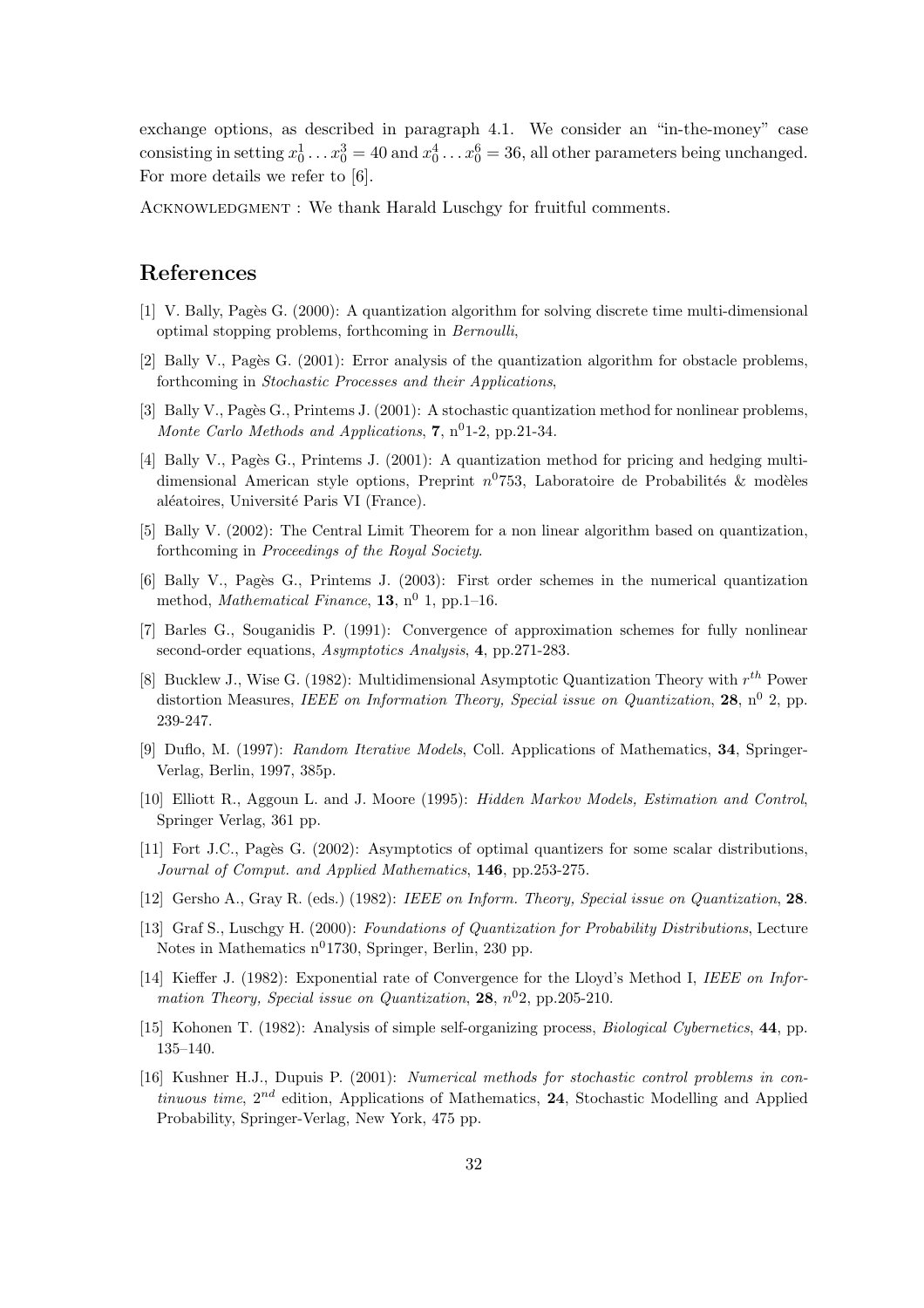- [17] Kushner H.J., Yin G.G. (1997): Stochastic Approximation Algorithms and Applications, Springer, New York.
- [18] Pagès G. (1997): A space vector quantization method for numerical integration, *Journal of* Computational and Applied Mathematics, 89, pp.1-38.
- [19] Pag`es G., Pham H. (2001): A quantization algorithm for multidimensional stochastic control problems, Preprint PMA-697, Laboratoire de Probabilités et modèles aléatoires, Universités Paris 6 & 7 (France).
- [20] Pagès G., Pham H. (2002): Optimal quantization methods for nonlinear filtering with discretetime observations, Preprint PMA-778, Laboratoire de Probabilités et modèles aléatoires, Universités Paris 6  $& 7$  (France).
- [21] Pagès G., Printems J., $(2002)$ : Optimal quadratic quantization for numerics: the Gaussian case, Preprint PMA-809, Laboratoire de Probabilités et modèles aléatoires, Universités Paris 6 & 7 (France).
- [22] Villeneuve S., Zanette A. (2002) Parabolic A.D.I. methods for pricing american option on two stocks, Mathematics of Operation Research, 27,  $n^01$ , pp.121-149.



Figure 1: A  $L^2$ -optimal 500-quantization grid for the Normal distribution  $\mathcal{N}(0; I_2)$  with its Voronoi tessellation.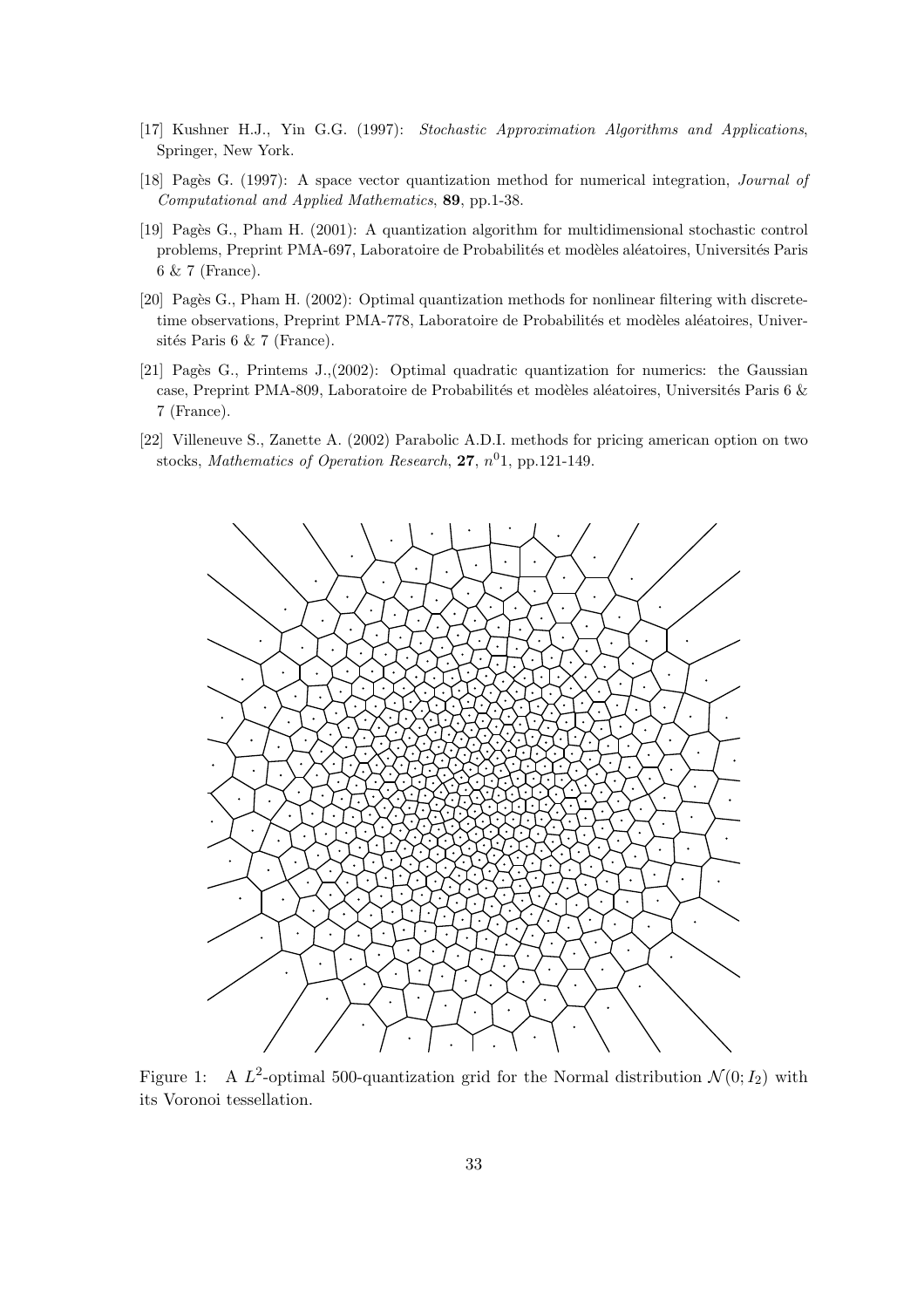

Figure 2: Linear regression in log-log scale of  $N \mapsto |\mathbb{E}g_2(\widehat{Z}) - \widehat{\mathbb{E}g_2(Z)}_N|$ . In a)  $d = 3$ ; b)  $d = 4; c$   $d = 5.$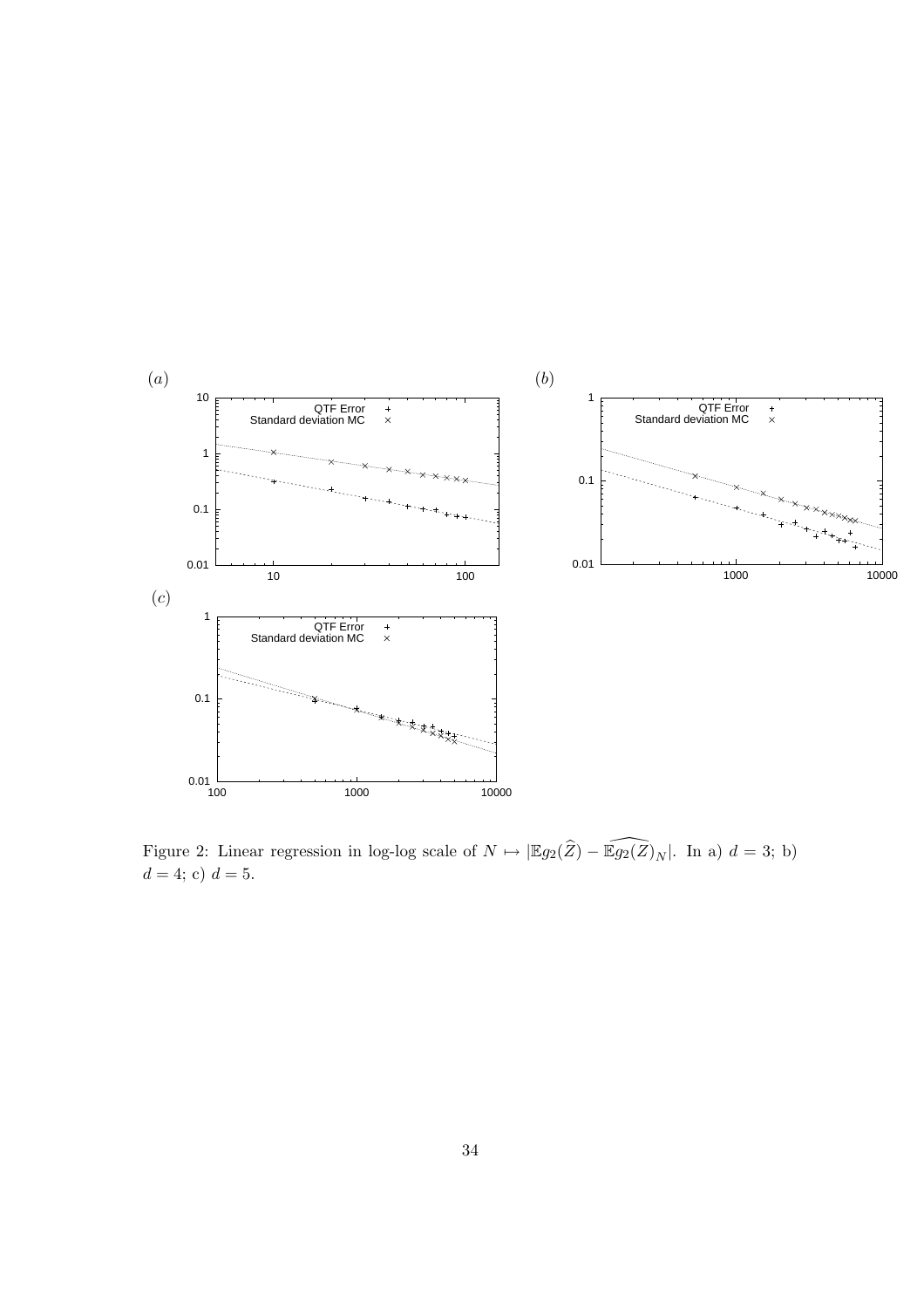

Figure 3: American exchange option in dimension 4 (out-of-the-money case). The reference price is depicted by a line and the quantized price by the cross line.



Figure 4: American exchange option in dimension 6 (out-of-the-money case). The reference price is depicted by a line and the quantized price by the cross line.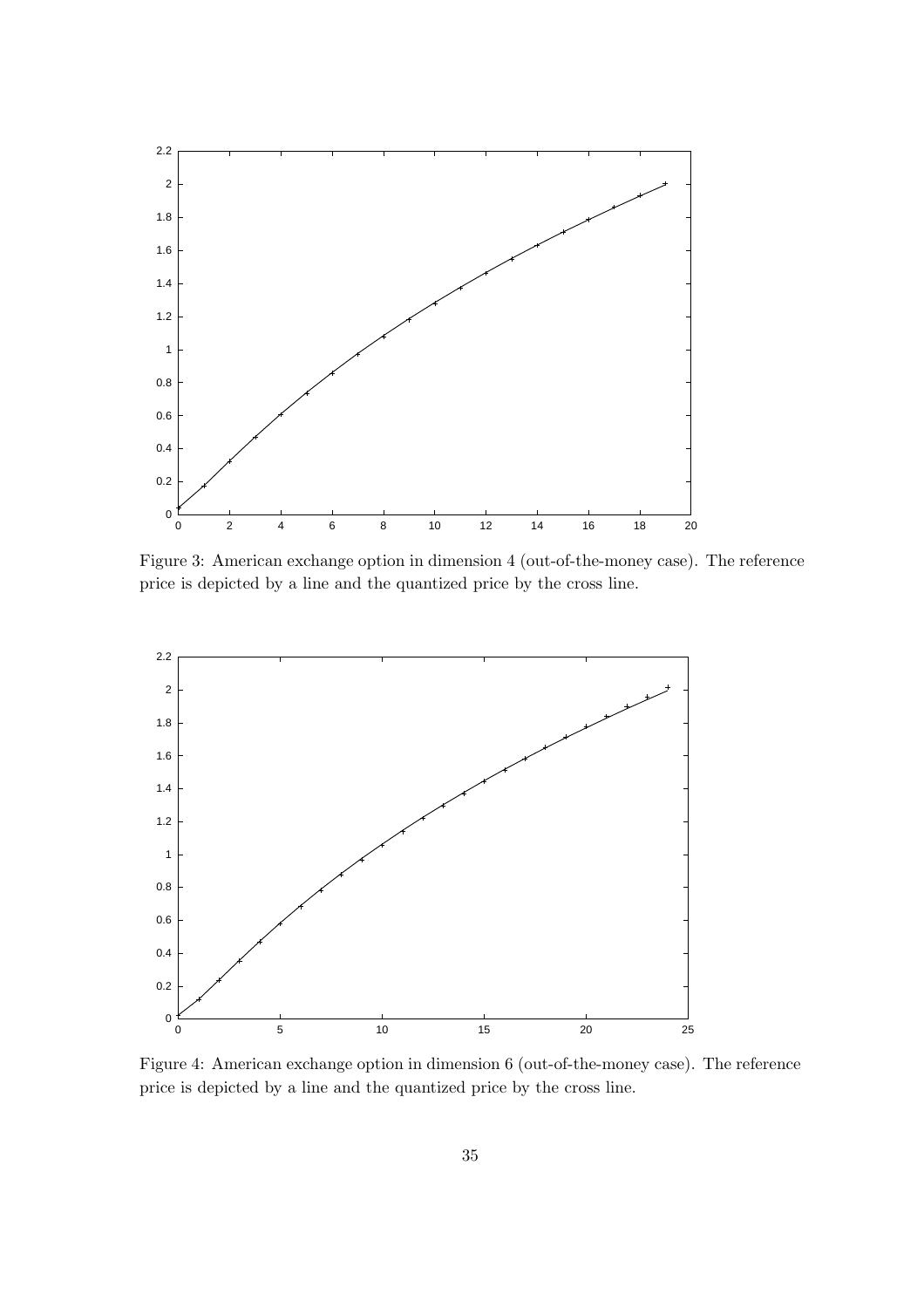

Figure 5:  $L^2$ -optimal 300-quantizer of  $(\log(X_T^1), X_T^2)$  with its Voronoi tessellation.



Figure 6: Graph of  $y \mapsto \mathbb{E}[\widehat{v}_0(y, x_0^1, \widehat{X}_0^2)]$  (dot line), closest parabola (thick line).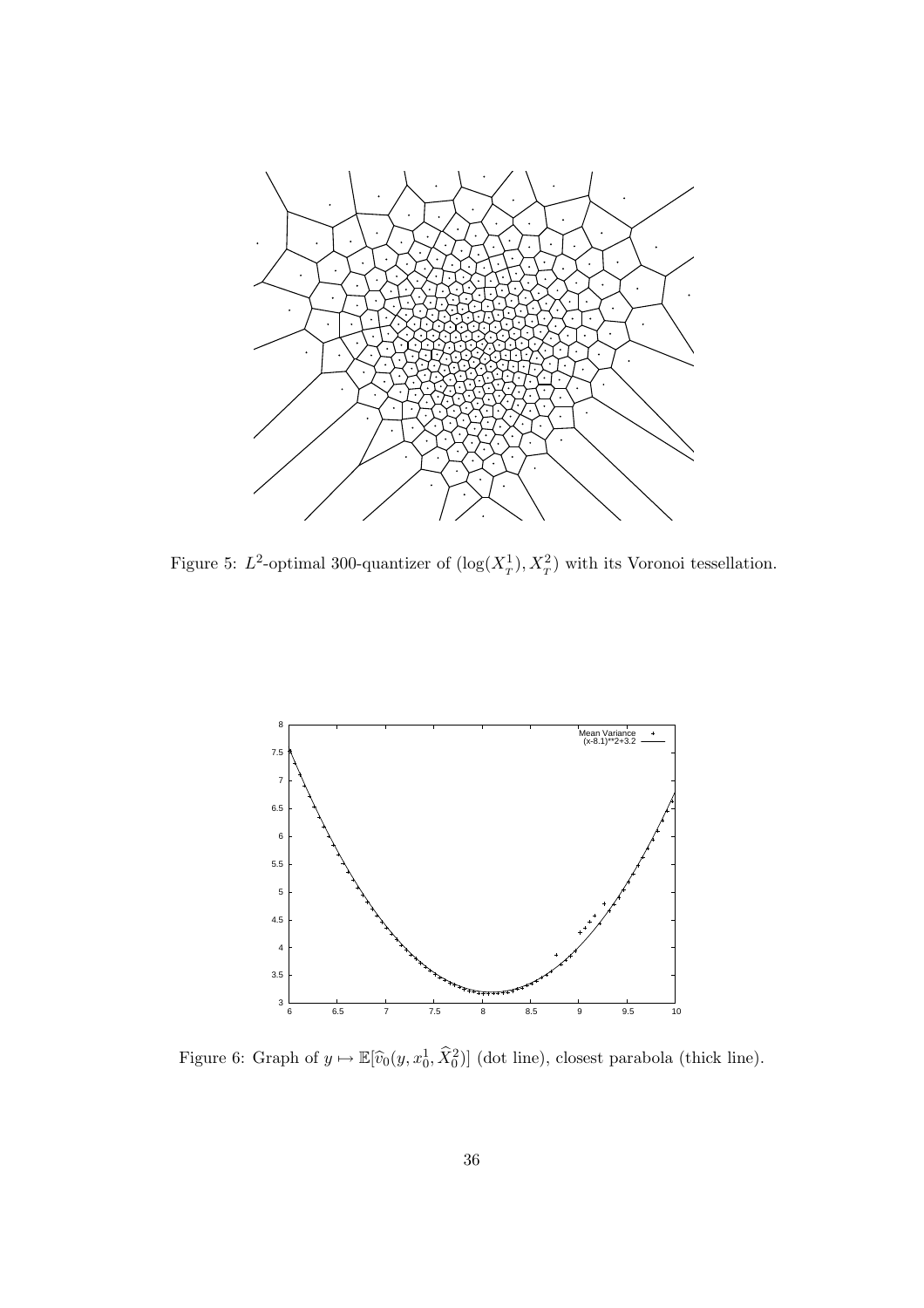

Figure 7: Quantized optimal control (dot line), Optimal control computed by a Monte Carlo simulation.



Figure 8: Graph of  $x_0 \mapsto v_0(x_0, s_0)$  (dot line), closest parabola (thick line).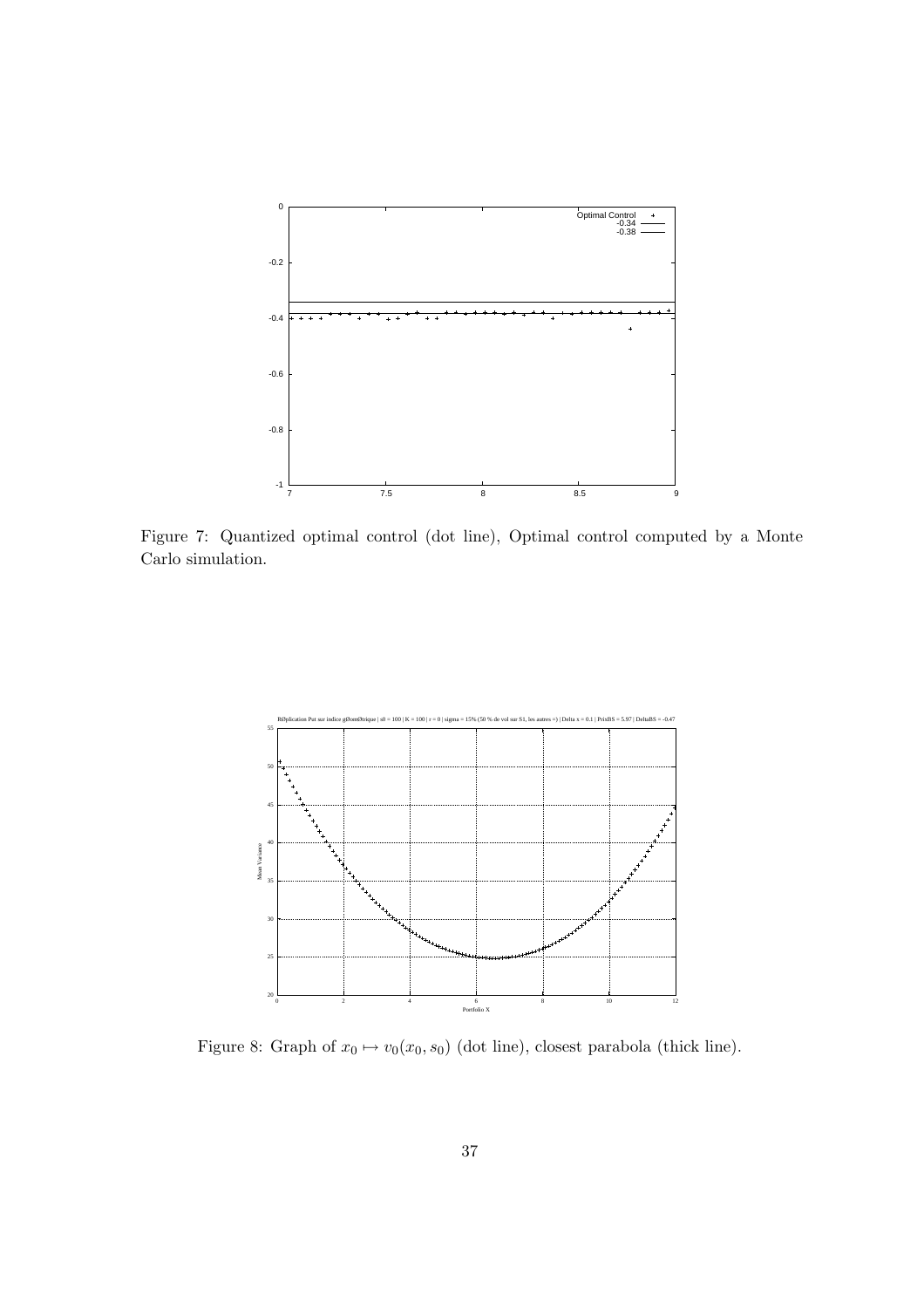

Figure 9: Quantized optimal control with theoretical optimal control (straight line).



Figure 10: A  $L^2$  optimal 1000-quantizer of  $\mathcal{N}(0, I_3)$ .  $L^2$ -quantization error is equal to 0.233.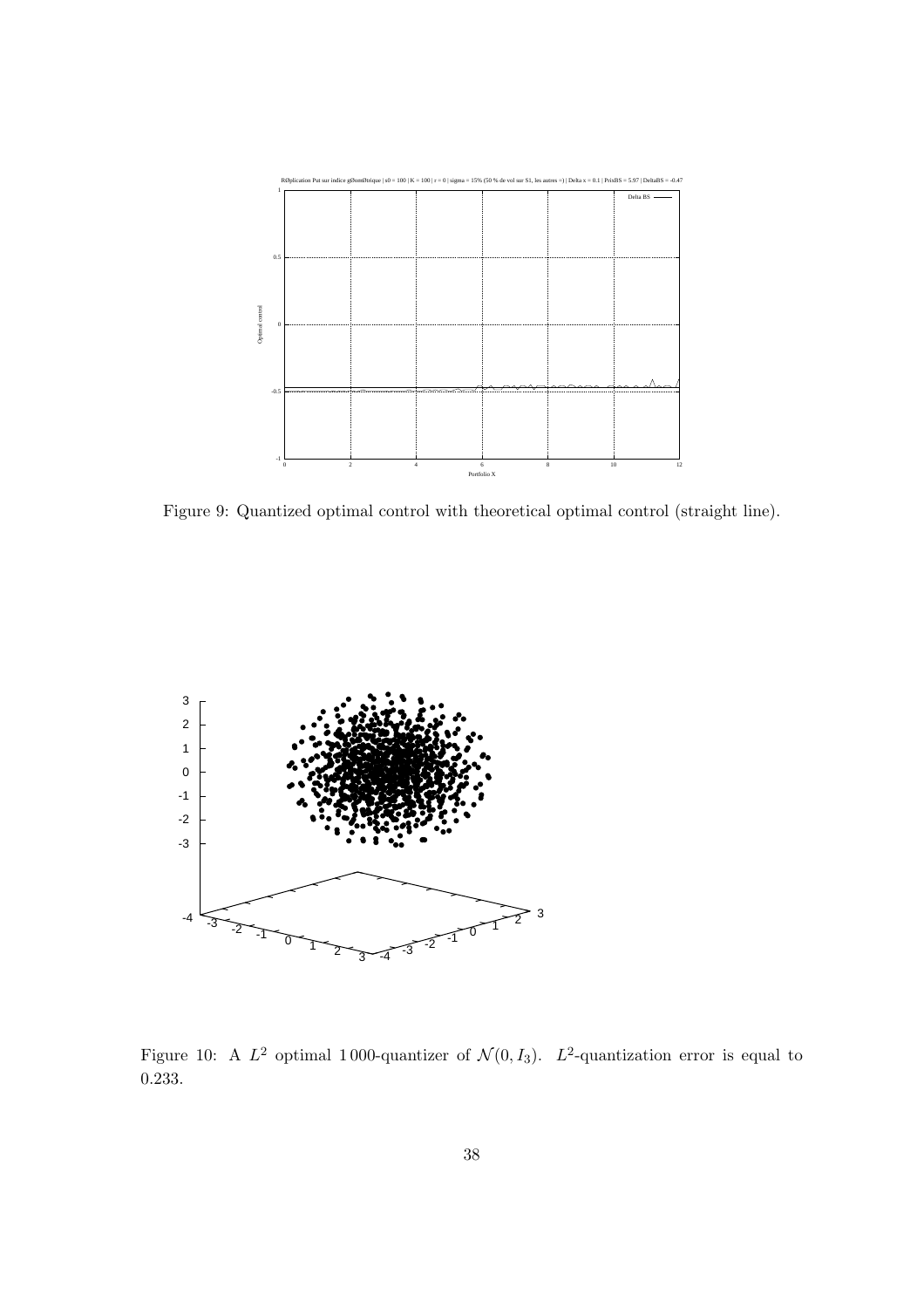

Figure 11: Errors  $\|m_n - \widehat{m_n}\|$  (line) and  $\|\Sigma_n - \widehat{\Sigma_n}\|$  (dot line) plotted w.r.t. *n*.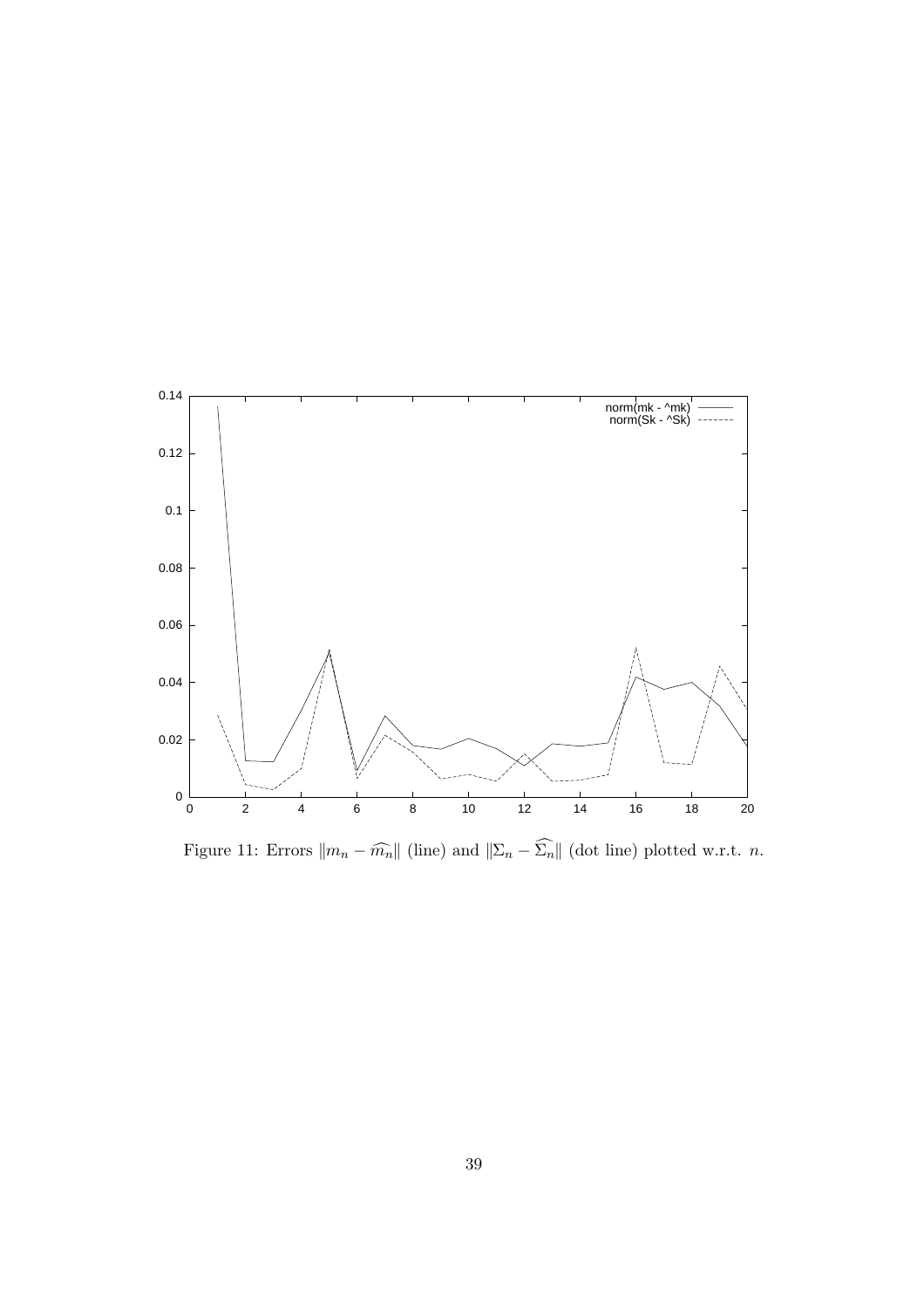

Figure 12: Components of  $\widehat{m_k}$  (Quantized filter) (line)nd of  $m_k$  (Kalman filter) (dot line). (a)  $x$ , (b)  $y$  and (c)  $z$ .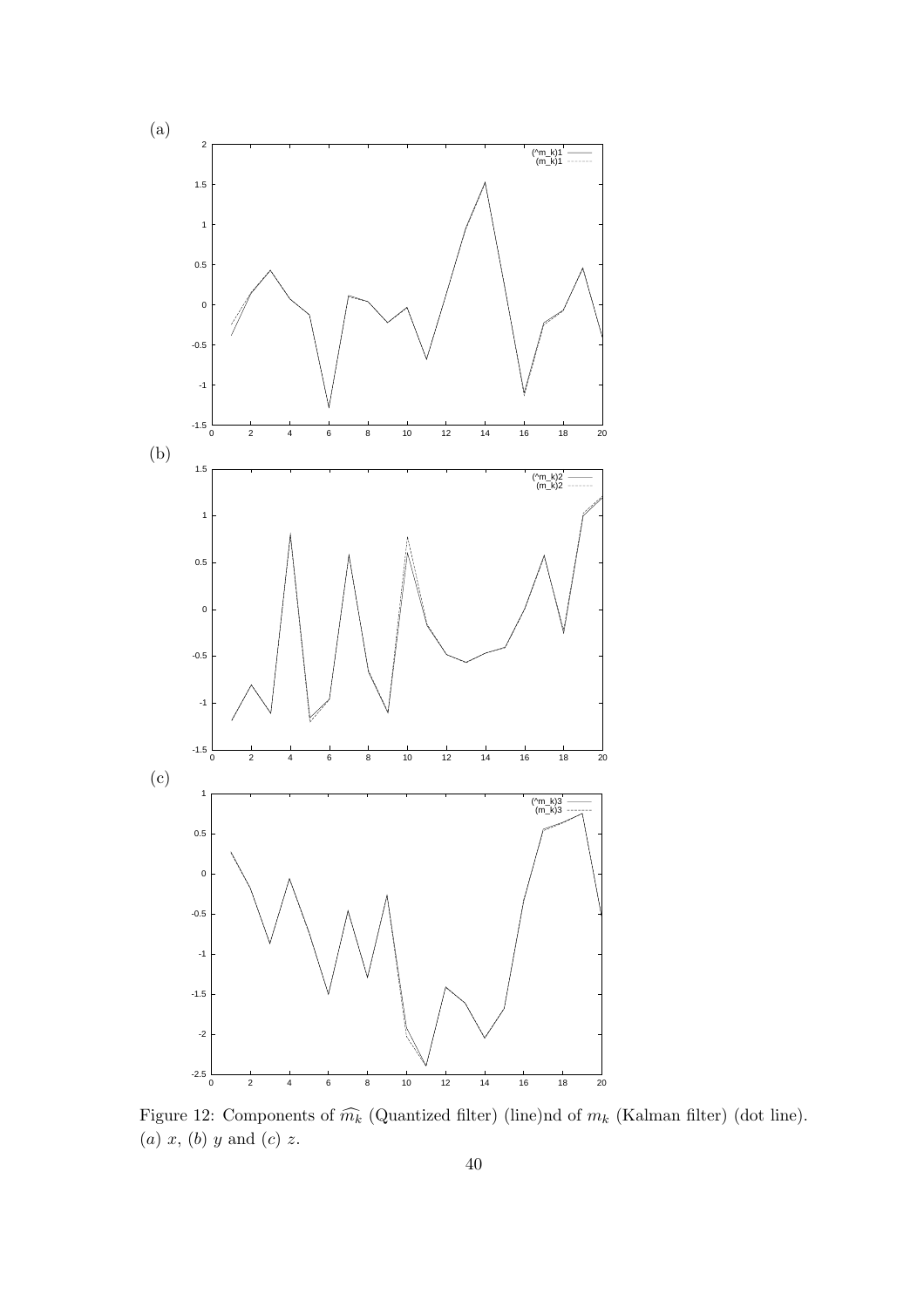

Figure 13: a) Stock price simulated according to (EXP). b) Simulated volatility according to (EXP) (Thick line), Conditional mean of the volatility (Thin line).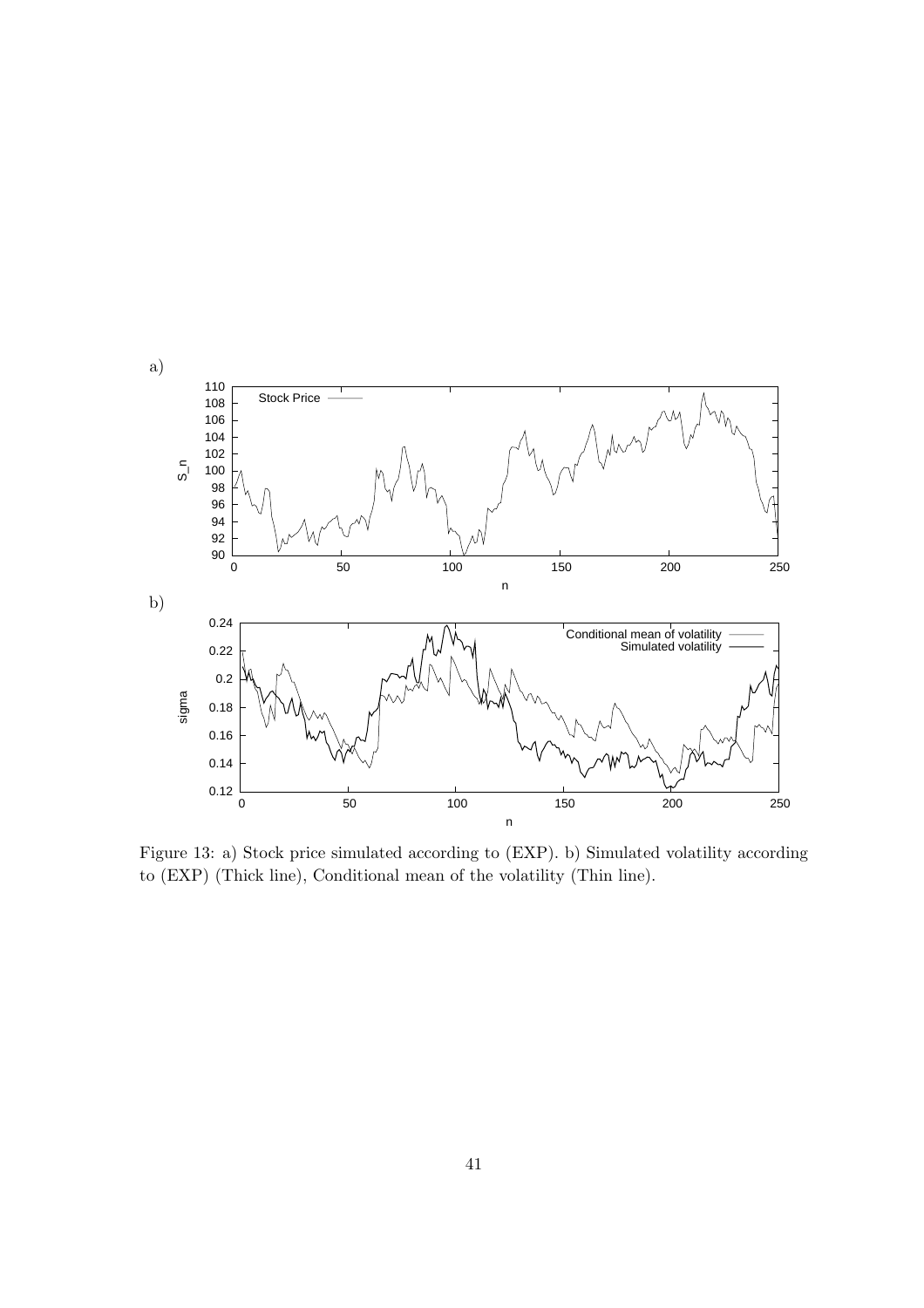

Figure 14: a) Stock price simulated according to (ABS). b) Simulated volatility according to (ABS) (Thick line), Conditional mean of the volatility (Thin line).